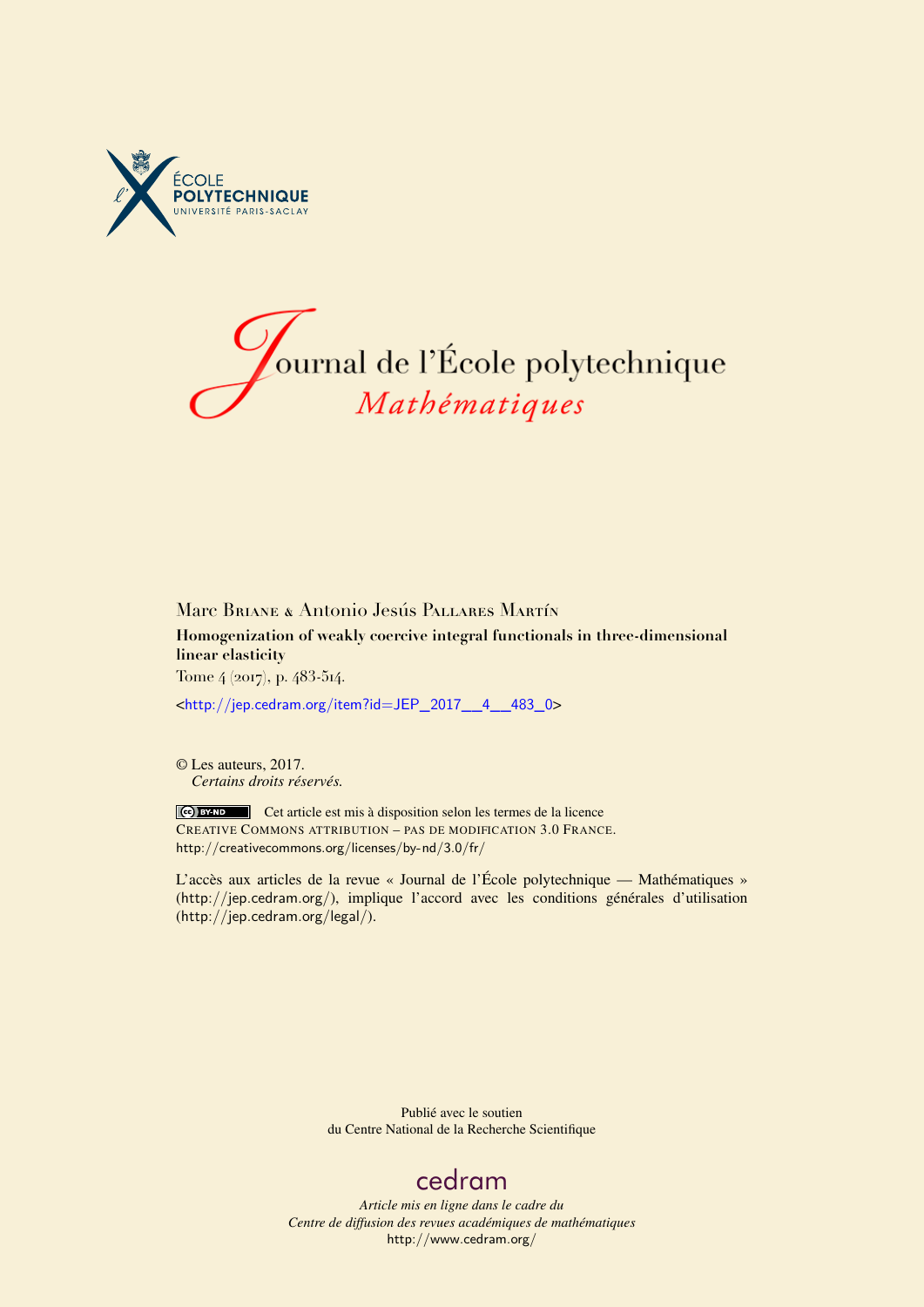## Journal de l'École polytechnique Mathématiques Tome 4, 2017, p. 483–514 **DOI: 10.5802/jep.49**

# HOMOGENIZATION OF WEAKLY COERCIVE INTEGRAL FUNCTIONALS IN THREE-DIMENSIONAL LINEAR ELASTICITY

by Marc Briane & Antonio Jesús Pallares Martín

Abstract. — This paper deals with the homogenization through Γ-convergence of weakly coercive integral energies, with the oscillating density  $\mathbb{L}(x/\varepsilon) \nabla v \cdot \nabla v$ , in three-dimensional elasticity. The energies are weakly coercive in the sense where the classical functional coercivity satisfied by the periodic tensor L:

$$
\int_{\mathbb{R}^3} \mathbb{L}(y) \nabla v \mathpunct{:}\nabla v \, dy \geqslant \Lambda(\mathbb{L}) \int_{\mathbb{R}^3} |\nabla v|^2 \, dy,
$$

for any smooth function v with compact support in  $\mathbb{R}^3$ , with  $\Lambda(\mathbb{L}) > 0$ , is replaced by the relaxed condition  $\Lambda(\mathbb{L}) \geqslant 0$ . We prove that the homogenized tensor  $\mathbb{L}^0$  remains strongly elliptic, or equivalently  $\Lambda(\mathbb{L}^0) > 0$ , for any tensor  $\mathbb{L} = \mathbb{L}(y_1)$  satisfying the pointwise inequality:

 $\mathbb{L}(y)M:M+D:\mathrm{Cof}(M)\geqslant 0, \quad \text{a.e. } y\in\mathbb{R}^3, \; \forall\,M\in\mathbb{R}^{3\times 3},$ 

adding a quadratic null-Lagrangian for some matrix  $D \in \mathbb{R}^{3 \times 3}$ , and assuming the periodic functional coercivity  $\Lambda_{\text{per}}(\mathbb{L}) > 0$  (using smooth test functions v with periodic gradients). However, we derive rigorously the loss of strong ellipticity for the homogenized tensor, which is based on a Γ-convergence result under the sole assumption  $\Lambda(L) \geqslant 0$ , and on a rank-two lamination.

Résumé (Homogénéisation de fonctionnelles intégrales faiblement coercives en élasticité linéaire tridimensionnelle)

Dans cet article on étudie la Γ-convergence d'énergies intégrales faiblement coercives, de densité oscillante  $\mathbb{L}(x/\varepsilon) \nabla v \cdot \nabla v$ , en élasticité tridimensionnelle. Les énergies sont faiblement coercives du fait que la coercivité fonctionnelle classique satisfaite par le tenseur périodique L :

$$
\int_{\mathbb{R}^3} \mathbb{L}(y) \nabla v \mathpunct{:} \nabla v \, dy \geqslant \Lambda(\mathbb{L}) \int_{\mathbb{R}^3} |\nabla v|^2 \, dy,
$$

pour toute fonction régulière v à support compact dans  $\mathbb{R}^3$ , avec  $\Lambda(\mathbb{L}) > 0$ , est remplacée par la condition relaxée  $\Lambda(\mathbb{L}) \geqslant 0$ . On montre que le tenseur homogénéisé  $\mathbb{L}^0$  reste fortement elliptique ou, de manière équivalente,  $\Lambda(\mathbb{L}^0) > 0$ , pour tout tenseur  $\mathbb{L} = \mathbb{L}(y_1)$  vérifiant l'inégalité ponctuelle :

 $\mathbb{L}(y)M:M+D:\mathrm{Cof}(M)\geqslant 0, \quad \text{p.p. } y\in\mathbb{R}^3, \ \forall M\in\mathbb{R}^{3\times 3},$ 

par l'addition d'un lagrangien nul pour une matrice  $D \in \mathbb{R}^{3 \times 3}$  donnée, et en supposant la coercivité fonctionnelle périodique  $\Lambda_{\text{per}}(\mathbb{L}) > 0$  (obtenue avec des fonctions test v de gradient périodique). Cependant, on obtient une perte d'ellipticité du tenseur homogénéisé, fondée sur un résultat de Γ-convergence sous la seule hypothèse  $\Lambda(\mathbb{L}) \geq 0$ , et sur une lamination de rang 2.

Keywords. — Linear elasticity, ellipticity, homogenization, Γ-convergence, lamination.

Mathematical subject classification (2010). — 35B27, 74B05, 74Q15.

This work has been partially supported by the project MTM2011-24457 of the "Ministerio de Economía y Competitividad" of Spain, and the project FQM-309 of the "Junta de Andalucía". A.P.-M. is a fellow of "Programa de FPI del Ministerio de Economía y Competitividad" reference BES-2012-055158.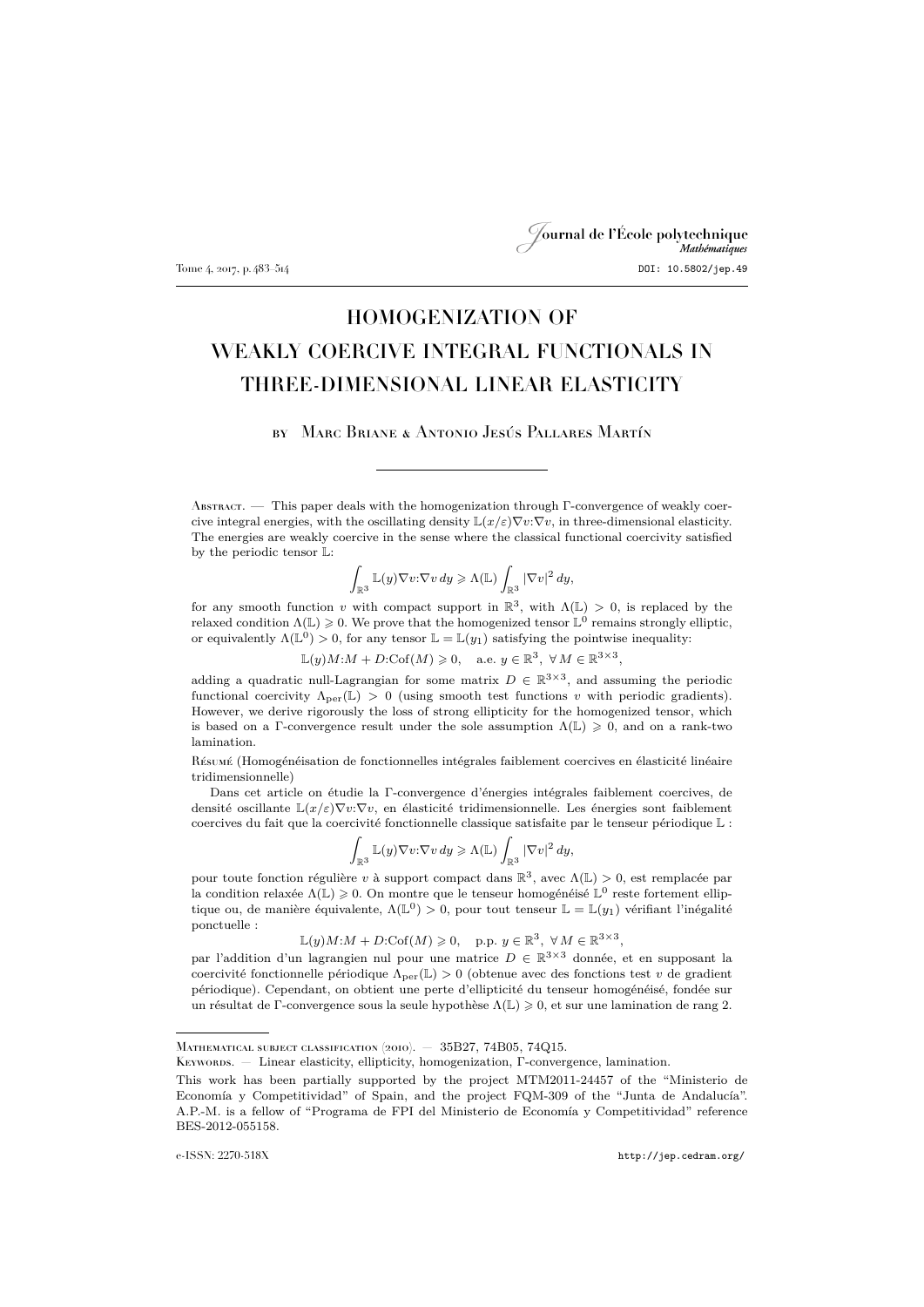#### **CONTENTS**

| 3. Loss of ellipticity in three-dimensional linear elasticity through the homogenization |  |
|------------------------------------------------------------------------------------------|--|
|                                                                                          |  |
|                                                                                          |  |
|                                                                                          |  |

## 1. Introduction

<span id="page-2-0"></span>In this paper, for a bounded domain  $\Omega$  of  $\mathbb{R}^3$  and for a periodic symmetric tensorvalued function  $\mathbb{L} = \mathbb{L}(y)$ , we study the homogenization of the elasticity energy

<span id="page-2-2"></span>(1.1) 
$$
v \in H_0^1(\Omega; \mathbb{R}^3) \longmapsto \int_{\Omega} \mathbb{L}(x/\varepsilon) \nabla v \cdot \nabla v \, dx \quad \text{as } \varepsilon \longrightarrow 0,
$$

especially when the tensor  $\mathbb L$  is weakly coercive (see below). It is shown in [\[12,](#page-32-1) [5\]](#page-32-2) that for any periodic symmetric tensor-valued function  $\mathbb{L} = \mathbb{L}(y)$  satisfying the functional coercivity, i.e.,

<span id="page-2-1"></span>
$$
(1.2) \qquad \Lambda(\mathbb{L}) := \inf \left\{ \int_{\mathbb{R}^3} \mathbb{L} \nabla v : \nabla v \, dy, \ v \in C_c^{\infty}(\mathbb{R}^3; \mathbb{R}^3), \ \int_{\mathbb{R}^3} |\nabla v|^2 \, dy = 1 \right\} > 0,
$$

and for any  $f \in H^{-1}(\Omega; \mathbb{R}^3)$ , the elasticity system

<span id="page-2-3"></span>(1.3) 
$$
\begin{cases}\n-\operatorname{div}(\mathbb{L}(x/\varepsilon)\nabla u^{\varepsilon}) = f & \text{in } \Omega \\
u^{\varepsilon} = 0 & \text{on } \partial\Omega,\n\end{cases}
$$

H-converges as  $\varepsilon \to 0$  in the sense of Murat-Tartar [\[10\]](#page-32-3) to the elasticity system with the so-called homogenized tensor  $\mathbb{L}^0$  defined by

<span id="page-2-4"></span>
$$
(1.4) \quad \mathbb{L}^0 M: M := \inf \left\{ \int_{Y_3} \mathbb{L}(M + \nabla v): (M + \nabla v) dy, \ v \in H^1_{\text{per}}(Y_3; \mathbb{R}^3) \right\}
$$
\n
$$
\text{for } M \in \mathbb{R}^{3 \times 3}.
$$

Equivalently, under the functional coercivity  $(1.2)$  the energy  $(1.1)$  Γ-converges for the weak topology of  $H_0^1(\Omega;\mathbb{R}^3)$  (see Definition [1.2\)](#page-6-1) to the functional

(1.5) 
$$
v \in H_0^1(\Omega; \mathbb{R}^3) \longmapsto \int_{\Omega} \mathbb{L}^0 \nabla v: \nabla v \, dx.
$$

The functional coercivity [\(1.2\)](#page-2-1), which is a nonlocal condition satisfied by the symmetric tensor L, is implied by the very strong ellipticity, i.e., the local condition

(1.6) 
$$
\alpha_{\text{vse}}(\mathbb{L}) := \underset{y \in \mathbb{R}^3}{\text{ess-inf}} \left( \min \{ \mathbb{L}(y)M : M, \ M \in \mathbb{R}^{3 \times 3}_s, \ |M| = 1 \} \right) > 0,
$$

and the converse is not true in general. Moreover, condition [\(1.2\)](#page-2-1) implies strong ellipticity, i.e.,

$$
(1.7) \qquad \alpha_{\rm se}(\mathbb{L}) := \underset{y \in \mathbb{R}^3}{\rm ess\text{-}inf} \left( \min \{ \mathbb{L}(y) (a \otimes b); (a \otimes b), \ a, b \in \mathbb{R}^3, \ |a| = |b| = 1 \} \right) > 0,
$$

but contrary to the scalar case, the converse is not true in general.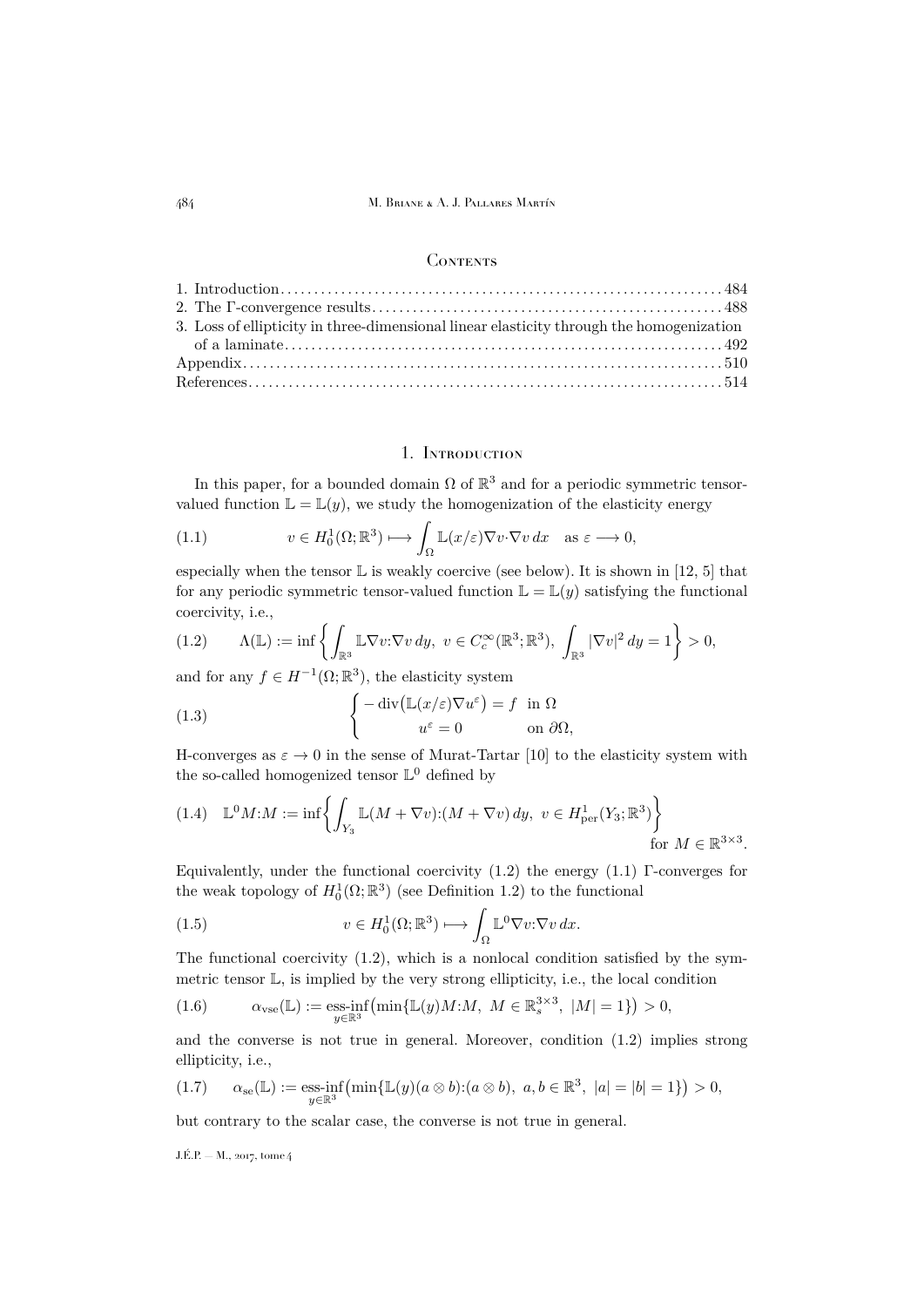Here, we focus on the case where the tensor  $\mathbb L$  is weakly coercive, i.e., relaxing the condition  $\Lambda(\mathbb{L}) > 0$  by  $\Lambda(\mathbb{L}) \geq 0$ . In this case the homogenization of the elasticity system [\(1.3\)](#page-2-3) associated with the energy [\(1.1\)](#page-2-2) is badly posed in general, since one has no a priori  $L^2$ -bound on the stress tensor  $\nabla u^{\varepsilon}$  (assuming the existence of a solution  $u^{\varepsilon}$ to the elasticity system [\(1.3\)](#page-2-3)) due to the loss of coercivity. However, it was shown by Geymonat et al. [\[7\]](#page-32-4) that the previous Γ-convergence result still holds when  $\Lambda(\mathbb{L}) \geq 0$ , under the extra condition of periodic functional coercivity, i.e.,

$$
(1.8) \quad \Lambda_{\text{per}}(\mathbb{L}) := \inf \left\{ \int_{Y_3} \mathbb{L} \nabla v : \nabla v \, dy, \ v \in H^1_{\text{per}}(Y_3; \mathbb{R}^3), \int_{Y_3} |\nabla v|^2 \, dy = 1 \right\} > 0.
$$

Furthermore, using the Murat-Tartar 1<sup>\*</sup>-convergence for tensors which depend only on one direction<sup>(1)</sup> (see [\[9\]](#page-32-5) in the conductivity case, see [\[8,](#page-32-6)  $\S3$ ] and [\[2,](#page-32-7) Lem. 3.1] in the elasticity case), Gutiérrez [\[8,](#page-32-6) Prop. 1] derived in two and three dimensions a 1-periodic rank-one laminate with two isotropic phases whose tensor is

<span id="page-3-0"></span>(1.9) 
$$
\mathbb{L}_1(y_1) = \chi(y_1) \mathbb{L}_a + (1 - \chi(y_1)) \mathbb{L}_b \text{ for } y_1 \in \mathbb{R},
$$

which is strongly elliptic, i.e.,  $\alpha_{se}(\mathbb{L}_1) > 0$ , and only weakly coercive, i.e.,  $\Lambda(\mathbb{L}_1) \geq 0$ , but such that the homogenized tensor  $\mathbb{L}_1^*$  induced by 1<sup>\*</sup>-convergence, which is shown to agree with the  $\Gamma$ -limit  $\mathbb{L}_{1}^{0}$  of formula [\(1.4\)](#page-2-4) (see the proof of Theorem [3.9,](#page-22-0) step 4), is not strongly elliptic, i.e.,  $\alpha_{se}(\mathbb{L}_1^*)=0$ . However, the 1<sup>\*</sup>-convergence process used by Gutiérrez in [\[8\]](#page-32-6) needs to have a priori  $L^2$ -bounds for the sequence of deformations, a property which is not compatible with the weak coercivity assumption. Therefore, Gutiérrez' approach is not a H-convergence process applied to the elasticity system [\(1.3\)](#page-2-3). Francfort and the first author [\[2\]](#page-32-7) obtained in dimension two a similar loss of ellipticity through a homogenization process using the Γ-convergence approach of [\[7\]](#page-32-4) from a more generic (with respect to [\(1.9\)](#page-3-0)) 1-periodic isotropic tensor  $\mathbb{L} = \mathbb{L}(y_1)$ satisfying

<span id="page-3-1"></span>(1.10) 
$$
\Lambda(\mathbb{L}) = 0, \quad \Lambda_{\text{per}}(\mathbb{L}) > 0 \quad \text{and} \quad \alpha_{\text{se}}(\mathbb{L}^0) = 0.
$$

They also showed that Gutiérrez' lamination is the only one among rank-one laminates which implies such a loss of strong ellipticity.

The aim of the paper is to extend the result of [\[2\]](#page-32-7) to dimension three, namely justifying the loss of ellipticity of [\[8\]](#page-32-6) by a homogenization process. The natural idea is to find as in [\[2\]](#page-32-7) a 1-periodic isotropic tensor  $\mathbb{L} = \mathbb{L}(y_1)$  satisfying [\(1.10\)](#page-3-1). Firstly, in order to check the relaxed functional coercivity  $\Lambda(\mathbb{L}) \geq 0$ , we apply the translation method used in [\[2\]](#page-32-7), which consists in adding to the elastic energy density a suitable null Lagrangian such that the following pointwise inequality holds for some matrix  $D \in \mathbb{R}^{3 \times 3}$ :

<span id="page-3-2"></span>(1.11) 
$$
\mathbb{L}M:M+D:\mathrm{Cof}(M)\geqslant 0, \quad \forall M\in\mathbb{R}^{3\times3}.
$$

 $(1)$ Recall that the 1<sup>\*</sup>-convergence enables us to obtain the homogenized tensor  $\mathbb{L}^0$  from a coercive local tensor  $\mathbb{L} = \mathbb{L}(y_1)$  thanks to a cascade of weak convergences based on the fact that there are no oscillations with respect to the variables  $y_2, \ldots, y_d$ .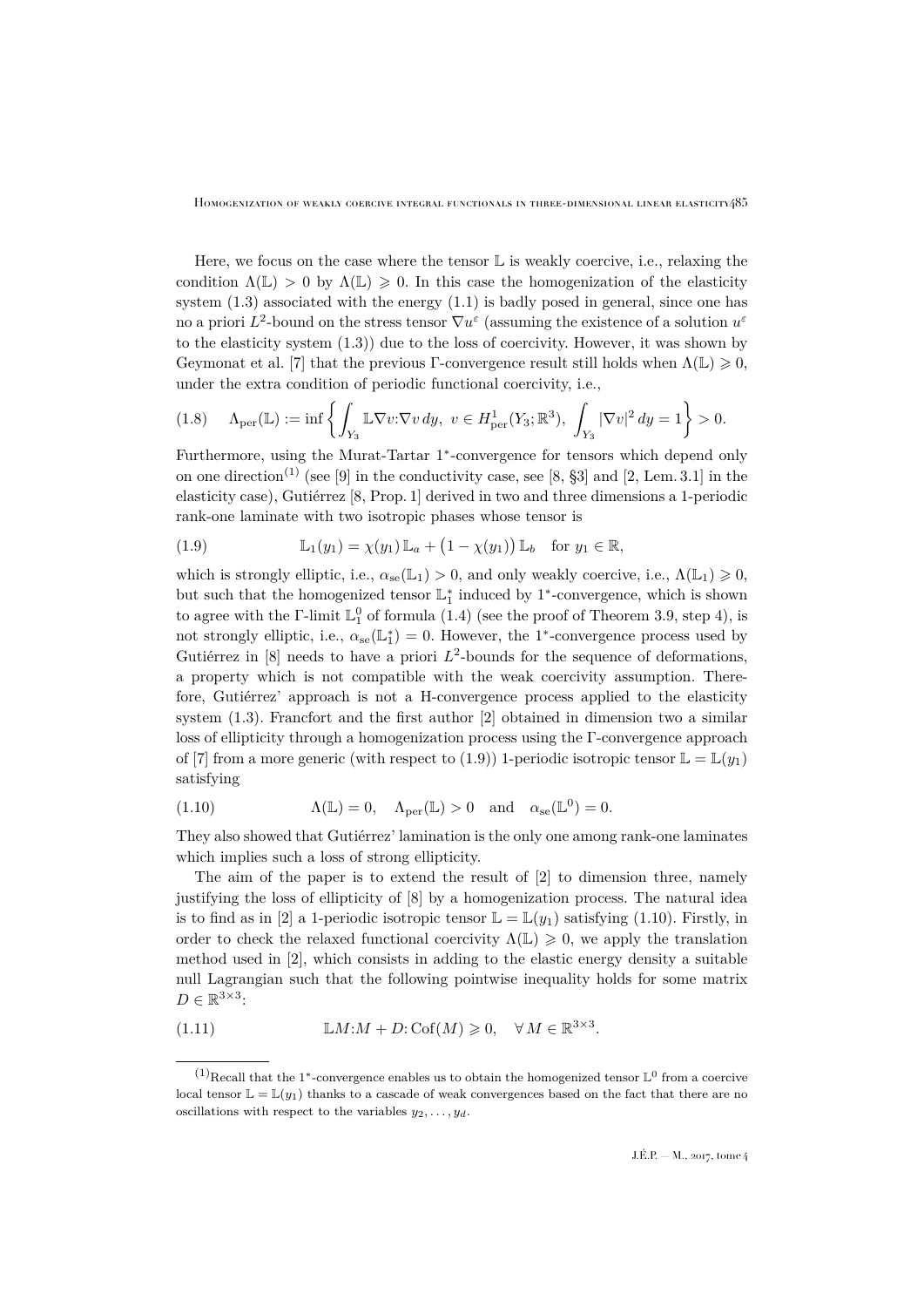486 M. Briane & A. J. Pallares Martín

Note that in dimension two the translation method reduces to adding the term  $d \det(M)$  with one coefficient d, rather than a  $(3 \times 3)$ -matrix D in dimension three. But surprisingly, and contrary to the two-dimensional case of [\[2\]](#page-32-7), we prove (see The-orem [3.3\)](#page-12-0) that for any 1-periodic tensor  $\mathbb{L} = \mathbb{L}(y_1)$ , condition [\(1.11\)](#page-3-2) combined with  $\Lambda_{\text{per}}(\mathbb{L}) > 0$  actually implies that  $\alpha_{\text{se}}(\mathbb{L}^0) > 0$ , making impossible the loss of ellipticity through homogenization. This specificity was already observed by Gutiérrez [\[8\]](#page-32-6) in the particular case of isotropic two-phase rank-one laminates [\(1.9\)](#page-3-0), where certain regimes satisfied by the Lamé coefficients of the isotropic phases  $\mathbb{L}_a, \mathbb{L}_b$  are not compatible with the desired equality  $\alpha_{se}(\mathbb{L}^0) = 0$ .

To overcome this difficulty Gutiérrez [\[8\]](#page-32-6) considered a rank-two laminate obtained by mixing in the direction  $y_2$  the homogenized tensor  $\mathbb{L}_1^*$ , in the sense of 1<sup>\*</sup>-convergence (see above), of the local tensor  $\mathbb{L}_1(y_1)$  defined by [\(1.9\)](#page-3-0), with a very strongly elliptic isotropic tensor  $\mathbb{L}_c$ . In the present context we derive a similar loss of ellipticity by ranktwo lamination, but justifying it through homogenization still using a Γ-convergence procedure (see Theorem [3.9\)](#page-22-0). However, the proof is rather delicate, since we have to choose the isotropic materials  $a, b, c$  so that the 1-periodic rank-one laminate tensor  $\mathbb{L}_2$  in the direction  $y_2$  obtained after the first rank-one lamination of  $\mathbb{L}_a, \mathbb{L}_b$  in the direction  $y_1$ , namely

<span id="page-4-0"></span>(1.12) 
$$
\mathbb{L}_2(y_2) = \chi_2(y_2) \mathbb{L}_1^* + (1 - \chi_2(y_2)) \mathbb{L}_c \text{ for } y_2 \in \mathbb{R},
$$

satisfies

(1.13) 
$$
\Lambda(\mathbb{L}_2) \geq 0 \quad \text{and} \quad \alpha_{\rm se}(\mathbb{L}_2^0) = 0,
$$

where  $\mathbb{L}_2^0$  is the homogenized tensor defined by formula [\(1.4\)](#page-2-4) with  $\mathbb{L} = \mathbb{L}_2$ . Moreover, the condition  $\Lambda(\mathbb{L}_2) \geq 0$  without  $\Lambda_{\text{per}}(\mathbb{L}_2) > 0$  (which seems very intricate to check) forces us to extend the Γ-convergence result of [\[7,](#page-32-4) Th. 3.1(i)]. However, Braides and the first author have proved (see Theorem [2.4\)](#page-8-0) that the Γ-convergence result for the energy [\(1.1\)](#page-2-2) holds true under the sole condition  $\Lambda(\mathbb{L}) \geq 0$ .

The paper is divided in two sections. In the first section we prove the Γ-convergence result for [\(1.1\)](#page-2-2) under the assumption  $\Lambda(\mathbb{L}) \geq 0$ , and without the condition  $\Lambda_{\text{per}}(\mathbb{L}) > 0$ . The second section is devoted to the main results of the paper: In Section [3.1](#page-11-0) we prove the strong ellipticity of the homogenized tensor  $\mathbb{L}^0$  for any isotropic tensor  $\mathbb{L} = \mathbb{L}(y_1)$ satisfying both the two conditions [\(1.11\)](#page-3-2) (which implies  $\Lambda(\mathbb{L}) \geq 0$ ) and  $\Lambda_{\text{per}}(\mathbb{L}) > 0$ . In Section [3.2](#page-22-1) we show the loss ellipticity by homogenization using a suitable ranktwo laminate tensor  $\mathbb{L}_2$  of type [\(1.12\)](#page-4-0), and the Γ-convergence result under the sole condition  $\Lambda(\mathbb{L}_2) \geq 0$ . Finally, the Appendix is devoted to the proof of Theorem [2.2](#page-8-1) which provides sufficient conditions on a periodic tensor  $\mathbb L$  for satisfying the periodic coercivity  $\Lambda_{\text{per}}(\mathbb{L}) > 0$ .

**NOTATION** 

- The space dimension is denoted by  $N \ge 2$ , but most of the time it will be  $N = 3$ .
- $\mathbb{R}^{N\times N}_s$  denotes the set of the symmetric matrices in  $\mathbb{R}^{N\times N}.$
- $I_N$  denotes the identity matrix of  $\mathbb{R}^{N \times N}$ .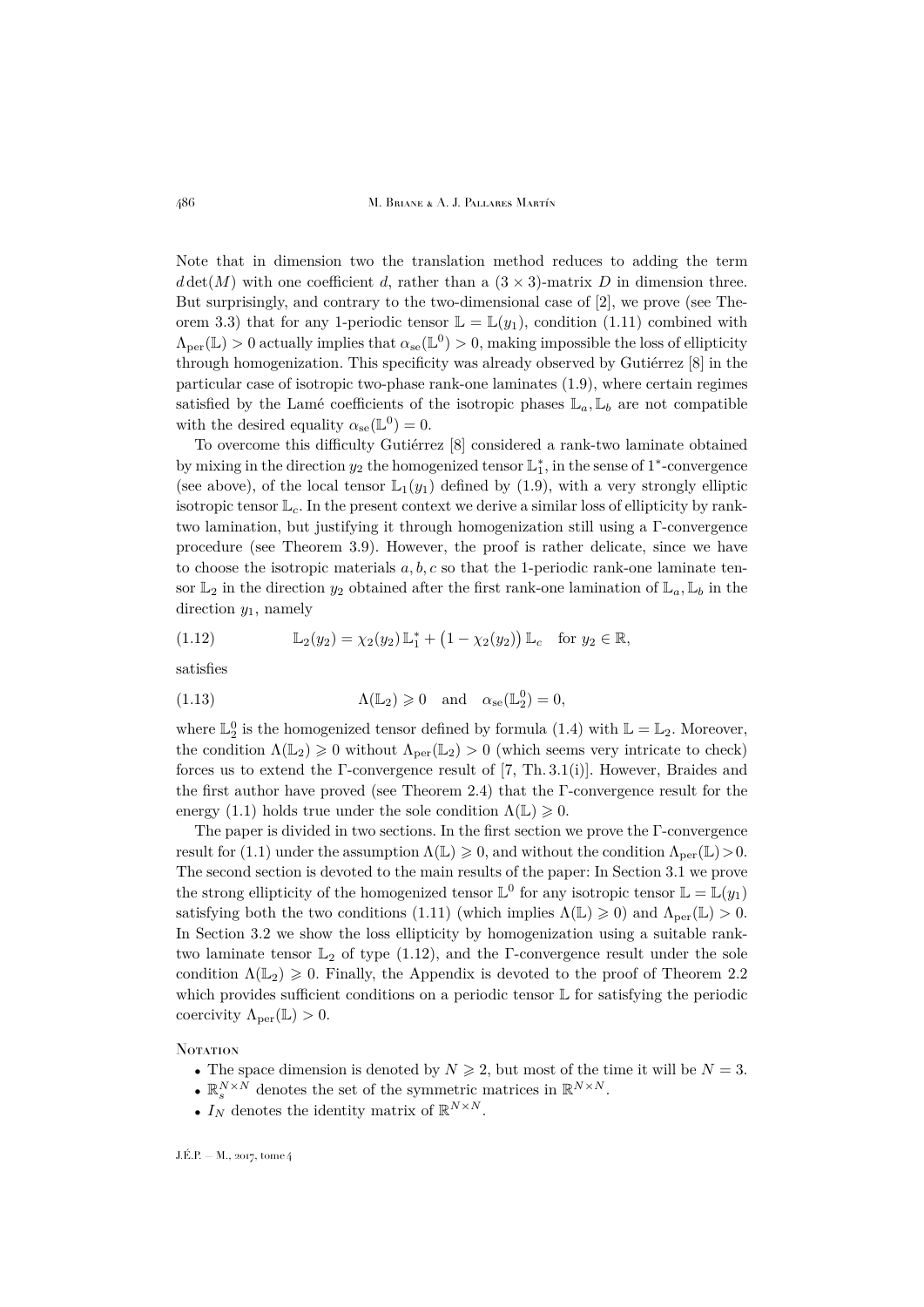• For any  $M \in \mathbb{R}^{N \times N}$ ,  $M<sup>T</sup>$  denotes the transposed of M, and  $M<sup>s</sup>$  denotes the symmetrized matrix of M.

• : denotes the Frobenius inner product in  $\mathbb{R}^{N\times N}$ , i.e.,  $M:M':=\text{tr}(M^TM')$  for  $M, M' \in \mathbb{R}^{N \times N}$ .

•  $\mathscr{L}_s(\mathbb{R}^{N\times N})$  denotes the space of the symmetric tensors  $\mathbb L$  on  $\mathbb{R}^{N\times N}$  satisfying

 $\mathbb{L}M = \mathbb{L}M^s \in \mathbb{R}_s^{N \times N}$  and  $\mathbb{L}M : M' = \mathbb{L}M' : M, \quad \forall M, M' \in \mathbb{R}_s^{N \times N}$ .

In terms of the entries  $\mathbb{L}_{ijkl}$  of  $\mathbb{L}$ , this is equivalent to  $\mathbb{L}_{ijkl} = \mathbb{L}_{jikl} = \mathbb{L}_{klij}$  for any  $i, j, k, l \in \{1, \ldots, N\}.$ 

- $\mathbb{I}_s$  denotes the unit tensor of  $\mathscr{L}_s(\mathbb{R}^{N\times N})$  defined by  $\mathbb{I}_sM:=M^s$  for  $M\in\mathbb{R}^{N\times N}$ .
- $M_{ij}$  denotes the  $(i, j)$  entry of the matrix  $M \in \mathbb{R}^{N \times N}$ .

•  $M^{ij}$  denotes the  $(N-1) \times (N-1)$ -matrix resulting from deleting the *i*-th row and the *j*-th column of the matrix  $M \in \mathbb{R}^{N \times N}$  for  $i, j \in \{1, ..., N\}$ .

• Cof(M) denotes the cofactors matrix of  $M \in \mathbb{R}^{N \times N}$ , i.e., the matrix with entries  $(\text{Cof }M)_{ij} = (-1)^{i+j} \det(\tilde{M}^{ij})$  for  $i, j \in \{1, ..., N\}.$ 

- adj $(M)$  denotes the adjugate matrix of  $M \in \mathbb{R}^{N \times N}$ , i.e., adj $(M) = (\text{Cof } M)^T$ .
- $Y_N := [0, 1)^N$  denotes the unit cube of  $\mathbb{R}^N$ .

Let  $\mathbb{L} \in L^{\infty}_{per}(Y_N; \mathscr{L}_s(\mathbb{R}^{N \times N}))$  be a  $Y_N$ -periodic symmetric tensor-valued function. In the whole paper we will use the following ellipticity constants related to the tensor L (see [\[7,](#page-32-4) §3] for further details):

•  $\alpha_{\rm se}(\mathbb{L})$  denotes the best ellipticity constant for  $\mathbb{L}$ , i.e.,

$$
\alpha_{\text{se}}(\mathbb{L}) := \underset{y \in Y_N}{\text{ess-inf}} \left( \min \{ \mathbb{L}(y) (a \otimes b) : (a \otimes b), \ a, b \in \mathbb{R}^N, \ |a| = |b| = 1 \} \right).
$$

•  $\alpha_{\text{vse}}(\mathbb{L})$  denotes the best constant of very strong ellipticity of  $\mathbb{L}$ , i.e.,

$$
\alpha_{\text{vse}}(\mathbb{L}) := \underset{y \in Y_N}{\text{ess-inf}} \big(\min \{ \mathbb{L}(y)M : M, \ M \in \mathbb{R}_s^{N \times N}, |M| = 1 \} \big).
$$

•  $\Lambda(\mathbb{L})$  denotes the global functional coercivity constant for  $\mathbb{L}$ , i.e.,

$$
\Lambda(\mathbb{L}):=\inf\left\{\int_{\mathbb{R}^N}\mathbb{L}\nabla v\colon\!\!\nabla v\,dy,\ v\in C_c^\infty(\mathbb{R}^N;\mathbb{R}^N),\ \int_{\mathbb{R}^N}|\nabla v|^2\,dy=1\right\}.
$$

•  $\Lambda_{\text{per}}(\mathbb{L})$  denotes the functional coercivity constant of  $\mathbb{L}$  with respect to  $Y_N$ -periodic deformations, i.e.,

$$
\Lambda_{\text{per}}(\mathbb{L}) := \inf \left\{ \int_{Y_N} \mathbb{L} \nabla v : \nabla v \, dy, \ v \in H^1_{\text{per}}(Y_N; \mathbb{R}^N), \int_{Y_N} |\nabla v|^2 \, dy = 1 \right\}.
$$

REMARK 1.1

• The very strong ellipticity implies the strong ellipticity, i.e., for any tensor  $\mathbb{L}$ ,

<span id="page-5-0"></span>
$$
\alpha_{\rm vse}(\mathbb{L}) > 0 \implies \alpha_{\rm se}(\mathbb{L}) > 0.
$$

• According to [\[7,](#page-32-4) Th. 3.3(i)], if  $\alpha_{se}(\mathbb{L}) > 0$ , then the following inequalities hold:

(1.14)  $\Lambda(\mathbb{L}) \leq \Lambda_{\text{per}}(\mathbb{L}) \leq \alpha_{\text{se}}(\mathbb{L}).$ 

• Using a Fourier transform we get that for any constant tensor  $\mathbb{L}_0$ ,

$$
\alpha_{se}(\mathbb{L}_0) > 0 \iff \Lambda(\mathbb{L}_0) > 0.
$$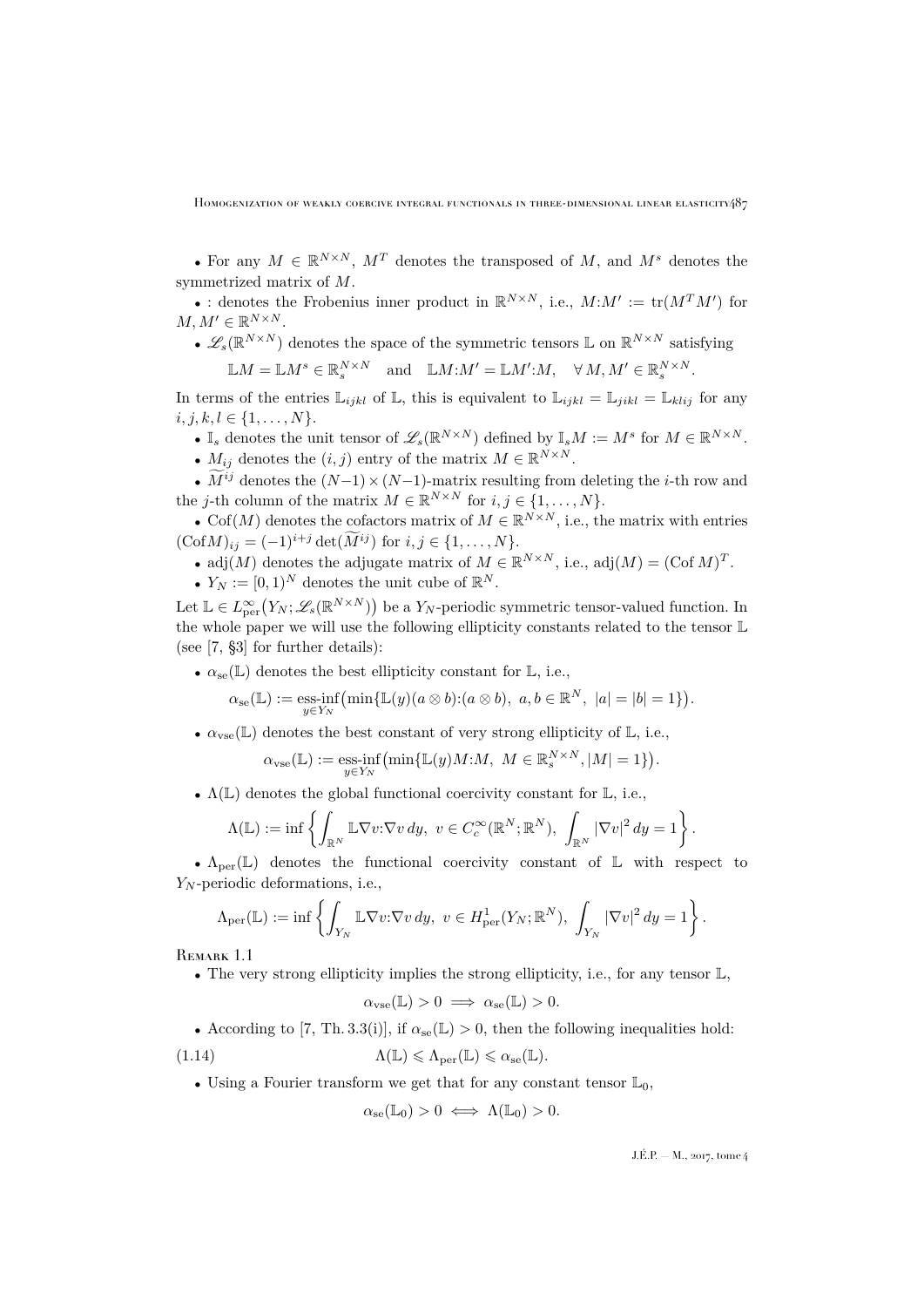In the sequel will always assume the strong ellipticity of the tensor  $\mathbb{L}$ , i.e.,  $\alpha_{\infty}(\mathbb{L}) > 0.$ 

We conclude this section with the following sequential definition of Γ-convergence (see, e.g. [\[4,](#page-32-8) [1\]](#page-32-9)):

<span id="page-6-1"></span>DEFINITION 1.2.  $-$  Let X be a reflexive and separable Banach space endowed with the weak topology  $\sigma(X, X')$ , and let  $\mathscr{F}^{\varepsilon}: X \to \mathbb{R}$  be a  $\varepsilon$ -indexed sequence of functionals. The sequence  $\mathscr{F}^\varepsilon$  is said to  $\Gamma$ -converge to the functional  $\mathscr{F}^0: X \to \mathbb{R}$  for the weak topology of X, and we denote  $\mathscr{F}^{\varepsilon} \xrightarrow{\Gamma-X} \mathscr{F}^0$ , if for any  $u \in X$ ,

- $\forall u_{\varepsilon} \longrightarrow u$ ,  $\mathscr{F}^0(u) \leq \liminf_{{\varepsilon} \to 0} \mathscr{F}^{\varepsilon}(u_{\varepsilon}),$
- $\exists \overline{u}_{\varepsilon} \longrightarrow u$ ,  $\mathscr{F}^0(u) = \lim_{\varepsilon \to 0} \mathscr{F}^{\varepsilon}(\overline{u}_{\varepsilon}).$

Such a sequence  $\overline{u}_{\varepsilon}$  is called a recovery sequence.

Note that the weak topology of X is metrizable on closed balls of X. This will be used in the proof of Theorem [2.4](#page-8-0) below.

*Acknowledgments*. — The authors wish to thank A. Braides for the helpful Theorem [2.4.](#page-8-0) They are also grateful to the unknown referees for their careful reading and relevant remarks (especially about the Γ-convergence procedures) which have clarified the presentation of the paper. A.J. P.-M. is also grateful to the *Institut National des Sciences Appliquées de Rennes* for its hospitality, where this work was carried out during his stay March 2–June 29, 2015.

### 2. The Γ-convergence results

<span id="page-6-0"></span>It is stated in [\[12,](#page-32-1) Ch. 6, §11] that the first homogenization result in linear elasticity can be found in Duvaut's work (unavailable reference). It claims that if the periodic tensor L is very strongly elliptic, i.e.,  $\alpha_{\text{vse}}(\mathbb{L}) > 0$ , then the solution  $u^{\varepsilon} \in H_0^1(\Omega;\mathbb{R}^3)$ to the elasticity system [\(1.3\)](#page-2-3) satisfies

(2.1) 
$$
\begin{cases} u^{\varepsilon} \longrightarrow u \quad \text{weakly in } H_0^1(\Omega; \mathbb{R}^3), \\ \mathbb{L}(x/\varepsilon) \nabla u^{\varepsilon} \longrightarrow \mathbb{L}^0 \nabla u \quad \text{weakly in } L^2(\Omega; \mathbb{R}^{3 \times 3}), \\ -\operatorname{div}(\mathbb{L}^0 \nabla u) = f, \end{cases}
$$

for some  $f \in H^{-1}(\Omega;\mathbb{R}^3)$ , where  $\mathbb{L}^0$  is given by

<span id="page-6-2"></span>
$$
(2.2) \quad \mathbb{L}^0 M: M := \inf \left\{ \int_{Y_3} \mathbb{L}(M + \nabla v): (M + \nabla v) dy, \ v \in H^1_{\text{per}}(Y_3; \mathbb{R}^3) \right\}
$$
\n
$$
\text{for } M \in \mathbb{R}^{3 \times 3},
$$

which is attained when  $\Lambda_{\text{per}}(\mathbb{L}) > 0$ . The previous homogenization result actually holds under the weaker assumption of functional coercivity, i.e.,  $\Lambda(\mathbb{L}) > 0$ , as shown in [\[5\]](#page-32-2).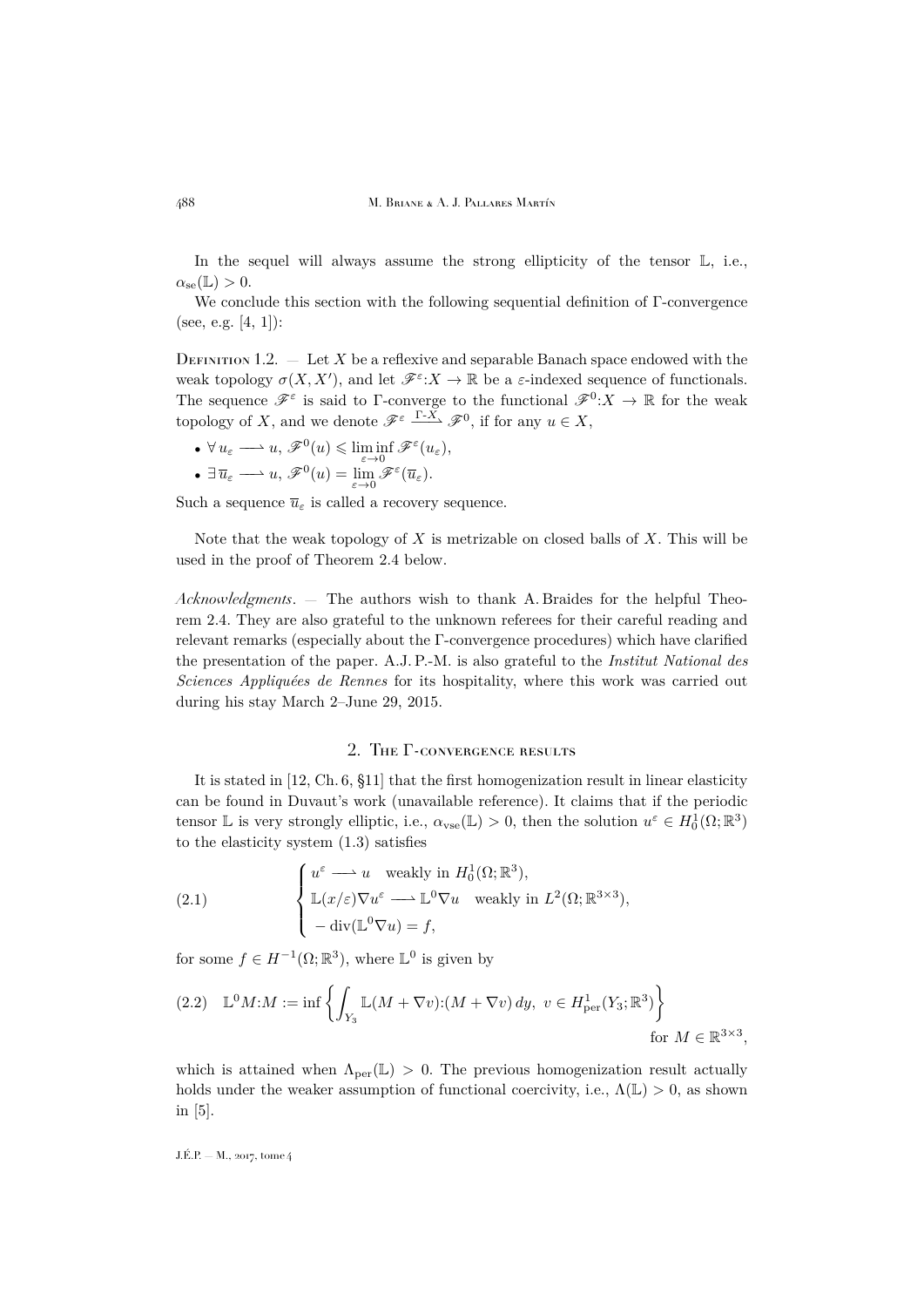Otherwise, from the point of view of the elastic energy consider the functionals

<span id="page-7-0"></span>(2.3) 
$$
\mathscr{F}^{\varepsilon}(v) := \int_{\Omega} \mathbb{L}(x/\varepsilon) \nabla v \cdot \nabla v \, dx,
$$

<span id="page-7-5"></span>(2.4) 
$$
\mathscr{F}^0(v) := \int_{\Omega} \mathbb{L}^0 \nabla v \cdot \nabla v \, dx \quad \text{for } v \in H^1(\Omega, \mathbb{R}^3).
$$

Then, the following homogenization result [\[7,](#page-32-4) Th. 3.4(i)] through the Γ-convergence of energy [\(2.3\)](#page-7-0), allows us to relax the very strong ellipticity of  $\mathbb L.$ 

<span id="page-7-1"></span>Theorem 2.1 (Geymonat et al. [\[7\]](#page-32-4)). — *Under the conditions*

$$
\Lambda(\mathbb{L}) \geq 0 \quad and \quad \Lambda_{\text{per}}(\mathbb{L}) > 0,
$$

*one has*

$$
\mathscr{F}^\varepsilon \xrightarrow{\Gamma \text{-} H^1_0(\Omega;\mathbb{R}^3)} \mathscr{F}^0,
$$

*for the weak topology of*  $H_0^1(\Omega; \mathbb{R}^3)$ *, where*  $\mathbb{L}^0$  *is given by*  $(2.2)$ *.* 

2.1. GENERIC EXAMPLES OF TENSORS SATISFYING  $\Lambda(\mathbb{L}) \geqslant 0$  and  $\Lambda_{\mathrm{per}}(\mathbb{L}) > 0$ 

Reference [\[2\]](#page-32-7) provides a class of isotropic strongly elliptic tensors for which Theorem [2.1](#page-7-1) applies. However, this work is restricted to dimension two. We are going to extend the result [\[2,](#page-32-7) Th. 2.2] to dimension three.

Let us assume that there exist  $p \in \mathbb{N}$  phases  $Z_i$ ,  $i = 1, \ldots, p$  satisfying

(2.5) 
$$
\begin{cases} Z_i \text{ is open, connected and Lipschitz for any } i \in \{1, ..., p\}, \\ Z_i \cap Z_j = \emptyset \quad \forall i \neq j \in \{1, ..., p\}, \\ \overline{Y}_3 = \bigcup_{i=1}^p \overline{Z}_i, \end{cases}
$$

such that the tensor  $\mathbb L$  satisfies

<span id="page-7-2"></span>(2.6) 
$$
\begin{cases} \mathbb{L}(y)M = \lambda(y) \operatorname{tr}(M)I_3 + 2\mu(y)M, & \forall y \in Y_3, \forall M \in \mathbb{R}_s^{3 \times 3}, \\ \lambda(y) = \lambda_i, \ \mu(y) = \mu_i \text{ in } Z_i, \quad \forall i \in \{1, \dots, p\}, \\ \mu_i > 0, \ 2\mu_i + \lambda_i > 0, \quad \forall i \in \{1, \dots, p\}. \end{cases}
$$

We further assume the existence of  $d > 0$  such that

<span id="page-7-3"></span>(2.7) 
$$
-\min_{i=1,\dots,p} \{2\mu_i + 3\lambda_i\} \leq d \leq 4 \min_{i=1,\dots,p} \{\mu_i\}.
$$

Now, we define the following subsets of indexes

<span id="page-7-4"></span>(2.8) 
$$
\begin{cases} I := \{i \in \{1, ..., p\}: d = 4\mu_i\}, \\ J := \{j \in \{1, ..., p\}: 2\mu_j + 3\lambda_j = -d\}, \\ K := \{1, ..., p\} \setminus (I \cup J). \end{cases}
$$

Note that the three previous sets are disjoint. This is true, since we have  $4\mu_i$  $-(2\mu_i + 3\lambda_i)$  due to  $2\mu_i + \lambda_i > 0$ .

In this framework, we are able to prove the following theorem which is an easy extension of the two-dimensional result of [\[2,](#page-32-7) Th. 2.2]. For the reader convenience the proof is given in the Appendix.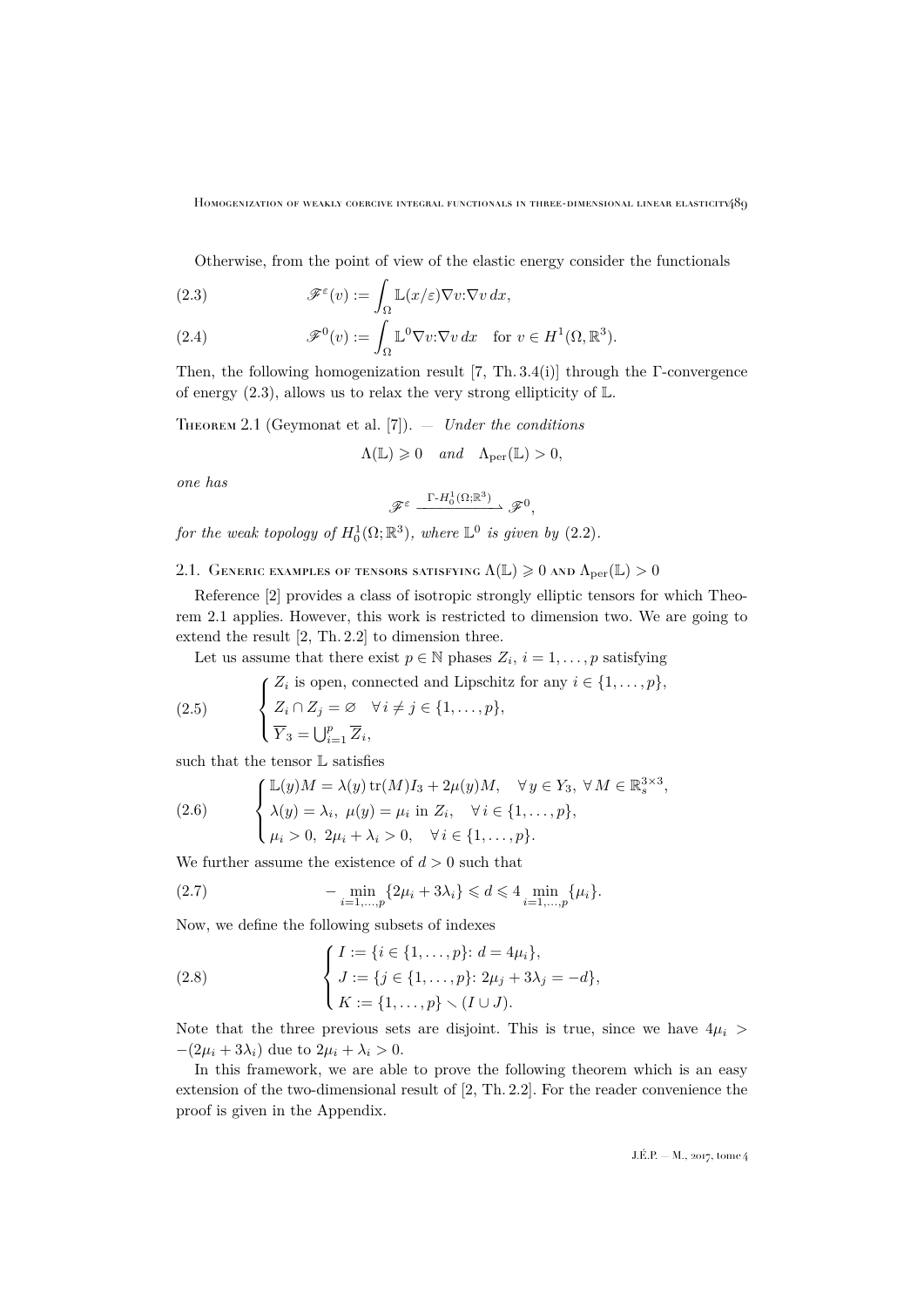<span id="page-8-1"></span>THEOREM 2.2.  $-$  *Let*  $\mathbb{L}$  *be the tensor defined by* [\(2.6\)](#page-7-2) *and* [\(2.7\)](#page-7-3)*. Then we have*  $\Lambda(\mathbb{L}) \geqslant 0$ . We also have  $\Lambda_{\text{per}}(\mathbb{L}) > 0$  provided that one of the two following condi*tions is fulfilled by the sets defined in* [\(2.8\)](#page-7-4)*:*

*Case 1.* — For each  $j \in J$ , there exist intervals  $(a_j^-, a_j^+), (b_j^-, b_j^+) \subset [0,1]$  such that

$$
(a_j^-, a_j^+) \times (b_j^-, b_j^+) \times \{0, 1\} \subset \partial Z_j, \quad \text{or}
$$
  

$$
(a_j^-, a_j^+) \times \{0, 1\} \times (b_j^-, b_j^+) \subset \partial Z_j, \quad \text{or}
$$
  

$$
\{0, 1\} \times (a_j^-, a_j^+) \times (b_j^-, b_j^+) \subset \partial Z_j.
$$

*Case 2.* — *For each*  $j \in J$ , there exists  $k \in K$  with  $\mathcal{H}^2(\partial Z_j \cap \partial Z_k) > 0$ , where  $\mathcal{H}^2$ *denotes the* 2*-dimensional Hausdorff measure.*

REMARK 2.3. — Recently, Francfort and Gloria have proved in [\[6,](#page-32-10) Th. 2.1] that in dimension two a two-phase periodic isotropic tensor  $\mathbb{L}(y)$  with Lamé's coefficients  $\lambda(y)$ ,  $\mu(y)$  composed of inclusions of a very strong elliptic material 1, i.e., with  $\mu_1 > 0$ ,  $\lambda_1 + \mu_1 > 0$ , imbedded in a strongly (but not very strongly) elliptic connected material 2, i.e., with  $\mu_2 > 0$ ,  $\lambda_2 + 2\mu_2 > 0$ , such that  $\mu_1 = -(\lambda_2 + \mu_2)$ , satisfies  $\Lambda(\mathbb{L}) \geq 0$ and  $\Lambda_{\text{per}}(\mathbb{L}) > 0$ .

Using similar arguments as the ones of the proofs of  $[2, Th. 2.2]$  $[2, Th. 2.2]$  and Theorem [2.2,](#page-8-1) we can check that the two-dimensional result  $[6, Th. 2.1]$  $[6, Th. 2.1]$  can be extended in dimension three to a two-phase periodic isotropic tensor composed a very strong elliptic material 1 (see Remark [3.2](#page-10-1) below) imbedded in a strongly (but not very strongly) elliptic connected material 2, satisfying

$$
\mu_1 > 0
$$
,  $3\lambda_1 + 2\mu_1 > 0$ ,  $\mu_2 > 0$ ,  $\lambda_2 + 2\mu_2 > 0$  and  $4\mu_1 = -(3\lambda_2 + 2\mu_2)$ .

2.2. RELAXATION OF CONDITION  $\Lambda_{\text{per}}(\mathbb{L}) > 0$ . — According to Theorem [2.1](#page-7-1) the Γ-con-vergence of the functional [\(2.3\)](#page-7-0) holds true if both  $\Lambda(\mathbb{L}) \geq 0$  and  $\Lambda_{\text{per}}(\mathbb{L}) > 0$ . However, the following theorem due to Braides and the first author shows that in N-dimensional elasticity for  $N \geq 2$ , the Γ-convergence result still holds under the sole assumption  $\Lambda(\mathbb{L}) \geqslant 0.$ 

<span id="page-8-0"></span>THEOREM 2.4 (Braides & Briane).  $-$  *Let*  $\Omega$  *be a bounded open subset of*  $\mathbb{R}^N$ *, and let*  $\mathbb{L}$ *be a bounded*  $Y_N$ -periodic symmetric tensor-valued function in  $L^{\infty}_{per}(Y_N; \mathscr{L}_s(\mathbb{R}^{N \times N}))$ *such that*

<span id="page-8-2"></span>(2.9)  $\Lambda(\mathbb{L}) \geqslant 0.$ 

*Then, we have*

$$
\mathscr{F}^{\varepsilon} \xrightarrow{\Gamma - H_0^1(\Omega; \mathbb{R}^N)} \mathscr{F}^0,
$$

*for the weak topology of*  $H_0^1(\Omega;\mathbb{R}^N)$  *in the sense of Definition* [1.2](#page-6-1), where  $\mathscr{F}^0$  *is given by* [\(2.4\)](#page-7-5) *with the tensor*  $\mathbb{L}^0$  *defined by* [\(2.2\)](#page-6-2)*.* 

*Proof.* — For  $\delta > 0$ , set  $\mathbb{L}_{\delta} := \mathbb{L} + \delta \mathbb{I}_{s}$  where  $\mathbb{I}_{s}$  is the unit symmetric tensor, and let  $\mathscr{F}_{\delta}^{\varepsilon}$  be the functional defined by  $(2.3)$  with  $\mathbb{L}_{\delta}$  in place of  $\mathbb{L}$ . We claim that

<span id="page-8-3"></span>(2.11) Λ(Lδ) > 0.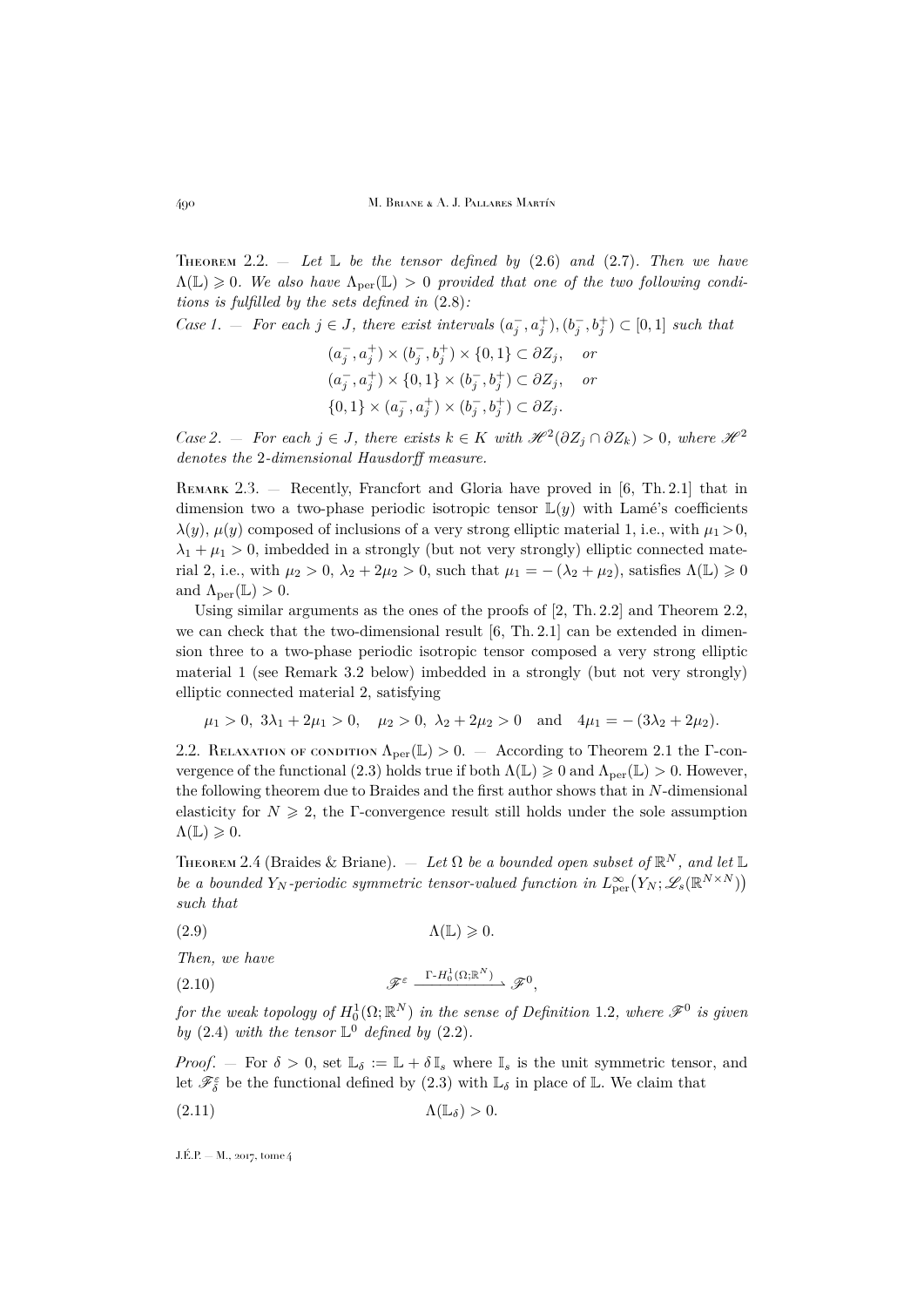To prove it consider  $v \in C_c^{\infty}(\mathbb{R}^N;\mathbb{R}^N)$  and take  $R > 0$  such that supp  $v \subset B(0,R)$ . Then, by [\(2.9\)](#page-8-2) we have

$$
\int_{\mathbb{R}^N} \mathbb{L}_\delta \nabla v: \nabla v \, dy = \int_{B(0,R)} \mathbb{L} \nabla v: \nabla v \, dy + \delta \int_{B(0,R)} \mathbb{I}_s \nabla v: \nabla v \, dy \geqslant \delta \int_{B(0,R)} |e(v)|^2 \, dy,
$$

and since the constant of the Korn inequality is invariant by homothecy, there exists a constant  $\alpha > 0$  independent of R such that  $\Lambda(\mathbb{L}_{\delta}) \geq \delta \alpha > 0$ .

Thanks to [\(2.11\)](#page-8-3) we can apply Theorem [2.1](#page-7-1) with the functional  $\mathscr{F}_{\delta}^{\varepsilon}$ . Hence,  $\mathscr{F}_{\delta}^{\varepsilon} \xrightarrow{\Gamma} \mathscr{F}_{\delta}^{0}$  for the weak topology of  $H_0^1(\Omega;\mathbb{R}^N)$ , where

$$
\mathscr{F}_{\delta}^{0}(u) := \int_{\Omega} \mathbb{L}_{\delta}^{0} \nabla u \cdot \nabla u \, dx \quad \text{for } u \in H_{0}^{1}(\Omega, \mathbb{R}^{N}),
$$

and  $\mathbb{L}_{\delta}^{0}$  is given by [\(2.2\)](#page-6-2) with  $\mathbb{L} = \mathbb{L}_{\delta}$ .

On the one hand, since the weak topology of  $H_0^1(\Omega;\mathbb{R}^N)$  is metrizable on the closed balls of  $H_0^1(\Omega;\mathbb{R}^N)$ , we can apply the compactness of  $\Gamma$ -convergence on these balls. Fix  $k \in \mathbb{N}$ , and denote  $d_k$  any metric inducing the  $H_0^1(\Omega;\mathbb{R}^N)$ -weak topology on the ball  $B_k \subset H_0^1(\Omega;\mathbb{R}^N)$  centered on 0 and of radius k. Then, there exists a subsequence  $\varepsilon_j$ such that  $\mathscr{F}^{\varepsilon_j} \Gamma(d_k)$ -converges to some functional  $\mathscr{F}^{0,k}$  in  $B_k$ . Let  $u \in B_k$ , and let  $u_{\varepsilon_j}$ be a recovery sequence for  $\mathscr{F}^{\varepsilon_j}$  which converges to u in  $(B_k, d_k)$ . Since  $\mathscr{F}^{\varepsilon_j} \leqslant \mathscr{F}^{\varepsilon_j}_{\delta}$ which  $\Gamma$ -converges to  $\mathscr{F}_{\delta}^0$  in the sense of Definition [1.2,](#page-6-1) we have

$$
\mathscr{F}^{0,k}(u) = \left(\Gamma(d_k) \text{-}\lim \mathscr{F}^{\varepsilon_j}\right)(u) \leqslant \mathscr{F}^0_{\delta}(u)
$$
  

$$
\leqslant \liminf_{\varepsilon_j \to 0} \int_{\Omega} \mathbb{L}_{\delta}(x/\varepsilon_j) \nabla u_{\varepsilon_j} : \nabla u_{\varepsilon_j} dx
$$
  

$$
\leqslant \liminf_{\varepsilon_j \to 0} \int_{\Omega} \mathbb{L}(x/\varepsilon_j) \nabla u_{\varepsilon_j} : \nabla u_{\varepsilon_j} dx + O(\delta)
$$
  

$$
= \left(\Gamma(d_k) \text{-}\lim \mathscr{F}^{\varepsilon_j}\right)(u) + O(\delta) = \mathscr{F}^{0,k}(u) + O(\delta),
$$

which implies that  $\mathscr{F}_{\delta}^{0}(u)$  converges to  $\mathscr{F}^{0,k}(u)$  as  $\delta \to 0$ . Hence, the  $\Gamma(d_k)$ -limit  $\mathscr{F}^{0,k}$ of  $\mathscr{F}^{\varepsilon_j}$  is equal to  $\mathscr{F}^0 := \lim_{\delta \to 0} \mathscr{F}^0_{\delta}$  in  $B_k$ , and is thus independent both on k and on the subsequence  $\varepsilon_i$ . Then, repeating the previous argument, any subsequence of  $\mathscr{F}^{\varepsilon}$ has a further subsequence which  $\Gamma(d_k)$ -converges to  $\mathscr{F}^0$  in  $B_k$ . Therefore, thanks to the Urysohn property (see, e.g. [1, Proposition 1.44]) we can conclude that the whole sequence  $\mathscr{F}^{\varepsilon} \Gamma(d_k)$ -converges to  $\mathscr{F}^0 = \lim_{\delta \to 0} \mathscr{F}^0_{\delta}$  in  $B_k$ . Finally, since any sequence converging weakly in  $H_0^1(\Omega;\mathbb{R}^N)$  belongs to some ball  $B_k$  as well as its limit, it follows that the Γ-lim inf and Γ-lim sup properties of Definition [1.2](#page-6-1) hold true for the sequence  $\mathscr{F}^\varepsilon$ .

On the other hand, let  $\mathbb{L}^0$  be given by [\(2.2\)](#page-6-2). For  $\eta > 0$  and for  $M \in \mathbb{R}^{N \times N}$ , consider a function  $\varphi_{\eta}$  in  $H^1_{\text{per}}(Y_N; \mathbb{R}^N)$  such that

$$
\int_{Y_N} \mathbb{L}(y)(M + \nabla \varphi_\eta) \cdot (M + \nabla \varphi_\eta) \, dy \leq \mathbb{L}^0 M \cdot M + \eta.
$$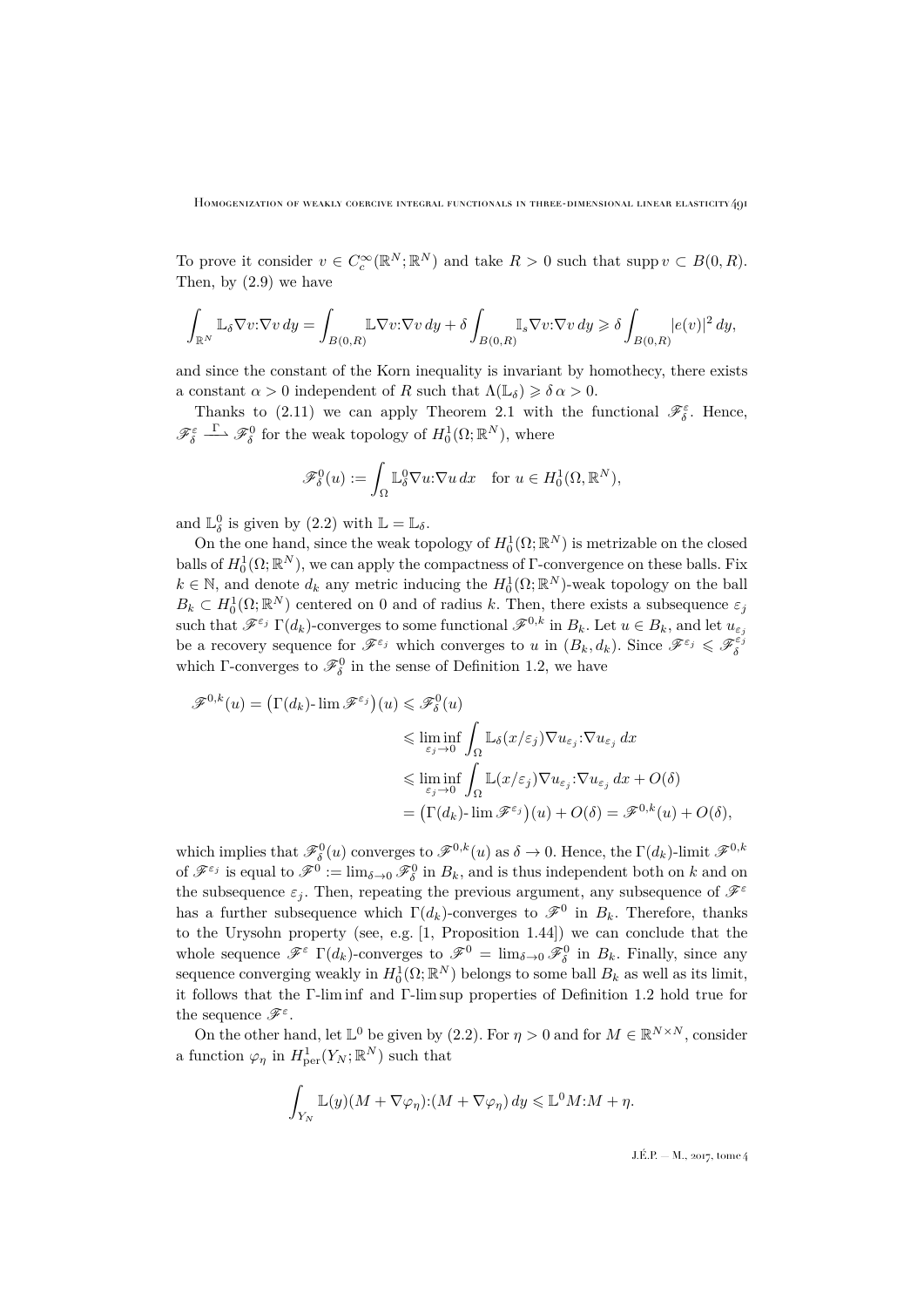492 M. Briane & A. J. Pallares Martín

We then have

 $\mathbb{L}$ 

$$
{}^{0}M:M \leq \mathbb{L}^{0}_{\delta}M:M
$$
  
\n
$$
\leq \int_{Y_{N}} \mathbb{L}_{\delta}(y)(M + \nabla \varphi_{\eta}) \cdot (M + \nabla \varphi_{\eta}) dy
$$
  
\n
$$
\leq \int_{Y_{N}} \mathbb{L}(y)(M + \nabla \varphi_{\eta}) \cdot (M + \nabla \varphi_{\eta}) dy + O_{\eta}(\delta).
$$

Hence, making  $\delta$  tend to 0 for a fixed  $\eta$ , we obtain

$$
\mathbb{L}^0 M: M \leq \liminf_{\delta \to 0} (\mathbb{L}^0_\delta M: M)
$$
  
\n
$$
\leq \limsup_{\delta \to 0} (\mathbb{L}^0_\delta M: M)
$$
  
\n
$$
\leq \int_{Y_N} \mathbb{L}(y) (M + \nabla \varphi_\eta) : (M + \nabla \varphi_\eta) dy
$$
  
\n
$$
\leq \mathbb{L}^0 M: M + \eta.
$$

Due to the arbitrariness of  $\eta$ , we get that  $\mathbb{L}_{\delta}^0$  converges to  $\mathbb{L}^0$  as  $\delta \to 0$ .

Therefore, by the Lebesgue dominated convergence theorem we conclude that for any  $u \in H_0^1(\Omega; \mathbb{R}^N)$ ,

$$
\mathscr{F}^0(u) = \lim_{\delta \to 0} \mathscr{F}^0_{\delta}(u) = \lim_{\delta \to 0} \int_{\Omega} \mathbb{L}_{\delta}^0 \nabla u \cdot \nabla u \, dx = \int_{\Omega} \mathbb{L}^0 \nabla u \cdot \nabla u \, dx. \qquad \Box
$$

## <span id="page-10-0"></span>3. Loss of ellipticity in three-dimensional linear elasticity through the homogenization of a laminate

In this section we will construct an example of a three-dimensional strong elliptic material L which is weakly coercive, i.e.,  $\Lambda(\mathbb{L}) \geq 0$ , but for which the strong ellipticity is lost through homogenization. Firstly, let us recall the following result due to Gutiérrez [\[8\]](#page-32-6).

<span id="page-10-2"></span>Proposition 3.1 (Gutiérrez [\[8\]](#page-32-6)). — *For any strongly, but not semi-very strongly elliptic isotropic material, referred to as material* a*, i.e., whose tensor* L<sup>a</sup> *satisfies*  $\alpha_{\text{vse}}(\mathbb{L}_a) < 0$ , there are very strongly elliptic isotropic materials such that if we *laminate them with material* a*, in appropriately chosen proportions and directions, we generate an effective elasticity tensor that is not strongly elliptic.*

<span id="page-10-1"></span>REMARK 3.2 (Isotropic tensors).  $-$  The elasticity tensor  $\mathbb{L} \in L^{\infty}(Y_3; \mathscr{L}_s(\mathbb{R}^{3\times3}))$  of an isotropic material is given by

$$
\mathbb{L}(y)M = \lambda(y)\operatorname{tr}(M)I_3 + 2\mu(y)M, \quad \text{for } y \in Y_3 \text{ and } M \in \mathbb{R}_s^{3 \times 3},
$$

where  $\lambda$  and  $\mu$  are the Lamé coefficients of L. As a consequence, we have

$$
\begin{aligned} \alpha_{\text{se}}(\mathbb{L}) & = \underset{y \in Y_3}{\text{ess-inf}} \left( \min \{ \mu(y), 2\mu(y) + \lambda(y) \} \right), \\ \alpha_{\text{vse}}(\mathbb{L}) & = \underset{y \in Y_3}{\text{ess-inf}} \left( \min \{ \mu(y), 2\mu(y) + 3\lambda(y) \} \right). \end{aligned}
$$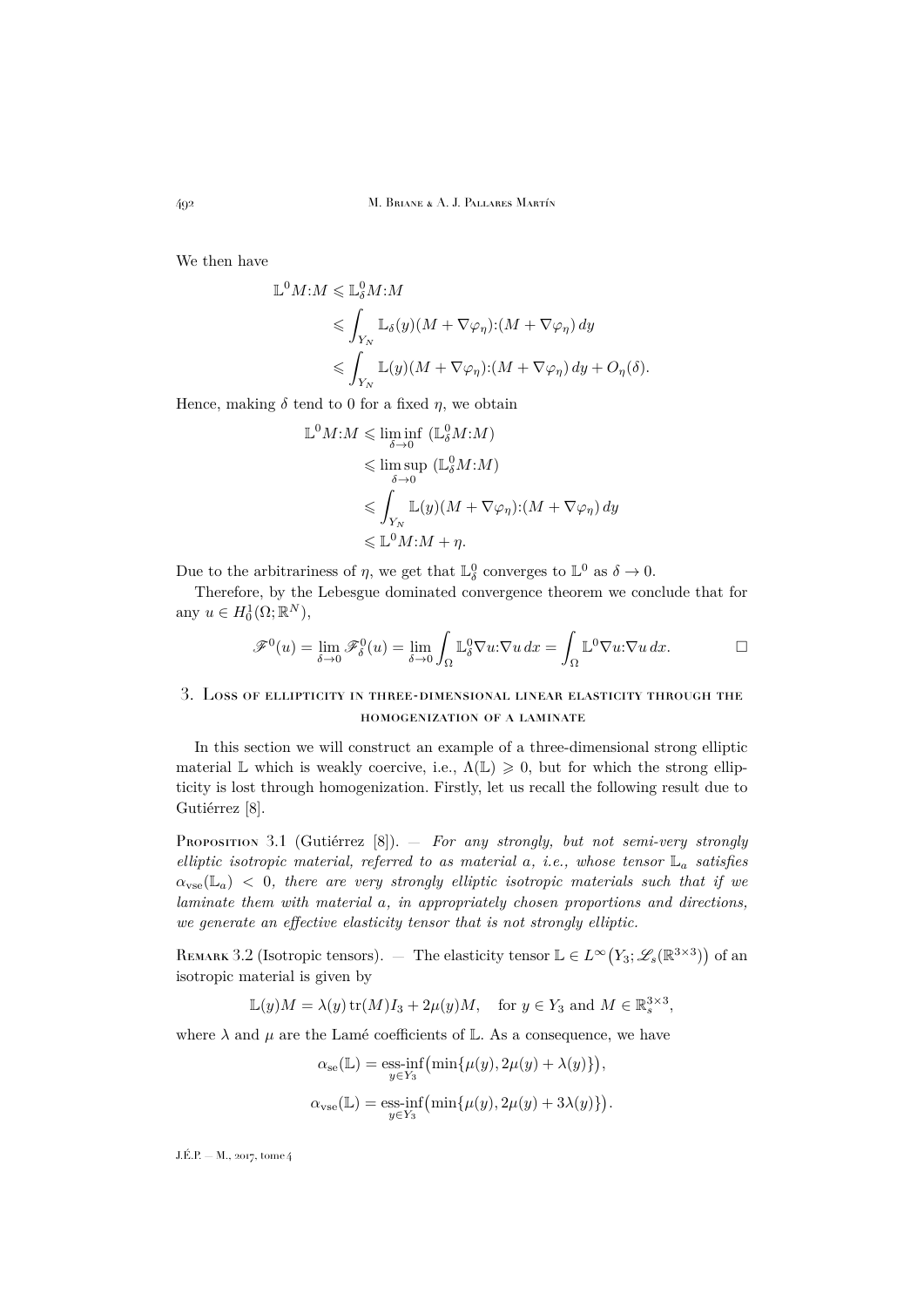Here is a summary of the proof of Proposition [3.1.](#page-10-2) Consider two isotropic, homogeneous tensors  $\mathbb{L}_a$  and  $\mathbb{L}_b$  such that  $\mathbb{L}_a$  is strongly elliptic, i.e.,

$$
\lambda_a + 2\mu_a > 0, \quad \mu_a > 0,
$$

but not semi-very strongly elliptic, i.e.,

$$
3\lambda_a+2\mu_a<0.
$$

and such that  $\mathbb{L}_b$  is very strongly elliptic, i.e.,

$$
3\lambda_b + 2\mu_b > 0, \quad \mu_b > 0.
$$

Considering the rank-one laminate in the direction  $y_1$  mixing  $\mathbb{L}_a$  with volume fraction  $\theta_1 \in (0,1)$  and  $\mathbb{L}_b$  with volume fraction  $(1-\theta_1)$ , Gutiérrez [\[8\]](#page-32-6) proved that the effective tensor  $\mathbb{L}_1^*$  in the sense of Murat-Tartar 1<sup>\*</sup>-convergence (see, e.g. [\[8,](#page-32-6) §3]) satisfies the following properties:

• If  $0 \leq \mu_a + \lambda_a$ , then

$$
\alpha_{se}(\mathbb{L}_1^*) > 0.
$$

• If  $-\mu_b \leq \mu_a + \lambda_a < 0$ , then

$$
\alpha_{\rm se}(\mathbb{L}_1^*) \begin{cases} = 0 & \text{if } \mu_b = -\mu_a - \lambda_a, \\ \geqslant 0 & \text{if } -\mu_a - \lambda_a < \mu_b \leqslant -\frac{1}{4}(2\mu_a + 3\lambda_a), \\ > 0 & \text{if } -\frac{1}{4}(2\mu_a + 3\lambda_a) < \mu_b. \end{cases}
$$

• The case  $\mu_a + \lambda_a < -\mu_b$  is disposed of, since  $\mathbb{L}_1^*$  does not even satisfy the Legendre-Hadamard condition.

In the case where  $\alpha_{se}(\mathbb{L}_1^*) > 0$ , Gutiérrez (see [\[8,](#page-32-6) §5.2]) performed a second lamination in the direction  $y_2$  mixing the anisotropic material generated by the first lamination with volume fraction  $\theta_2 \in (0,1)$ , and a suitable very strongly elliptic isotropic material ( $\mathbb{L}_{c}, \mu_{c}, \lambda_{c}$ ) with volume fraction (1 –  $\theta_{2}$ ). In this way he derived a rank-two laminate of effective tensor  $\mathbb{L}_2^*$  which is not strongly elliptic.

In this section we will try to find a general class of periodic laminates for which the strong ellipticity is lost through homogenization. To this end we will extend to dimension three the rank-one lamination approach of [\[2\]](#page-32-7) performed in dimension two. However, the outcome is surprisingly different from that of the two-dimensional case of [\[2\]](#page-32-7). Indeed, we will prove in the first subsection that it is not possible to lose strong ellipticity by a rank-one lamination through homogenization following the two-dimensional approach of [\[2\]](#page-32-7). This is the reason why we will perform a second lamination in the second part of the section.

<span id="page-11-0"></span>3.1. Rank-one lamination. — In this subsection we are going to focus on the rankone lamination. As noted before, in the two-dimensional case of [\[2\]](#page-32-7) it was proved a necessary and sufficient condition for a general rank-one laminate to lose strong ellipticity. Mimicking the same approach in dimension three we obtain the following quite different result.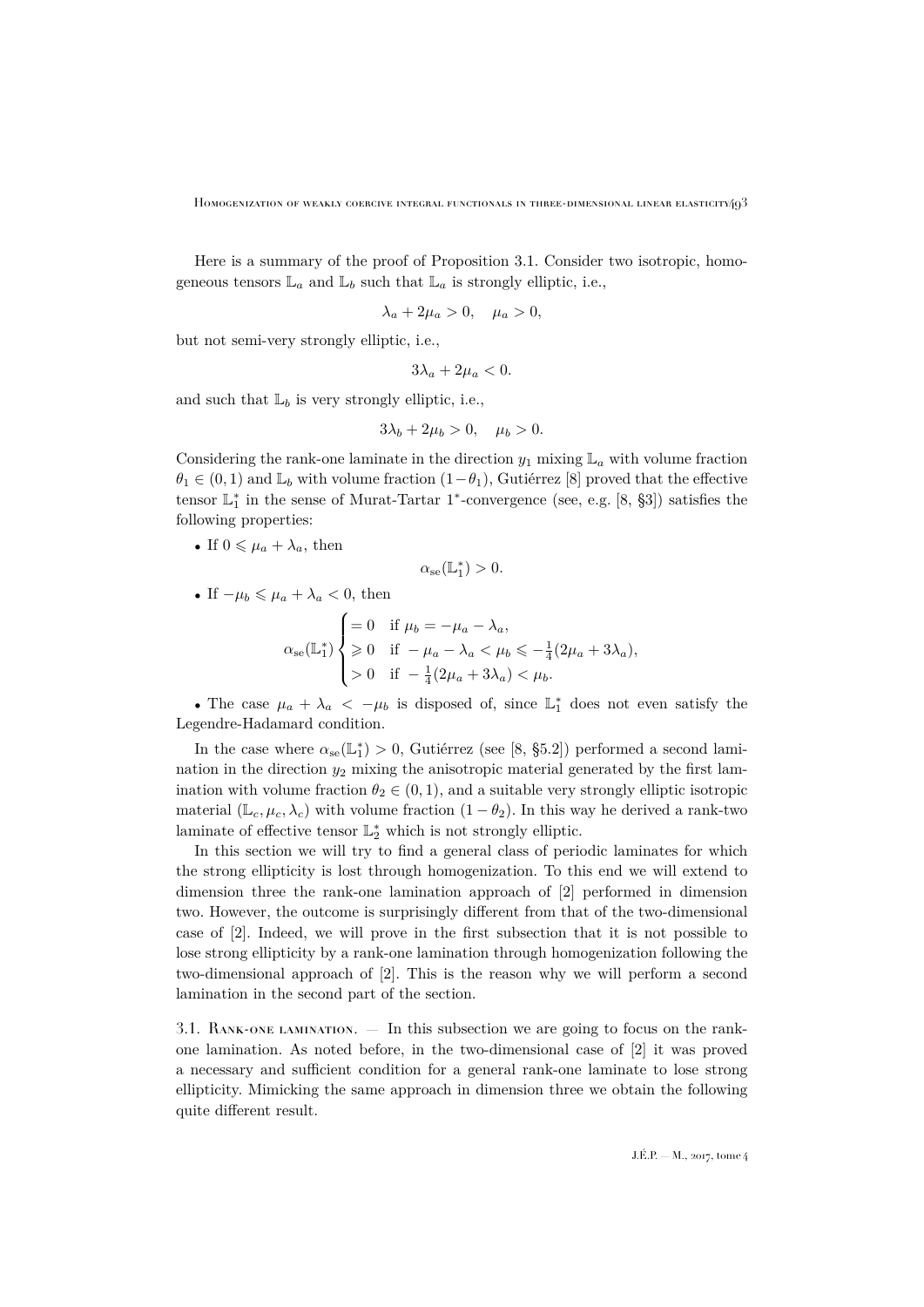<span id="page-12-0"></span>THEOREM 3.3.  $-$  Let  $\mathbb{L} \in L^{\infty}_{per}(Y_1; \mathscr{L}_s(\mathbb{R}^{3\times3}))$  be a Y<sub>1</sub>-periodic isotropic tensor-valued *function which is strongly elliptic, i.e.,*  $\alpha_{se}(\mathbb{L}) > 0$ *. Assume that*  $\Lambda_{per}(\mathbb{L}) > 0$  *and that there exists a constant matrix*  $D \in \mathbb{R}^{3 \times 3}$  *such that* 

<span id="page-12-1"></span>
$$
(3.1) \qquad \mathbb{L}(y_1)M:M+D:\mathrm{Cof}(M)\geq 0, \quad a.e. \ y_1\in Y_1, \quad \forall M \in \mathbb{R}^{3\times 3}.
$$

*Then, the homogenized tensor*  $\mathbb{L}^0$  *defined by* [\(2.2\)](#page-6-2) *is strongly elliptic, i.e.,*  $\alpha_{se}(\mathbb{L}^0) > 0$ *.* 

REMARK 3.4. – In dimension two for any periodic function  $\varphi \in H^1_{\text{per}}(Y_2; \mathbb{R}^2)$ , the only null Lagrangian (up to a multiplicative constant) is the determinant of  $\nabla \varphi$ . Although the two-dimensional case seems a priori more restrictive than the three-dimensional case from an algebraic point of view, the two-dimensional Theorem 3.1 of [\[2\]](#page-32-7) shows that for a suitable isotropic tensor  $\mathbb{L} = \mathbb{L}(y_1)$ , satisfying for some constant  $d \in \mathbb{R}$ , the condition

<span id="page-12-2"></span>(3.2) 
$$
\mathbb{L}(y_1)M:M + d \det(M) \geq 0, \quad \text{a.e. in } Y_1, \forall M \in \mathbb{R}^{2 \times 2},
$$

it is possible to lose strong ellipticity through homogenization. On the contrary, the three-dimensional Theorem [3.3](#page-12-0) shows that it is not possible to lose strong ellipticity under condition [\(3.1\)](#page-12-1) which is the natural three-dimensional extension of [\(3.2\)](#page-12-2).

REMARK 3.5. — Observe that condition [\(3.1\)](#page-12-1) implies that  $\mathbb L$  is weakly coercive, i.e.,  $\Lambda(\mathbb{L}) \geq 0$ , but the converse is not true in general. Therefore, it might be possible to find a weakly coercive, strongly elliptic isotropic tensor  $\mathbb{L} = \mathbb{L}(y_1)$  for which the strong ellipticity is lost. However, we have not succeeded in deriving such a tensor.

REMARK 3.6. — In the proof of Proposition [3.1](#page-10-2) Gutiérrez implicitly proved the result of Theorem [3.3](#page-12-0) when the matrix D has the form  $D = dI_3$  and L is of the type

$$
\mathbb{L}(y_1) = \chi(y_1) \, \mathbb{L}_a + (1 - \chi(y_1)) \, \mathbb{L}_b.
$$

Moreover, it is worth mentioning that the cases for which Guitiérrez obtained the loss of ellipticity with a rank-one lamination do not contradict Theorem [3.3,](#page-12-0) since in those cases condition [\(3.1\)](#page-12-1) does not hold.

The rest of this subsection is devoted to the proof of Theorem [3.3.](#page-12-0) For any  $Y_1$ periodic tensor-valued function  $\mathbb{L} \in L^{\infty}_{per}(Y_1; \mathscr{L}_s(\mathbb{R}^{3\times3}))$  which is strongly elliptic, i.e.,  $\alpha_{se}(\mathbb{L}) > 0$ , define for a.e.  $y_1 \in Y_1$ , the  $y_1$ -dependent inner product

$$
(\xi, \eta) \in \mathbb{R}^3 \times \mathbb{R}^3 \longmapsto \mathbb{L}(y_1)(\xi \otimes e_1) : (\eta \otimes e_1).
$$

It is indeed an inner product because  $\alpha_{se}(\mathbb{L}) > 0$ . The matrix-valued function

<span id="page-12-3"></span>
$$
(3.3) \quad L(y_1) = \begin{pmatrix} l_1(y_1) & l_{12}(y_1) & l_{13}(y_1) \\ l_{12}(y_1) & l_{23}(y_1) & l_{23}(y_1) \\ l_{13}(y_1) & l_{23}(y_1) & l_{3}(y_1) \end{pmatrix}
$$
  
:= 
$$
\begin{pmatrix} \mathbb{L}(y_1)(e_1 \otimes e_1):(e_1 \otimes e_1) \mathbb{L}(y_1)(e_1 \otimes e_1):(e_2 \otimes e_1) \mathbb{L}(y_1)(e_1 \otimes e_1):(e_3 \otimes e_1) \\ \mathbb{L}(y_1)(e_1 \otimes e_1):(e_2 \otimes e_1) \mathbb{L}(y_1)(e_2 \otimes e_1):(e_2 \otimes e_1) \mathbb{L}(y_1)(e_2 \otimes e_1):(e_3 \otimes e_1) \\ \mathbb{L}(y_1)(e_1 \otimes e_1):(e_3 \otimes e_1) \mathbb{L}(y_1)(e_2 \otimes e_1):(e_3 \otimes e_1) \mathbb{L}(y_1)(e_3 \otimes e_1):(e_3 \otimes e_1) \end{pmatrix}
$$

is therefore symmetric positive definite.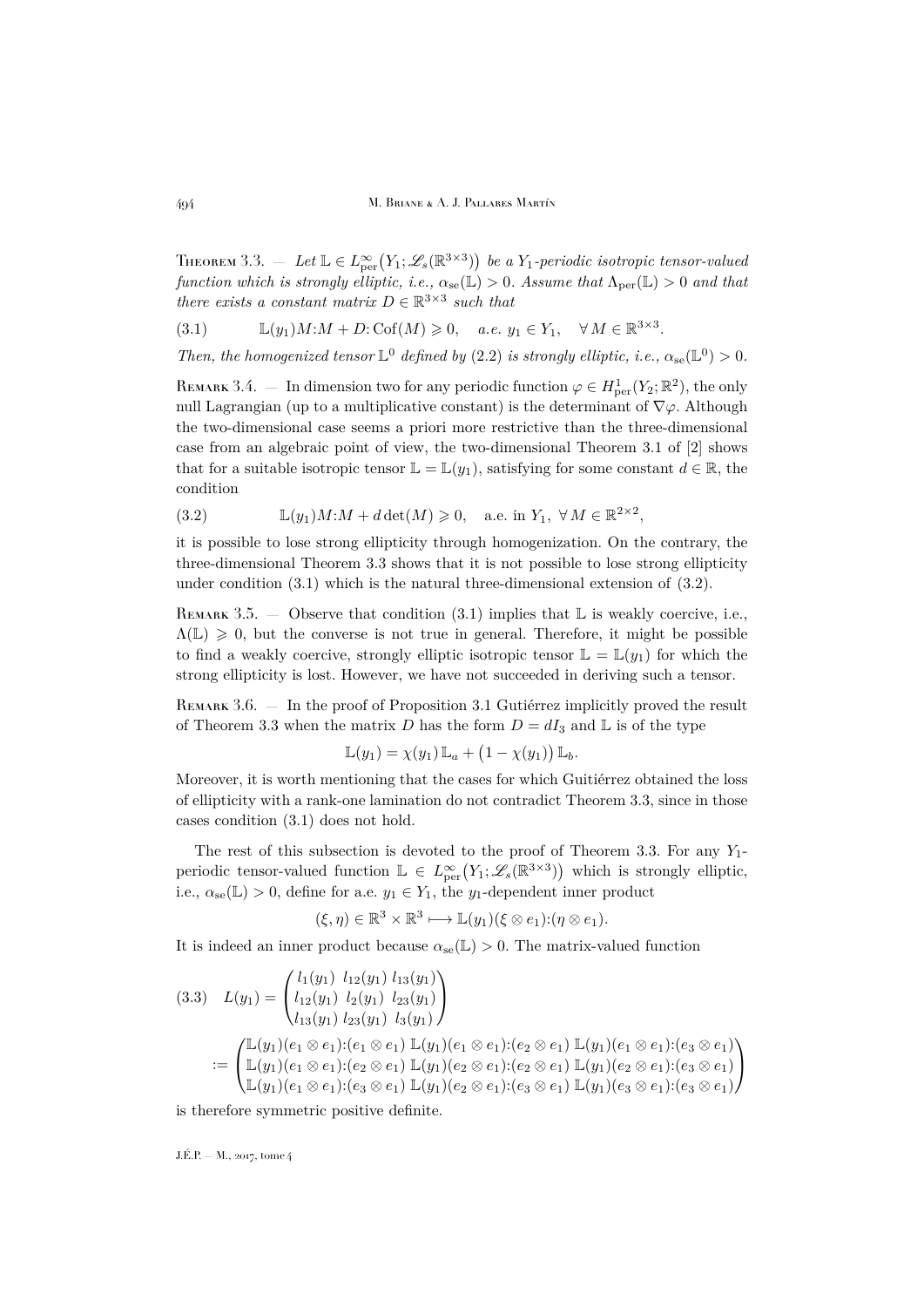Similarly to [\[2,](#page-32-7) Lem. 3.3] the next result provides an estimate which is a direct consequence of condition [\(3.1\)](#page-12-1) with a matrix of the type  $D = dI_3$ . Observe that for the moment we are not assuming that the tensor  $\mathbb L$  is isotropic.

<span id="page-13-1"></span>LEMMA 3.7.  $-$  Let  $\mathbb{L} \in L^{\infty}_{per}(Y_1; \mathscr{L}_s(\mathbb{R}^{3\times3}))$  be a Y<sub>1</sub>-periodic bounded tensor-valued *function with*  $\Lambda_{\text{per}}(\mathbb{L}) > 0$ . Assume the existence of a constant  $d \in \mathbb{R}$  such that  $\mathbb{L}$ *satisfies condition* [\(3.1\)](#page-12-1) *with*  $D = dI_3$ *. Then, we have* 

<span id="page-13-2"></span>(3.4) 
$$
\mathbb{L}(y_1)M:M \geq Q(M), \quad a.e. \in Y_1, \forall M \in \mathbb{R}^{3 \times 3}, M \text{ rank-one},
$$

*where*

$$
Q(M) := \frac{\det(\tilde{L}^{11})}{\det(L)} \Big( \mathbb{L}M : (e_1 \otimes e_1) + \frac{d}{2}M_{33} + \frac{d}{2}M_{22} \Big)^2 + \frac{\det(\tilde{L}^{22})}{\det(L)} \Big( \mathbb{L}M : (e_2 \otimes e_1) - \frac{d}{2}M_{12} \Big)^2 + \frac{\det(\tilde{L}^{33})}{\det(L)} \Big( \mathbb{L}M : (e_3 \otimes e_1) - \frac{d}{2}M_{13} \Big)^2 - \frac{2 \det(\tilde{L}^{12})}{\det(L)} \Big( \mathbb{L}M : (e_1 \otimes e_1) + \frac{d}{2}M_{33} + \frac{d}{2}M_{22} \Big) \Big( \mathbb{L}M : (e_2 \otimes e_1) - \frac{d}{2}M_{12} \Big) + \frac{2 \det(\tilde{L}^{13})}{\det(L)} \Big( \mathbb{L}M : (e_1 \otimes e_1) + \frac{d}{2}M_{33} + \frac{d}{2}M_{22} \Big) \Big( \mathbb{L}M : (e_3 \otimes e_1) - \frac{d}{2}M_{13} \Big) - \frac{2 \det(\tilde{L}^{23})}{\det(L)} \Big( \mathbb{L}M : (e_2 \otimes e_1) - \frac{d}{2}M_{12} \Big) \mathbb{L}M : (e_3 \otimes e_1) - \frac{d}{2}M_{13} \Big).
$$

*Furthermore, if*  $\mathbb{L}^0$  *is the homogenized tensor of*  $\mathbb{L}$ *, then*  $\alpha_{se}(\mathbb{L}^0) = 0$  *if and only if there exists a rank-one matrix* M *such that*

<span id="page-13-6"></span>(3.5) 
$$
\mathbb{L}(y_1)M:M = Q(M), \quad a.e. \text{ in } Y_1,
$$

<span id="page-13-0"></span>*together with*

<span id="page-13-5"></span><span id="page-13-4"></span><span id="page-13-3"></span>
$$
(3.6.a) \int_{Y_1} \frac{\det(\tilde{L}^{13})}{\det(L)}(t) \Big( \mathbb{L}(t)M:(e_1 \otimes e_1) + \frac{d}{2}M_{22} + \frac{d}{2}M_{33} \Big) dt \n= \int_{Y_1} \left[ \frac{\det(\tilde{L}^{23})}{\det(L)}(t) \Big( \mathbb{L}(t)M:(e_2 \otimes e_1) - \frac{d}{2}M_{12} \Big) \right. \n- \frac{\det(\tilde{L}^{33})}{\det(L)}(t) \Big( \mathbb{L}(t)M:(e_3 \otimes e_1) - \frac{d}{2}M_{13} \Big) \Big] dt,
$$
\n
$$
(3.6.b) \int_{Y_1} \frac{\det(\tilde{L}^{12})}{\det(L)}(t) \Big( \mathbb{L}(t)M:(e_1 \otimes e_1) + \frac{d}{2}M_{22} + \frac{d}{2}M_{33} \Big) dt \n= \int_{Y_1} \left[ \frac{\det(\tilde{L}^{22})}{\det(L)}(t) \Big( \mathbb{L}(t)M:(e_2 \otimes e_1) - \frac{d}{2}M_{12} \Big) \right. \n- \frac{\det(\tilde{L}^{23})}{\det(L)}(t) \Big( \mathbb{L}(t)M:(e_3 \otimes e_1) - \frac{d}{2}M_{13} \Big) \Big] dt,
$$
\n
$$
(3.6.c) \int_{Y_1} \frac{\det(\tilde{L}^{11})}{\det(L)}(t) \Big( \mathbb{L}(t)M:(e_1 \otimes e_1) + \frac{d}{2}M_{22} + \frac{d}{2}M_{33} \Big) dt \n= \int_{Y_1} \left[ \frac{\det(\tilde{L}^{12})}{\det(L)}(t) \Big( \mathbb{L}(t)M:(e_2 \otimes e_1) - \frac{d}{2}M_{12} \Big) \right. \n- \frac{\det(\tilde{L}^{13})}{\det(L)}(t) \Big( \mathbb{L}(t)M:(e_3 \otimes e_1) - \frac{d}{2}M_{13} \Big) \Big] dt.
$$
\nLif.e. - M., 2017, to me4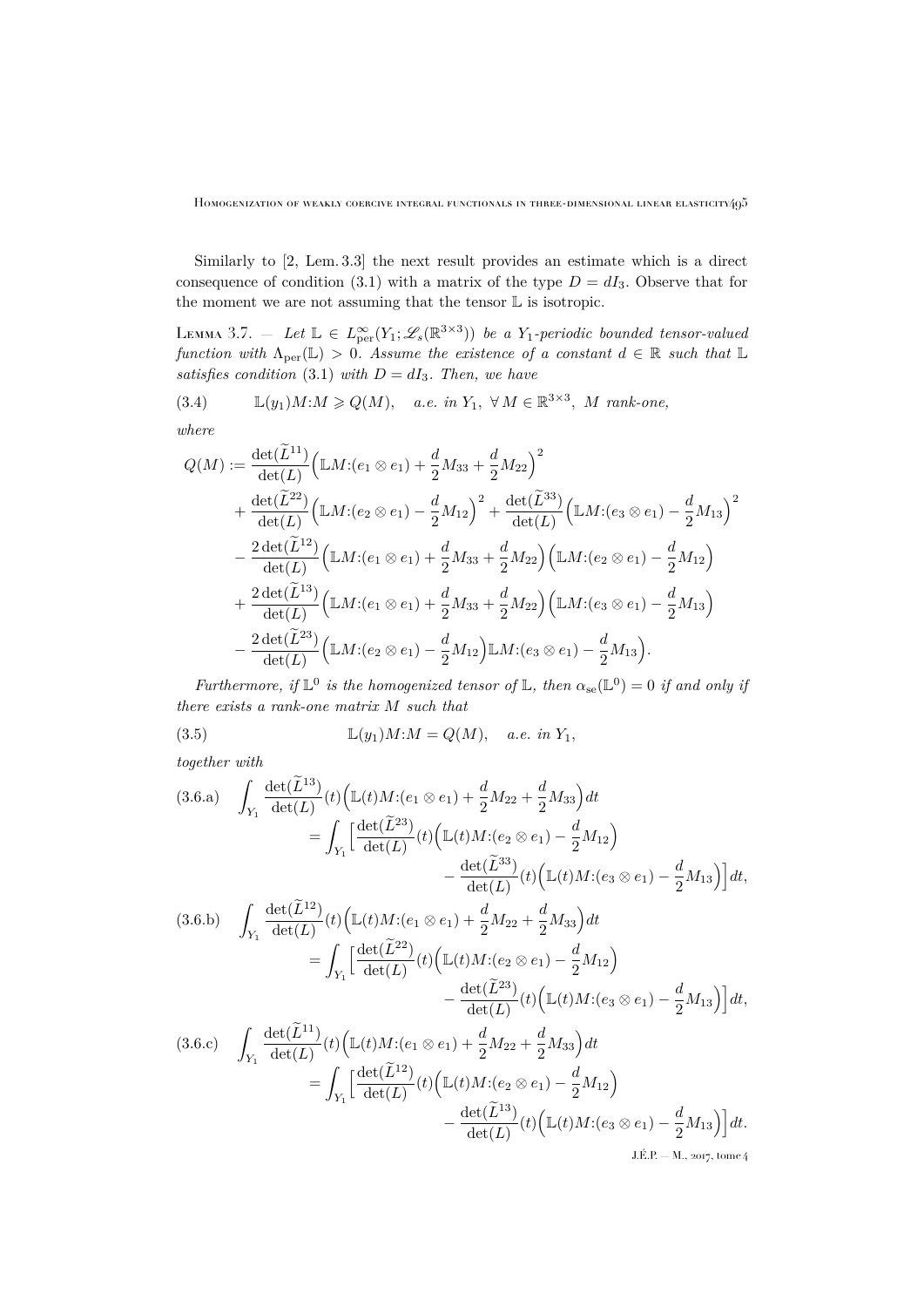496 M. Briane & A. J. Pallares Martín

Finally, we state a corollary of the previous result in the particular case of isotropic tensors.

<span id="page-14-1"></span>LEMMA 3.8. – Let  $\mathbb{L} \in L^{\infty}_{per}(Y_1; \mathscr{L}_s(\mathbb{R}^{3\times3}))$  be a Y<sub>1</sub>-periodic bounded isotropic tensor*valued function with*  $\Lambda_{\text{per}}(\mathbb{L}) > 0$ . Assume that there exists a constant  $d \in \mathbb{R}$  such that *the Lamé coefficients of*  $\mathbb{L}(y_1)$  *satisfy* 

<span id="page-14-0"></span>
$$
(3.7) \quad \max\{0, -2\mu(y_1) - 3\lambda(y_1)\} \leq d \leq 4\mu(y_1) \quad \text{for a.e. } y_1 \text{ in } Y_1.
$$

*Then, the homogenized tensor* L <sup>0</sup> *defined by* [\(2.2\)](#page-6-2) *is strongly elliptic.*

Thanks to the previous lemmas, we are now able to demonstrate the main result of this section.

*Proof of Theorem* [3.3.](#page-12-0)  $-$  Firstly, assume that  $(3.1)$  is satisfied with the matrix D being of the type  $D = dI_3$  for some  $d \in \mathbb{R}$ . This is equivalent to condition [\(3.7\)](#page-14-0), as it was proved by Gutiérrez in [\[8,](#page-32-6) §4.2]. By virtue of Lemma [3.8,](#page-14-1)  $\mathbb{L}^0$  is strongly elliptic, which concludes the proof in this case.

In the sequel we will show that if there exists a constant matrix  $D \in \mathbb{R}^{3 \times 3}$  such that condition [\(3.1\)](#page-12-1) is fulfilled, then there exists a constant  $d \in \mathbb{R}$  such that (3.1) holds with  $D = dI_3$ . This combined with Lemma [3.8](#page-14-1) implies that  $\mathbb{L}^0$  is strongly elliptic.

Assume that [\(3.1\)](#page-12-1) holds for some matrix  $D \in \mathbb{R}^{3\times 3}$ , namely for any  $M \in \mathbb{R}^{3\times 3}$ , we have a.e. in  $Y_1$ ,

$$
0 \le \lambda (M_{11} + M_{22} + M_{33})^2
$$
  
+  $2\mu \left(M_{11}^2 + M_{22}^2 + M_{33}^2 + 2\left[\left(\frac{M_{12} + M_{21}}{2}\right)^2 + \left(\frac{M_{13} + M_{31}}{2}\right)^2 + \left(\frac{M_{23} + M_{32}}{2}\right)^2\right]\right)$   
+  $D_{11}(M_{22}M_{33} - M_{23}M_{32})$   
-  $D_{12}(M_{21}M_{33} - M_{23}M_{31}) + D_{13}(M_{21}M_{32} - M_{22}M_{31})$   
-  $D_{21}(M_{12}M_{33} - M_{13}M_{32})$   
+  $D_{22}(M_{11}M_{33} - M_{13}M_{31}) - D_{23}(M_{11}M_{32} - M_{12}M_{31})$   
+  $D_{31}(M_{12}M_{23} - M_{13}M_{22})$   
-  $D_{32}(M_{11}M_{23} - M_{13}M_{21}) + D_{33}(M_{11}M_{22} - M_{12}M_{21}).$ 

The previous condition is equivalent to the matrix  $(3.10)$  below being positive semidefinite a.e. in  $Y_1$ . In particular, this implies that the following matrices are positive semi-definite a.e. in  $Y_1$ :

<span id="page-14-2"></span>(3.8) 
$$
\begin{pmatrix} \mu & \mu - D_{ii}/2 \\ \mu - D_{ii}/2 & \mu \end{pmatrix} \text{ for } i = 1, 2, 3,
$$

<span id="page-14-3"></span>(3.9) 
$$
B := \begin{pmatrix} \lambda + 2\mu & \lambda + D_{33}/2 & \lambda + D_{22}/2 \\ \lambda + D_{33}/2 & \lambda + 2\mu & \lambda + D_{11}/2 \\ \lambda + D_{22}/2 & \lambda + D_{11}/2 & \lambda + 2\mu \end{pmatrix}.
$$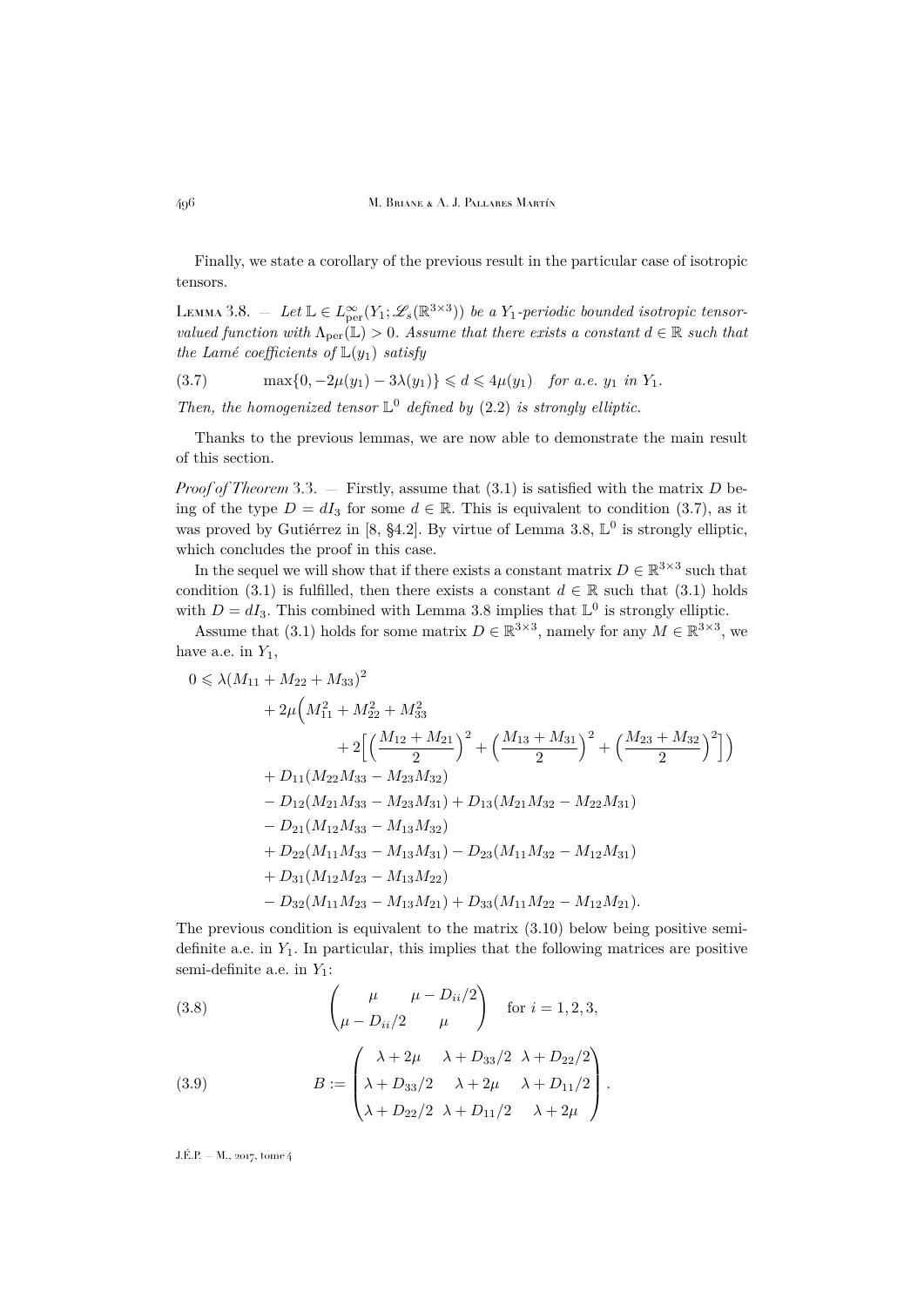$$
\begin{pmatrix}\n\lambda+2\mu & \lambda+\frac{D_{33}}{2} & \lambda+\frac{D_{22}}{2} & 0 & 0 & 0 & 0 & -\frac{D_{32}}{2} & -\frac{D_{23}}{2} \\
\lambda+\frac{D_{33}}{2} & \lambda+2\mu & \lambda+\frac{D_{11}}{2} & 0 & 0 & -\frac{D_{31}}{2} & \frac{D_{13}}{2} & 0 & 0 \\
\lambda+\frac{D_{22}}{2} & \lambda+\frac{D_{11}}{2} & \lambda+2\mu & -\frac{D_{21}}{2} & -\frac{D_{12}}{2} & 0 & 0 & 0 & 0 \\
0 & 0 & -\frac{D_{21}}{2} & \mu & \mu-\frac{D_{33}}{2} & 0 & \frac{D_{23}}{2} & \frac{D_{31}}{2} & 0 \\
0 & 0 & -\frac{D_{12}}{2} & \mu-\frac{D_{33}}{2} & \mu & \frac{D_{32}}{2} & 0 & 0 & \frac{D_{13}}{2} \\
0 & -\frac{D_{31}}{2} & 0 & 0 & \frac{D_{32}}{2} & \mu & \mu-\frac{D_{22}}{2} & 0 & \frac{D_{21}}{2} \\
0 & -\frac{D_{13}}{2} & 0 & \frac{D_{23}}{2} & 0 & \mu-\frac{D_{22}}{2} & \mu & \frac{D_{12}}{2} & 0 \\
\frac{D_{32}}{2} & 0 & 0 & \frac{D_{31}}{2} & 0 & 0 & \frac{D_{12}}{2} & \mu & \mu-\frac{D_{11}}{2} \\
\frac{D_{23}}{2} & 0 & 0 & 0 & \frac{D_{13}}{2} & \frac{D_{21}}{2} & 0 & \mu-\frac{D_{11}}{2} & \mu\n\end{pmatrix}
$$

<span id="page-15-0"></span>
$$
Marray (3.10).
$$

<span id="page-15-1"></span>Now, we will prove that there exists  $i \in \{1, 2, 3\}$  such that

(3.11) 
$$
- \underset{y_1 \in Y_1}{\text{ess-in}} \{2\mu(y_1) + 3\lambda(y_1)\} \leq D_{ii} \leq 4 \underset{y_1 \in Y_1}{\text{ess-in}} \{\mu(y_1)\}.
$$

Note that we can assume

(3.12) 
$$
\underset{y_1 \in Y_1}{\text{ess-in}} \{2\mu(y_1) + 3\lambda(y_1)\} < 0.
$$

Otherwise, since the matrix [\(3.8\)](#page-14-2) is positive semi-definite, or equivalently

(3.13) 
$$
0 \leq D_{ii} \leq 4 \underset{y_1 \in Y_1}{\text{ess-inf}} \{\mu(y_1)\} \text{ for } i = 1, 2, 3,
$$

condition [\(3.11\)](#page-15-1) holds immediately.

We assume by contradiction that  $(3.11)$  is violated for any  $i = 1, 2, 3$ . Since the matrix B defined by [\(3.9\)](#page-14-3) is positive semi-definite, we get for any  $i = 1, 2, 3$ ,

<span id="page-15-2"></span>
$$
\begin{vmatrix} \lambda + 2\mu & \lambda + D_{ii}/2 \\ \lambda + D_{ii}/2 & \lambda + 2\mu \end{vmatrix} \ge 0
$$
 a.e. in  $Y_1$ ,

which is equivalent to

$$
-4 \operatorname*{ess-inf}_{y_1 \in Y_1} {\mu(y_1) + \lambda(y_1)} \le D_{ii} \le 4 \operatorname*{ess-inf}_{y_1 \in Y_1} {\mu(y_1)} \quad \text{for } i = 1, 2, 3.
$$

Since by assumption  $(3.11)$  is not satisfied for any  $i = 1, 2, 3$  and  $(3.13)$  holds, then the previous condition yields

<span id="page-15-3"></span>
$$
(3.14)\ \ -4\operatorname*{ess-int}_{y_1\in Y_1}\{\mu(y_1)+\lambda(y_1)\}\leqslant D_{ii} <-\operatorname*{ess-int}_{y_1\in Y_1}\{2\mu(y_1)+3\lambda(y_1)\}\quad\text{for $i=1,2,3$}.
$$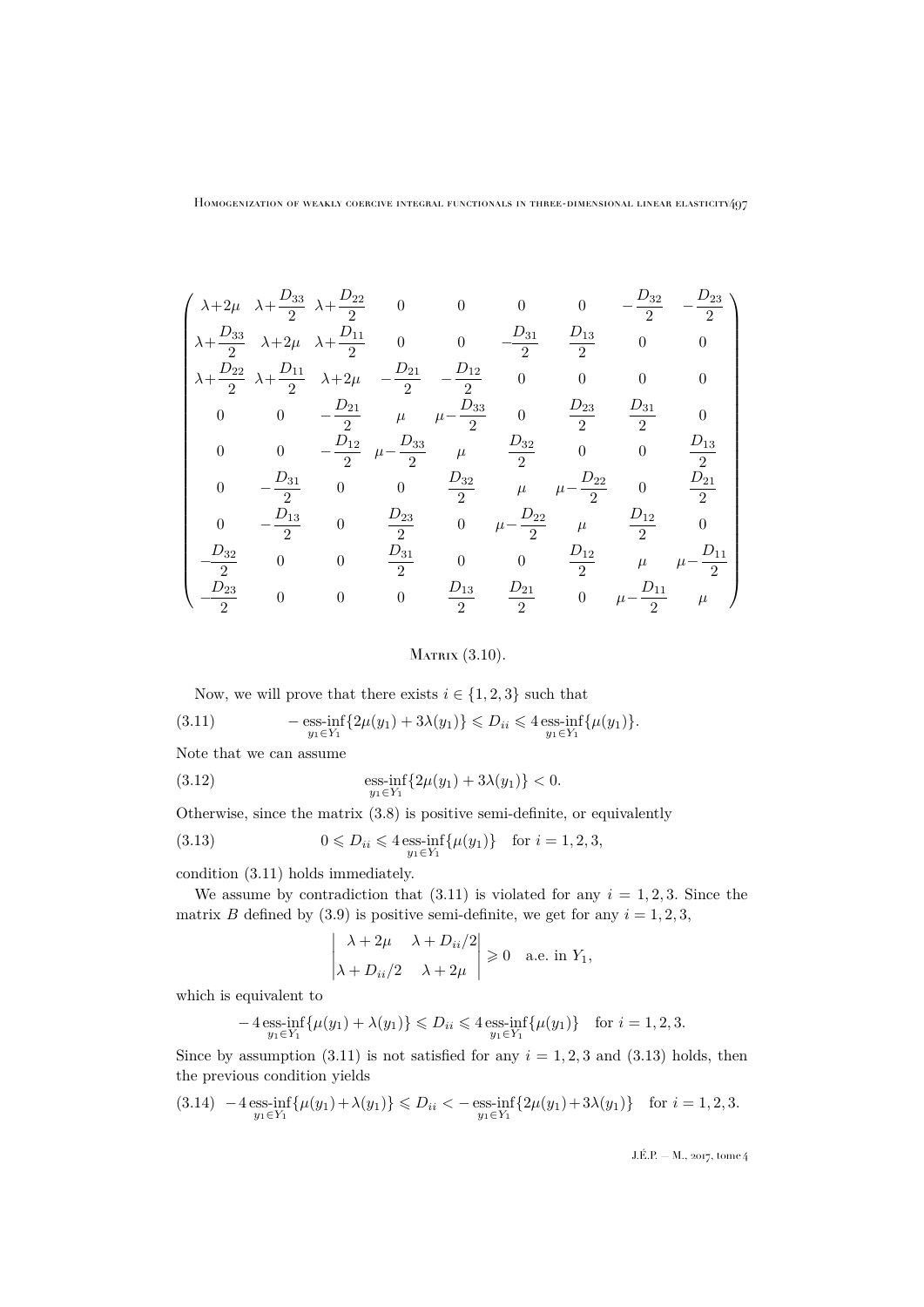Set  $d := \max_{i=1,2,3} \{D_{ii}\}\)$ . By [\(3.14\)](#page-15-3) there exists  $\varepsilon > 0$  such that

(3.15) 
$$
d + \varepsilon < -\underset{y_1 \in Y_1}{\text{ess-inf}} \{2\mu(y_1) + 3\lambda(y_1)\}.
$$

Define the set  $P_\varepsilon\subset Y_1$  by

<span id="page-16-0"></span>
$$
P_{\varepsilon} := \Big\{ x_1 \in Y_1 : 2\mu(x_1) + 3\lambda(x_1) < \underset{y_1 \in Y_1}{\text{ess-inf}} \{ 2\mu(y_1) + 3\lambda(y_1) \} + \varepsilon \Big\}.
$$

It is clear that  $|P_{\varepsilon}| > 0$ , and from [\(3.15\)](#page-16-0) and the definition of  $P_{\varepsilon}$  we obtain

<span id="page-16-2"></span>
$$
d + \varepsilon < -\operatorname*{\mathrm{ess-inf}}_{y_1 \in Y_1} \{2\mu(y_1) + 3\lambda(y_1)\} < -\big(2\mu(x_1) + 3\lambda(x_1)\big) + \varepsilon \quad \text{a.e. } x_1 \in P_{\varepsilon},
$$

which leads to

(3.16) 
$$
\lambda(x_1) + \frac{d}{2} < -\frac{1}{2}(\lambda(x_1) + 2\mu(x_1)) < 0 \text{ a.e. } x_1 \in P_{\varepsilon}.
$$

Since the matrix  $B$  from  $(3.9)$  is positive semi-definite, its determinant is non-negative a.e. in  $Y_1$ . In particular we have

<span id="page-16-3"></span>
$$
0 \le \det(B(x_1)) = (\lambda(x_1) + 2\mu(x_1))^3
$$
  
+2(\lambda(x\_1) + \frac{D\_{11}}{2})(\lambda(x\_1) + \frac{D\_{22}}{2})(\lambda(x\_1) + \frac{D\_{33}}{2})  
- (\lambda(x\_1) + 2\mu(x\_1))[(\lambda(x\_1) + \frac{D\_{11}}{2})^2  
+ (\lambda(x\_1) + \frac{D\_{22}}{2})^2 + (\lambda(x\_1) + \frac{D\_{33}}{2})^2],

a.e.  $x_1 \in P_{\varepsilon}$ . Then, it follows that

<span id="page-16-1"></span>(3.18) 
$$
\det(B(x_1)) \le (\lambda(x_1) + 2\mu(x_1))^3 + 2(\lambda(x_1) + \frac{d}{2})^3 - 3(\lambda(x_1) + 2\mu(x_1))(\lambda(x_1) + \frac{d}{2})^2 \text{ a.e. } x_1 \in P_{\varepsilon}.
$$

To derive a contradiction let us show that the right-hand side of inequality [\(3.18\)](#page-16-1) is negative. By [\(3.16\)](#page-16-2) we get

$$
4\left(\lambda(x_1) + \frac{d}{2}\right)^2 > \left(\lambda(x_1) + 2\mu(x_1)\right)^2 \quad \text{a.e. } x_1 \in P_{\varepsilon},
$$

which, multiplying by  $\lambda(x_1) + 2\mu(x_1) > 0$ , leads to

$$
(\lambda(x_1)+2\mu(x_1))^3-4(\lambda(x_1)+2\mu(x_1))(\lambda(x_1)+\frac{d}{2})^2<0 \quad \text{a.e. } x_1 \in P_{\varepsilon}.
$$

Again using [\(3.16\)](#page-16-2) we deduce that

$$
2\left(\lambda(x_1)+\frac{d}{2}\right)^3 < -\left(\lambda(x_1)+2\mu(x_1)\right)\left(\lambda(x_1)+\frac{d}{2}\right)^2 \quad \text{a.e. } x_1 \in P_{\varepsilon}.
$$

Adding the two last inequalities we obtain

$$
(\lambda(x_1)+2\mu(x_1))^3+2(\lambda(x_1)+\frac{d}{2})^3-3(\lambda(x_1)+2\mu(x_1))(\lambda(x_1)+\frac{d}{2})^2<0 \quad \text{a.e. } x_1 \in P_{\varepsilon},
$$

which by [\(3.18\)](#page-16-1) implies that  $\det(B) < 0$  in  $P_{\varepsilon}$ , a contradiction with [\(3.17\)](#page-16-3).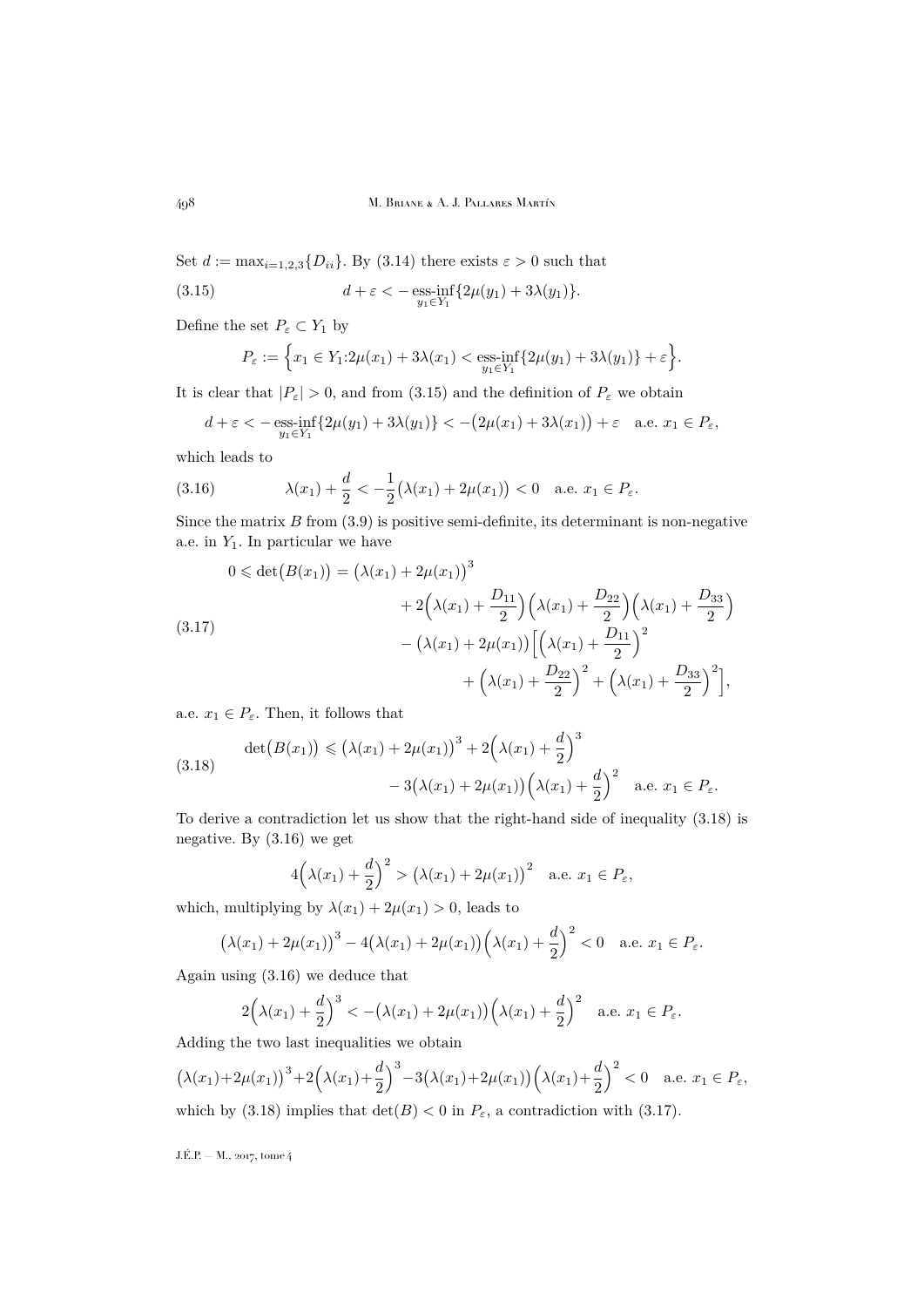Therefore, condition [\(3.11\)](#page-15-1) is satisfied by  $D_{ii} \geq 0$  (due to [\(3.13\)](#page-15-2)) for some  $i = 1, 2, 3$ . Hence, condition [\(3.7\)](#page-14-0) holds with  $d = D_{ii}$ , or equivalently [\(3.1\)](#page-12-1) is satisfied by the matrix  $D_{ii}I_3$ , which concludes the proof.

Now, let us prove the auxiliary results of the section.

*Proof of Lemma* [3.7.](#page-13-1) – Let  $M \in \mathbb{R}^{3 \times 3}$  be a rank-one matrix. Then, we have  $\det(M) = 0$ , and  $\text{adj}_{ii}(M) = 0$  for  $i = 1, 2, 3$ . Therefore, we get

<span id="page-17-0"></span>
$$
\mathbb{L}^{0}M:M = \min\left\{\int_{Y_{3}}\mathbb{L}(M+\nabla\varphi):(M+\nabla\varphi)\,dy:\varphi\in H_{\text{per}}^{1}(Y_{3};\mathbb{R}^{3})\right\}
$$
\n
$$
(3.19) \qquad \qquad = \min\left\{\int_{Y_{3}}\left(\mathbb{L}(M+\nabla\varphi)(M+\nabla\varphi)\right.\n+ dI_{3}: \text{Cof}(M+\nabla\varphi):\varphi\in H_{\text{per}}^{1}(Y_{3};\mathbb{R}^{3})\right)dy\right\}\geq 0.
$$

Take  $\varphi = \varphi(y_1) = (\varphi_1, \varphi_2, \varphi_3) \in C^1_{\text{per}}(Y_1; \mathbb{R}^3)$ . Then, the matrix

$$
\nabla \varphi = \varphi' \otimes e_1 = \varphi_1'(e_1 \otimes e_1) + \varphi_2'(e_2 \otimes e_1) + \varphi_3'(e_3 \otimes e_1),
$$

is either a rank-one or the null matrix. Also, note that

$$
\mathrm{adj}_{ij}(M) = (-1)^{i+j} \det(\widetilde{M}^{ji}).
$$

Considering the previous expressions, from [\(3.1\)](#page-12-1) it follows that

$$
0 \leq \mathbb{L}(M + \nabla \varphi): (M + \nabla \varphi) + d \sum_{i=1}^{3} \text{adj}_{ii}(M + \nabla \varphi)
$$
  
\n
$$
= \mathbb{L}M: M + 2\mathbb{L}M: (e_1 \otimes e_1)\varphi_1' + 2\mathbb{L}M: (e_2 \otimes e_1)\varphi_2'
$$
  
\n
$$
+ 2\mathbb{L}M: (e_3 \otimes e_1)\varphi_3' + l_1(\varphi_1')^2 + 2l_{12}\varphi_1'\varphi_2'
$$
  
\n
$$
+ 2l_{13}\varphi_1'\varphi_3' + l_2(\varphi_2')^2 + 2l_{23}\varphi_2'\varphi_3' + l_2(\varphi_3')^2
$$
  
\n
$$
+ d(M_{33}\varphi_1' - M_{13}\varphi_3' + M_{22}\varphi_1' - M_{12}\varphi_2')
$$
  
\n
$$
= \mathbb{L}M: M + l_1(\varphi_1')^2 + l_2(\varphi_2')^2 + l_3(\varphi_3')
$$
  
\n
$$
+ 2l_{12}\varphi_1'\varphi_2' + 2l_{13}\varphi_1'\varphi_3' + 2l_{23}\varphi_2'\varphi_3'
$$
  
\n
$$
+ [2\mathbb{L}M: (e_1 \otimes e_1) + d(M_{33} + dM_{22})]\varphi_1'
$$
  
\n
$$
+ [2\mathbb{L}M: (e_2 \otimes e_1) - dM_{12}]\varphi_2'
$$
  
\n
$$
+ [2\mathbb{L}M: (e_3 \otimes e_1) - dM_{13}]\varphi_3'.
$$

For the previous equalities we have used that

$$
\mathrm{adj}_{ii}(A+B) = \mathrm{adj}_{ii}(A) + \mathrm{adj}_{ii}(B) + \mathrm{Cof}(\widetilde{A}^{ii}) \cdot \widetilde{B}^{ii}.
$$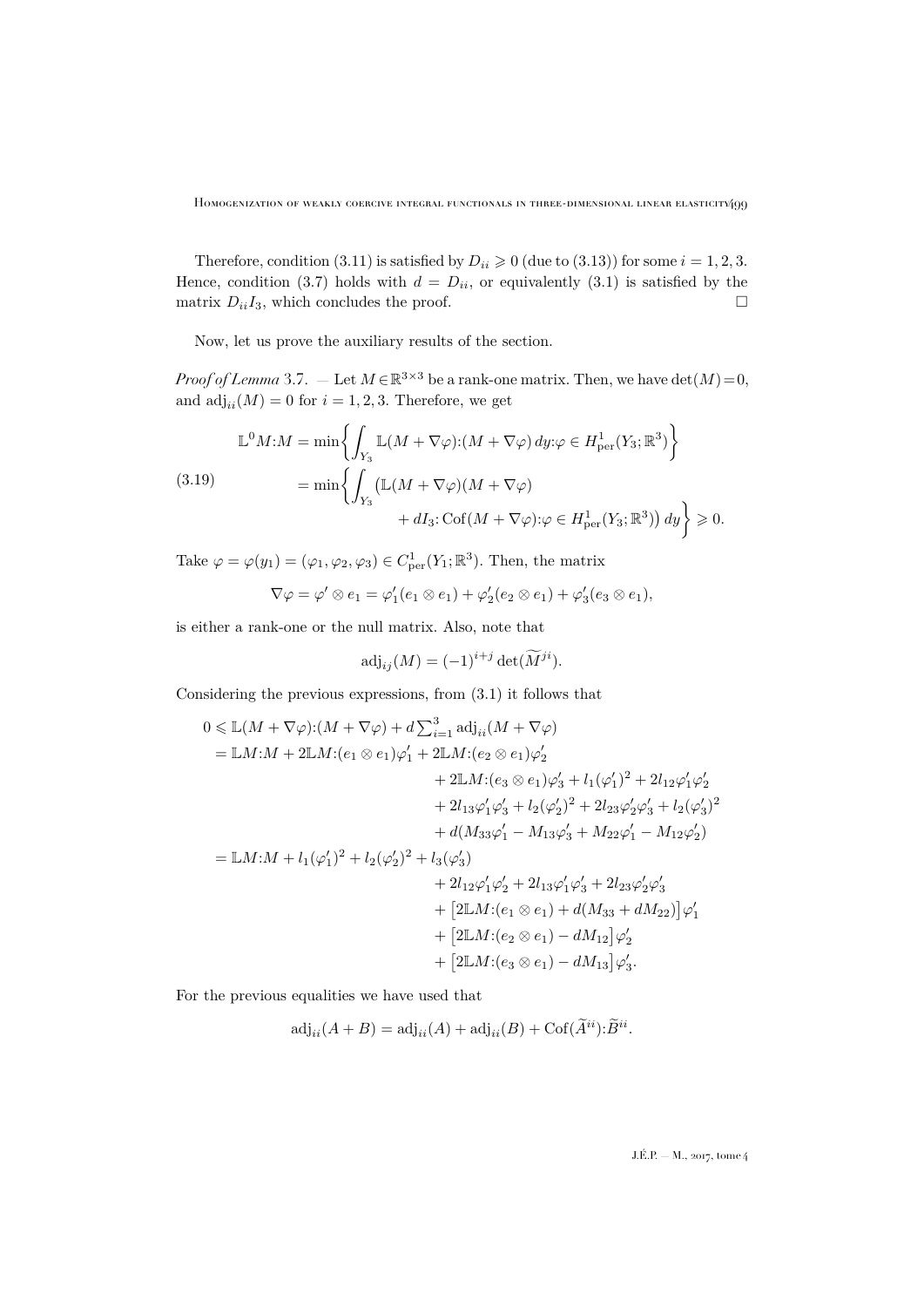The purpose is to rewrite the last expression as the sum of squares. With that in mind, one obtains

<span id="page-18-0"></span>
$$
0 \leq \mathbb{L}(M + \nabla \varphi): (M + \nabla \varphi) + dI_3: \text{Cof}(M + \nabla \varphi)
$$
  
\n
$$
= \mathbb{L}M: M - Q(M)
$$
  
\n
$$
+ l_1 \left[ \varphi_1' + \frac{l_{12}}{l_1} \varphi_2' + \frac{l_{13}}{l_1} \varphi_3' + \frac{1}{l_1} \left( \mathbb{L}M: (e_1 \otimes e_1) + \frac{d}{2} M_{22} + \frac{d}{2} M_{33} \right) \right]^2
$$
  
\n
$$
+ \frac{\det(\tilde{L}^{33})}{l_1} \left[ \varphi_2' + \frac{\det(\tilde{L}^{23})}{\det(\tilde{L}^{33})} \varphi_3' - \frac{l_{12}}{\det(\tilde{L}^{33})} \left( \mathbb{L}M: (e_1 \otimes e_1) + \frac{d}{2} M_{22} + \frac{d}{2} M_{33} \right) \right.
$$
  
\n(3.20)  
\n
$$
+ \frac{l_1}{\det(\tilde{L}^{33})} \left( \mathbb{L}M: (e_2 \otimes e_1) - \frac{d}{2} M_{12} \right) \Big]^2
$$
  
\n
$$
+ \frac{\det(L)}{\det(\tilde{L}^{33})} \left[ \varphi_3' + \frac{\det(\tilde{L}^{13})}{\det(L)} \left( \mathbb{L}M: (e_1 \otimes e_1) + \frac{d}{2} M_{22} + \frac{d}{2} M_{33} \right) \right.
$$
  
\n
$$
- \frac{\det(\tilde{L}^{23})}{\det(L)} \left( \mathbb{L}M: (e_2 \otimes e_1) - \frac{d}{2} M_{12} \right) + \frac{\det(\tilde{L}^{33})}{\det(L)} \left( \mathbb{L}M: (e_3 \otimes e_1) - \frac{d}{2} M_{13} \right) \Big]^2.
$$

Since  $\varphi'_1$ ,  $\varphi'_2$  and  $\varphi'_3$  can be chosen arbitrarily, the three square brackets in the previous equality can be equated to 0 at any Lebesgue point  $y_1 \in Y_1$  of  $\mathbb{L}$ , and thus [\(3.4\)](#page-13-2) holds. Using a density argument the previous equality also holds a.e. in  $Y_1$ , for any  $\varphi \in H^1_{\text{per}}(Y_1; \mathbb{R}^3).$ 

Now, we are going to prove the second part of Lemma [3.7.](#page-13-1) Assume  $\mathbb{L}^0$  is not strongly elliptic. Then, there exists a rank-one matrix M such that  $\mathbb{L}^0 M$ :  $M = 0$ . Taking into account expressions [\(3.19\)](#page-17-0), the minimizer  $v_M$  associated with  $\mathbb{L}^0 M$ : (see [\[2,](#page-32-7) Lem. 3.2]) satisfies  $v_M = v_M(y_1)$  and

$$
0 = \mathbb{L}^0 M: M = \int_{Y_1} \mathbb{L}(t)(M + v'_M(t) \otimes e_1): (M + v'_M(t) \otimes e_1)dt
$$
  
= 
$$
\int_{Y_1} \left[ \mathbb{L}(t)(M + \nabla v_M(t)) : (M + \nabla v_M(t)) + dI_3 : \text{Cof}(M + \nabla v_M) \right] dt.
$$

The first inequality in [\(3.20\)](#page-18-0) implies that the integrand of the previous expression must be pointwisely 0, and thus the inequality in [\(3.20\)](#page-18-0) for  $\varphi = v_M$  is actually an equality. From this we deduce

$$
\mathbb{L}M: M = Q(M),
$$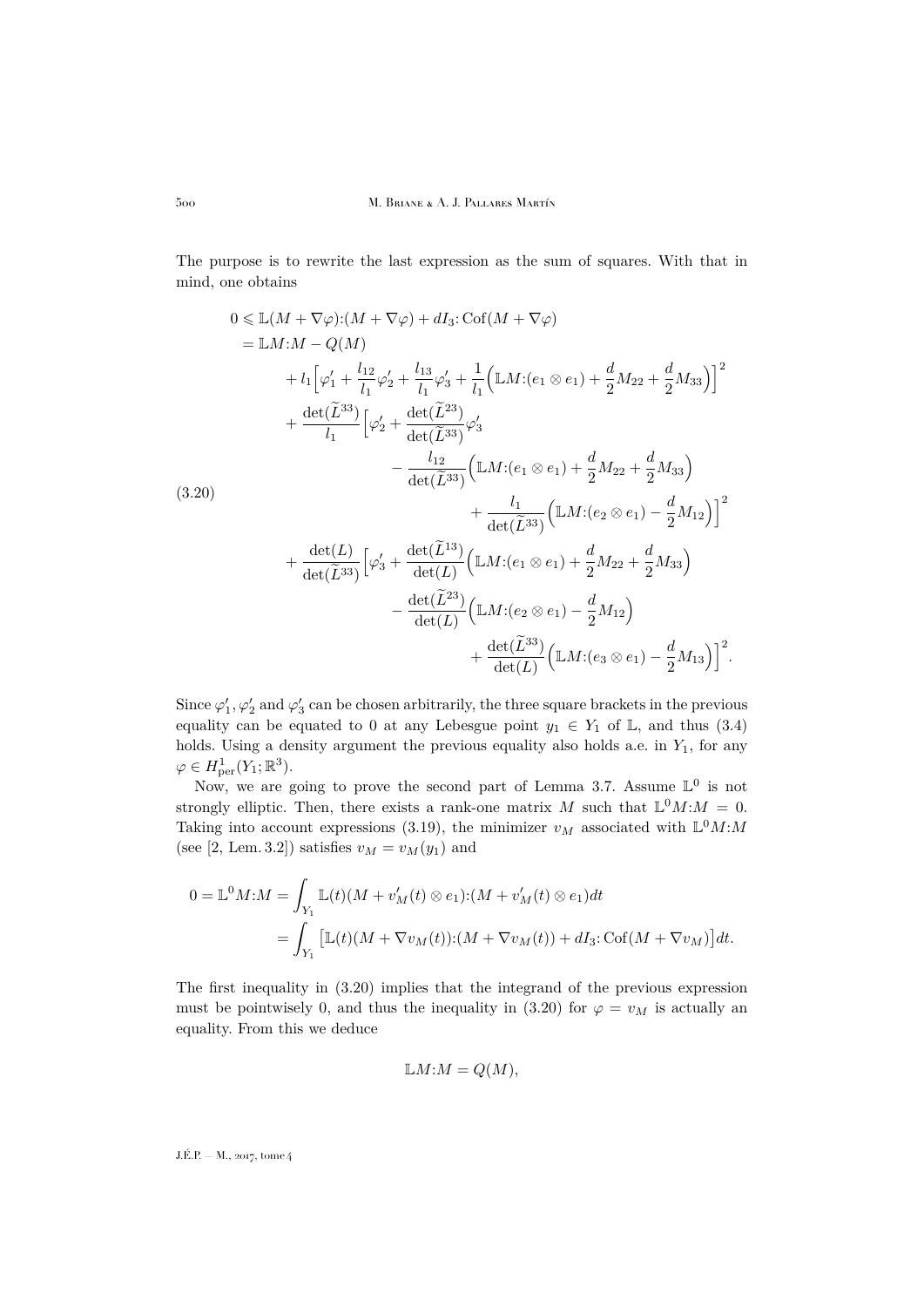and

<span id="page-19-0"></span>
$$
(3.21)
$$
\n
$$
\begin{pmatrix}\n0 = (v'_M)_1 + \frac{l_{12}}{l_1}(v'_M)_2 + \frac{l_{13}}{l_1}(v'_M)_3 \\
+ \frac{1}{l_1}(\mathbb{L}M:(e_1 \otimes e_1) + \frac{d}{2}M_{22} + \frac{d}{2}M_{33}), \\
0 = (v'_M)_2 + \frac{\det(\tilde{L}^{23})}{\det(\tilde{L}^{33})}(v'_M)_3 \\
- \frac{l_{12}}{\det(\tilde{L}^{33})}(\mathbb{L}M:(e_1 \otimes e_1) + \frac{d}{2}M_{22} + \frac{d}{2}M_{33}) \\
+ \frac{l_1}{\det(\tilde{L}^{33})}(\mathbb{L}M:(e_2 \otimes e_1) - \frac{d}{2}M_{12}), \\
0 = (v'_M)_3 + \frac{\det(\tilde{L}^{13})}{\det(L)}(\mathbb{L}M:(e_1 \otimes e_1) + \frac{d}{2}M_{22} + \frac{d}{2}M_{33}) \\
- \frac{\det(\tilde{L}^{23})}{\det(L)}(\mathbb{L}M:(e_2 \otimes e_1) - \frac{d}{2}M_{12}) \\
+ \frac{\det(\tilde{L}^{33})}{\det(L)}(\mathbb{L}M:(e_3 \otimes e_1) - \frac{d}{2}M_{13}).\n\end{pmatrix}
$$

Since  $v_M$  is  $Y_1$ -periodic, we have

$$
\int_{Y_1} (v'_M)_i \ dy_1 = 0 \quad i = 1, 2, 3.
$$

Integrating the third equality in [\(3.21\)](#page-19-0) we obtain [\(3.6.a\)](#page-13-3). Replacing  $(v'_M)_3$  in the sec-ond equality of [\(3.21\)](#page-19-0), we end up getting [\(3.6.b\)](#page-13-4). Finally, replacing  $(v'_M)_2$  and  $(v'_M)_3$ in the first equality of [\(3.21\)](#page-19-0) it yields [\(3.6.c\)](#page-13-5).

Conversely, let us assume that equalities [\(3.5\)](#page-13-6) and [\(3.6.a\)](#page-13-3)–[\(3.6.c\)](#page-13-5) hold. Considering [\(3.6.a\)](#page-13-3), taking into account that the all the integrands belong to  $L^{\infty}(Y_1)$ , there exists a function  $\varphi_3 \in W^{1,\infty}_{\text{per}}(Y_1)$  such that, a.e. in  $Y_1$ , it holds

$$
0 = \varphi_3' + \frac{\det(\tilde{L}^{13})}{\det(L)} \Big( \mathbb{L}M : (e_1 \otimes e_1) + \frac{d}{2}M_{22} + \frac{d}{2}M_{33} \Big) - \frac{\det(\tilde{L}^{23})}{\det(L)} \Big( \mathbb{L}M : (e_2 \otimes e_1) - \frac{d}{2}M_{12} \Big) + \frac{\det(\tilde{L}^{33})}{\det(L)} \Big( \mathbb{L}M : (e_3 \otimes e_1) - \frac{d}{2}M_{13} \Big).
$$

Repeating the argument with [\(3.6.b\)](#page-13-4) and [\(3.6.c\)](#page-13-5), we get the existence of functions  $\varphi_2$ and  $\varphi_1$  in  $W^{1,\infty}_{\text{per}}(Y_1)$  respectively, such that

$$
\varphi_2' + \frac{\det(\tilde{L}^{23})}{\det(\tilde{L}^{33})} \varphi_3' - \frac{l_{12}}{\det(\tilde{L}^{33})} \Big( \mathbb{L}M : (e_1 \otimes e_1) + \frac{d}{2}M_{22} + \frac{d}{2}M_{33} \Big) + \frac{l_1}{\det(\tilde{L}^{33})} \Big( \mathbb{L}M : (e_2 \otimes e_1) - \frac{d}{2}M_{12} \Big) = 0, \n\varphi_1' + \frac{l_{12}}{l_1} \varphi_2' + \frac{l_{13}}{l_1} \varphi_3' + \frac{1}{l_1} \Big( \mathbb{L}M : (e_1 \otimes e_1) + \frac{d}{2}M_{22} + \frac{d}{2}M_{33} \Big) = 0.
$$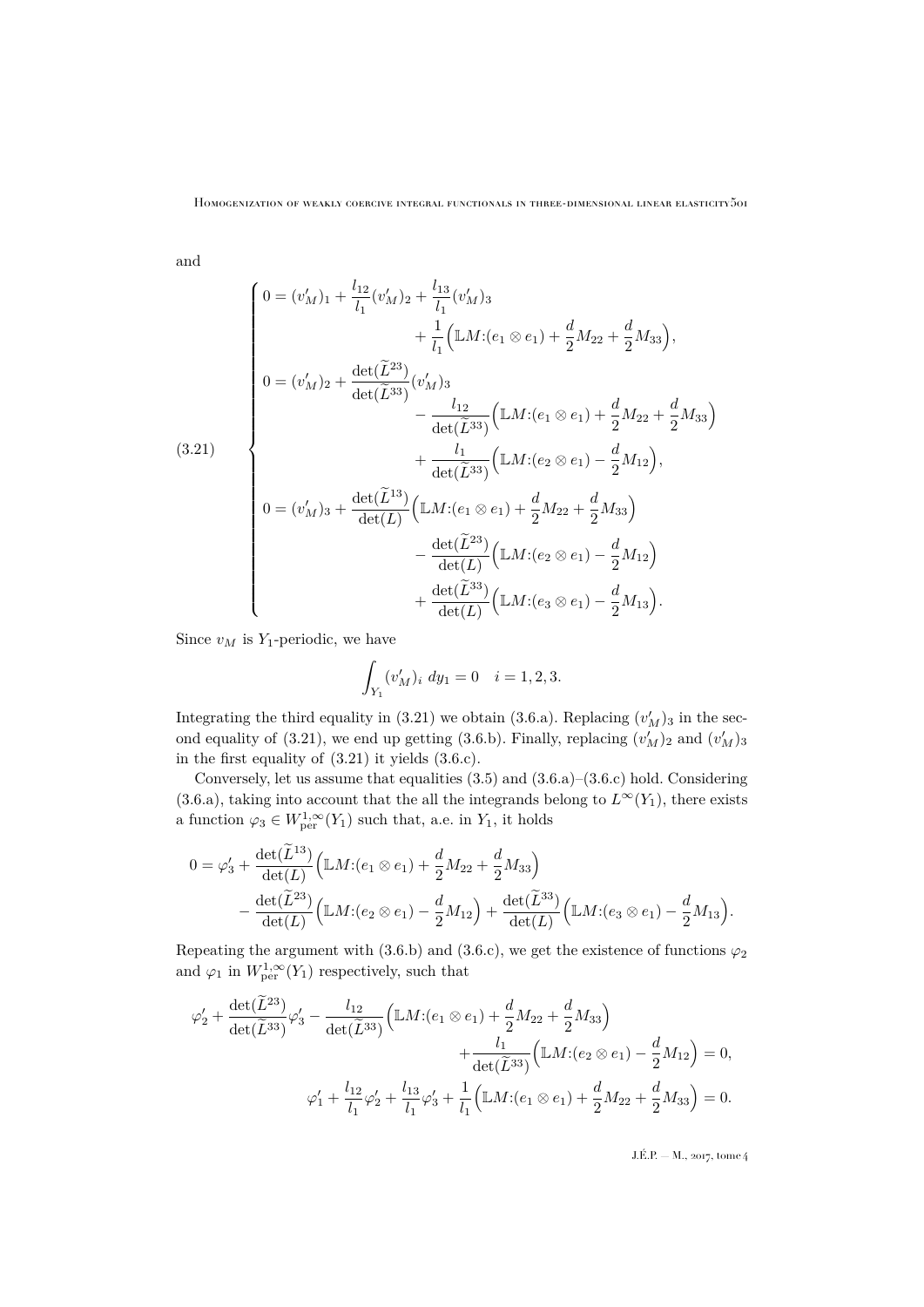These three equalities together with [\(3.5\)](#page-13-6) imply the equality in [\(3.20\)](#page-18-0), and thus by [\(3.19\)](#page-17-0) it follows that

$$
0 = \int_{Y_1} \left( \mathbb{L}(M + \nabla \varphi) : (M + \nabla \varphi) + dI_3 : \text{Cof}(M + \nabla \varphi) \right) dy_1 \geq \mathbb{L}^0 M : M \geq 0,
$$

which shows that  $\mathbb{L}^0$  is not strongly elliptic.

Finally, due to the equality  $\mathbb{L}^0 M$ :  $M = \mathbb{L}^0 M^T$ :  $M^T$ , conditions [\(3.5\)](#page-13-6) and [\(3.6\)](#page-13-0) are equivalent to the similar equalities replacing  $M$  by  $M<sup>T</sup>$ . .

*Proof of Lemma* [3.8.](#page-14-1) — Since  $\mathbb{L}$  is isotropic, condition [\(3.7\)](#page-14-0) is equivalent to the con-dition [\(3.1\)](#page-12-1) with  $D = dI_3$ . As a consequence, [\(3.7\)](#page-14-0) implies  $\Lambda(\mathbb{L}) \geq 0$ . By [\[7,](#page-32-4) Cor. 3.5], we have  $\alpha_{se}(\mathbb{L}^0) \geq \Lambda(\mathbb{L})$ . Therefore, we get that  $\alpha_{se}(\mathbb{L}^0) \geq 0$ .

Assume that  $\mathbb{L}^0$  is not strongly elliptic, i.e.,  $\alpha_{se}(\mathbb{L}^0) = 0$ . Then, there exists a rank-one matrix  $M := \xi \otimes \eta$  in  $\mathbb{R}^{3 \times 3}$ , with  $\xi, \eta \in \mathbb{R}^3 \setminus \{0\}$ , such that  $\mathbb{L}^0 M : M = 0$ .

Since  $\mathbb L$  is isotropic, the matrix L defined in [\(3.3\)](#page-12-3) is

$$
L = \begin{pmatrix} \lambda + 2\mu & 0 & 0 \\ 0 & \mu & 0 \\ 0 & 0 & \mu \end{pmatrix}.
$$

Moreover, the following equalities hold

$$
M_{ij} = \xi_i \eta_j \quad i, j \in \{1, 2, 3\},
$$
  
\n
$$
\mathbb{L}M:(e_1 \otimes e_1) = (\lambda + 2\mu)\xi_i \eta_1 + \lambda(\xi_2 \eta_2 + \xi_3 \eta_3),
$$
  
\n
$$
\mathbb{L}M:(e_2 \otimes e_1) = \mu(\xi_1 \eta_2 + \xi_2 \eta_1),
$$
  
\n
$$
\mathbb{L}M:(e_3 \otimes e_1) = \mu(\xi_1 \eta_1 + \xi_3 \eta_1),
$$
  
\n
$$
\mathbb{L}M:M = (\lambda + \mu)(\xi_i \eta_1)^2 + \mu|\xi|^2 |\eta|^2.
$$

Because  $\mathbb{L}^0 M$ :  $M = 0$ , from equalities [\(3.5\)](#page-13-6) and [\(3.6\)](#page-13-0) in Lemma [3.7](#page-13-1) we obtain a.e. in  $Y_1$ 

<span id="page-20-0"></span>
$$
(\lambda + \mu)(\xi \cdot \eta)^2 + \mu |\xi|^2 |\eta|^2
$$
  
(3.22)  

$$
= \frac{1}{\lambda + 2\mu} \Big[ (\lambda + 2\mu)\xi_1 \mu_1 + \lambda(\xi_2 \eta_2 + \xi_3 \eta_3) + \frac{d}{2} (\xi_2 \eta_2 + \xi_3 \eta_3) \Big]^2
$$

$$
+ \frac{1}{\mu} \Big[ \mu(\xi_1 \eta_2 + \xi_2 \eta_1) - \frac{d}{2} \xi_1 \eta_2 \Big]^2 + \frac{1}{\mu} \Big[ \mu(\xi_1 \eta_3 + \xi_3 \eta_1) - \frac{d}{2} \xi_1 \eta_3 \Big]^2,
$$

together with

<span id="page-20-1"></span>(3.23) 
$$
0 = \xi_1 \eta_3 + \xi_3 \eta_1 - \frac{\xi_1 \eta_3}{2} \int_{Y_1} \frac{d}{\mu}(t) dt,
$$

<span id="page-20-2"></span>(3.24) 
$$
0 = \xi_1 \eta_2 + \xi_2 \eta_1 - \frac{\xi_1 \eta_2}{2} \int_{Y_1} \frac{d}{\mu}(t) dt,
$$

<span id="page-20-3"></span>(3.25) 
$$
0 = \xi_1 \eta_1 + (\xi_2 \eta_2 + \xi_3 \eta_3) \int_{Y_1} \frac{\lambda + d/2}{\lambda + 2\mu} (t) dt.
$$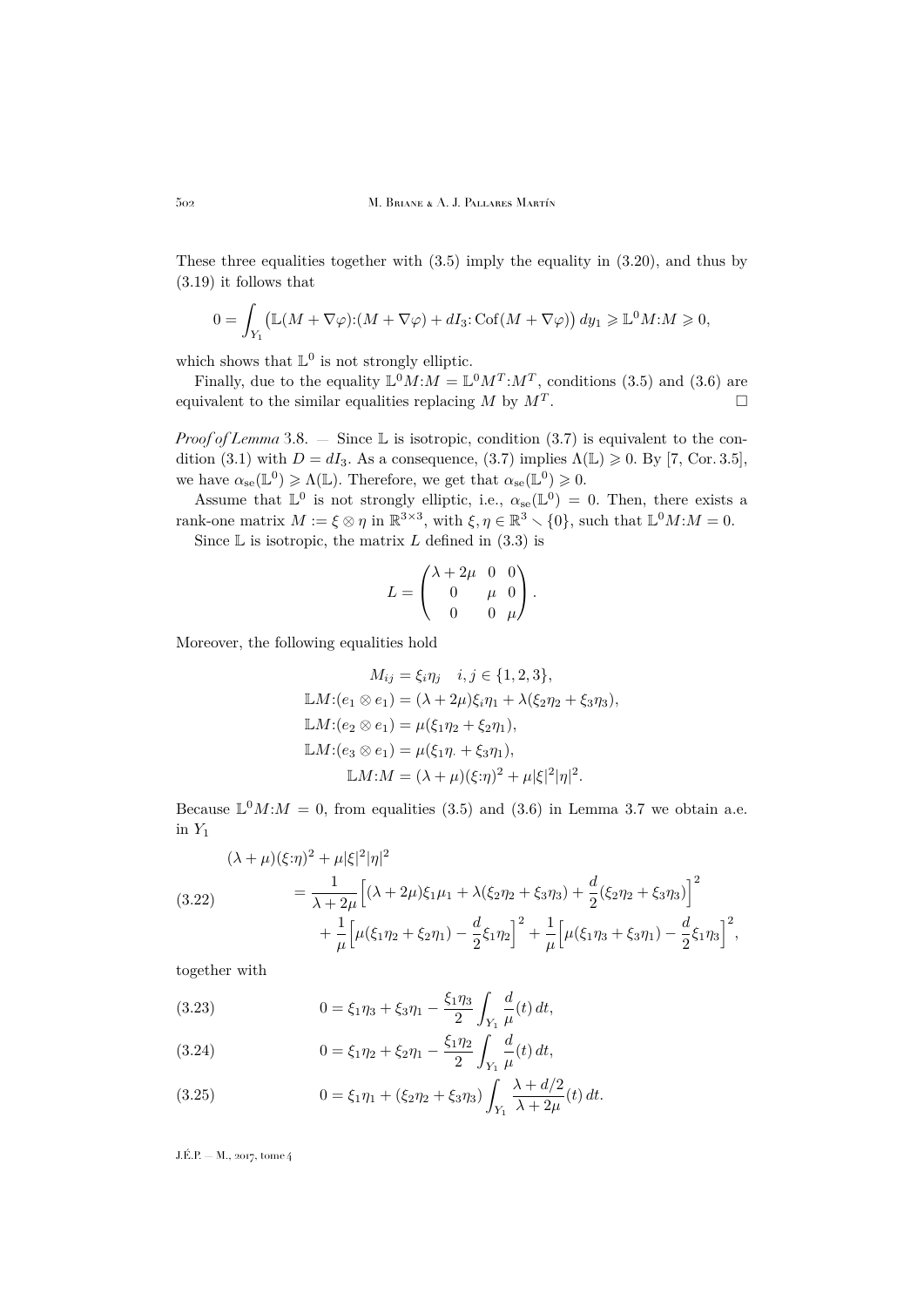After some calculations, from [\(3.22\)](#page-20-0) we get

<span id="page-21-0"></span>(3.26) 
$$
\frac{(\lambda + 2\mu)^2 - (\lambda + d/2)^2}{\lambda + 2\mu} (\xi_2 \eta_2 + \xi_3 \eta_3)^2 + \mu (\xi_2 \eta_3 - \xi_3 \eta_2)^2 + \frac{d(\mu - d/4)}{\mu} \xi_1^2 (\eta_2^2 + \eta_3^2) = 0 \quad \text{a.e. in } Y_1.
$$

Observe that, since  $\mathbb L$  is isotropic and (strictly) strongly elliptic in  $Y_1$ , we have

 $\mu > 0$ ,  $2\mu + \lambda > 0$  a.e. in  $Y_1$ ,

which implies that

$$
(\lambda + 2\mu)^2 - \left(\lambda + \frac{d}{2}\right)^2 \ge 0
$$
 a.e. in  $Y_1$ .

Hence, taking into account assumption  $(3.7)$ , equality  $(3.26)$  implies the following three conditions:

<span id="page-21-4"></span>(3.27) 
$$
\left[ (\lambda + 2\mu)^2 - (\lambda + \frac{d}{2})^2 \right] (\xi_2 \eta_2 + \xi_3 \eta_3)^2 = 0 \text{ a.e. in } Y_1,
$$

<span id="page-21-2"></span>
$$
\xi_2 \eta_3 = \xi_3 \eta_2,
$$

<span id="page-21-5"></span>(3.29) 
$$
d\left(\mu - \frac{d}{4}\right) \xi_1^2 (\eta_2^2 + \eta_3^2) = 0 \quad \text{a.e. in } Y_1.
$$

We will now prove by contradiction that we cannot have  $d = 4\mu$  a.e. in  $Y_1$ . Otherwise, equalities  $(3.23)$ ,  $(3.24)$  and  $(3.25)$  can be written as

(3.30)  

$$
\begin{cases} 0 = \xi_1 \eta_3 - \xi_3 \eta_1, \\ 0 = \xi_1 \eta_2 - \xi_2 \eta_1, \\ 0 = \xi_1 \eta_1 + \xi_2 \eta_2 + \xi_3 \eta_3. \end{cases}
$$

Under these conditions, if  $\eta_1 \neq 0$ , then the first and second equalities of [\(3.30\)](#page-21-1) lead to

<span id="page-21-1"></span>
$$
\xi_3 = \eta_3 \, \frac{\xi_1}{\eta_1}, \quad \xi_2 = \eta_2 \, \frac{\xi_1}{\eta_1}.
$$

Replacing  $\xi_2$  and  $\xi_3$  in the third equality in [\(3.30\)](#page-21-1), we obtain

$$
\xi_1(\eta_1^2 + \eta_2^2 + \eta_3^2) = 0.
$$

Since  $\eta \neq 0$ , we get  $\xi_1 = 0$ . This implies that  $\xi_2 = \xi_3 = 0$ , a contradiction with  $\xi \neq 0$ . Therefore, we necessarily have  $\eta_1 = 0$ . Moreover, using the two first equalities of [\(3.30\)](#page-21-1) and the fact that  $\eta \neq 0$ , we obtain  $\xi_1 = 0$ . As a consequence, (3.30) reduces to

(3.31) 
$$
\xi_2 \eta_2 + \xi_3 \eta_3 = 0.
$$

If  $\eta_2 \neq 0$ , then using [\(3.28\)](#page-21-2) we get

<span id="page-21-3"></span>
$$
\xi_3=\xi_2\,\frac{\eta_3}{\eta_2},
$$

and replacing  $\xi_3$  in the previous equality, it yields

$$
\xi_2(\eta_2^2 + \eta_3^2) = 0.
$$

Again, since  $\eta \neq 0$ , we have  $\xi_2 = 0$ . Using [\(3.28\)](#page-21-2) and the assumption  $\eta_2 \neq 0$ , it follows that  $\xi_3 = 0$ , again a contradiction with  $\xi, \eta \neq 0$ . Thus, we necessarily have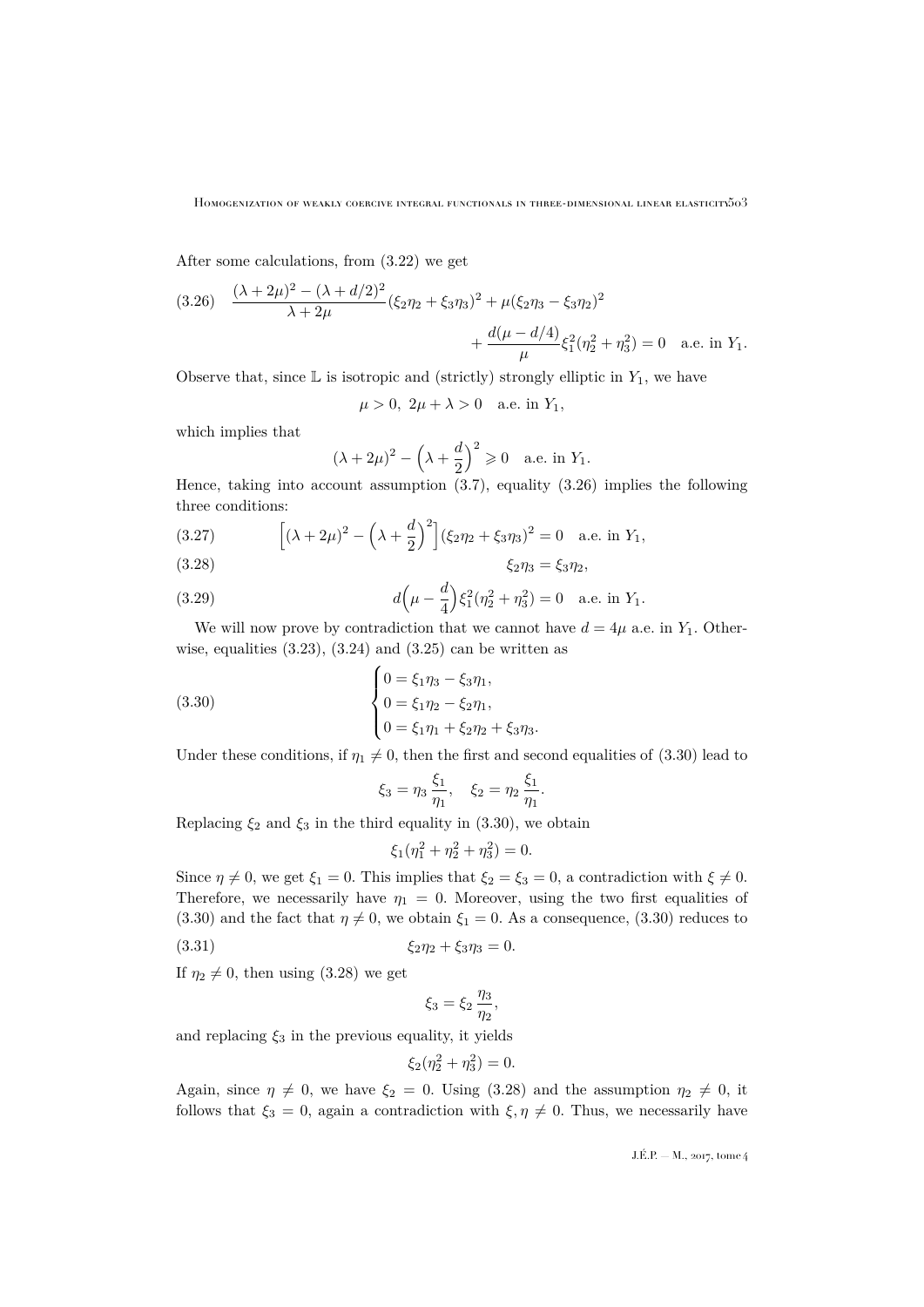$\eta_2 = 0$ . Taking into account that  $\eta_1 = \eta_2 = 0$  we have  $\eta_3 \neq 0$ , hence from [\(3.31\)](#page-21-3) we deduce that  $\xi_3 = 0$ . Now [\(3.28\)](#page-21-2) is written as  $\xi_2 \eta_3 = 0$ . However, recall that  $\xi_1 = \xi_3 = \eta_1 = \eta_2 = 0$ . This implies that either  $\xi = 0$  or  $\eta = 0$ , a contradiction.

We have just shown that the set  $\{d < 4\mu\}$  has a positive Lebesgue measure. Similarly, we can check that  $d > 0$ . Using [\(3.27\)](#page-21-4) and [\(3.29\)](#page-21-5) together with  $0 < d \leq 4\mu$ , we deduce that

$$
\xi_2 \eta_2 + \xi_3 \eta_3 = \xi_1^2 (\eta_2^2 + \eta_3^2) = 0,
$$

which combined with [\(3.25\)](#page-20-3) also gives  $\xi_1 \eta_1 = 0$ . As above, using the three previous equalities, [\(3.23\)](#page-20-1), [\(3.24\)](#page-20-2) and [\(3.28\)](#page-21-2), we get a contradiction with the fact that  $\xi, \eta \neq 0$ . Therefore, we have proved that  $\mathbb{L}^0$  is strongly elliptic if [\(3.7\)](#page-14-0) holds for some d.  $\square$ 

<span id="page-22-1"></span>3.2. RANK-TWO LAMINATION.  $-$  In the proof of Proposition [3.1](#page-10-2) for dimension three [\[8,](#page-32-6) §5.2], Gutiérrez performed a rank-one laminate mixing a strongly elliptic but not semi-very strongly isotropic material  $\mathbb{L}_a$ , and a very strongly elliptic isotropic material  $\mathbb{L}_b$ . However, as it was noted at the beginning of the section, there are some cases for which the strong ellipticity of the homogenized tensor is not lost after this first lamination. In fact, our Theorem [3.3](#page-12-0) shows that for a general rank-one laminate, it is not possible to lose the strong ellipticity through homogenization if there exists a matrix  $D \in \mathbb{R}^{3\times 3}$  satisfying condition [\(3.1\)](#page-12-1). As done in [\[8\]](#page-32-6), we need to perform a second lamination with a third material  $\mathbb{L}_c$  which can be very strongly elliptic, in order to lose the strong ellipticity in those cases.

Our purpose is to justify Gutiérrez' approach using formally 1<sup>\*</sup>-convergence (see [\[8,](#page-32-6) §3]), by a homogenization procedure using the Γ-convergence result of Theorem [2.4.](#page-8-0)

<span id="page-22-0"></span>Theorem 3.9. — *For any strongly elliptic but not semi-very strongly elliptic isotropic tensor* L<sup>a</sup> *whose Lamé coefficients satisfy*

<span id="page-22-2"></span>
$$
(3.32) \t\t 4\mu_a + 3\lambda_a > 0,
$$

*there exist two very strongly elliptic isotropic tensors*  $\mathbb{L}_b$ ,  $\mathbb{L}_c$  *and volume fractions*  $\theta_1, \theta_2 \in (0, 1)$  *such that the tensor*  $\mathbb{L}_2$  *obtained by laminating in the direction*  $y_2$  *the effective tensor*  $\mathbb{L}_1^*$  – *firstly obtained by laminating in the direction*  $y_1$  *the tensors*  $\mathbb{L}_a$ ,  $\mathbb{L}_b$  *with proportions*  $\theta_1$ ,  $1 - \theta_1$  *– and the tensor*  $\mathbb{L}_c$  *with proportions*  $\theta_2$  *and*  $1 - \theta_2$ *respectively, namely*

(3.33) 
$$
\mathbb{L}_2(y_2) := \chi_2(y_2) \mathbb{L}_1^* + (1 - \chi_2(y_2)) \mathbb{L}_c \text{ for } y_2 \in Y_1,
$$

where  $\chi_2$  *is a* 1-periodic characteristic function with  $\int_0^1 \chi_2(t) dt = \theta_2$ , satisfies

<span id="page-22-5"></span>
$$
\Lambda(\mathbb{L}_2) = 0,
$$

*and*

<span id="page-22-3"></span>(3.35) 
$$
\int_{\Omega} \mathbb{L}_2(x_2/\varepsilon) \nabla v \cdot \nabla v \, dx \xrightarrow{\Gamma - H_0^1(\Omega)^3} \int_{\Omega} \mathbb{L}_2^0 \nabla v \cdot \nabla v \, dx,
$$

where the homogenized tensor  $\mathbb{L}^0_2$  is not strongly elliptic, i.e.,

<span id="page-22-4"></span>
$$
\alpha_{\rm se}(\mathbb{L}_2^0) = 0.
$$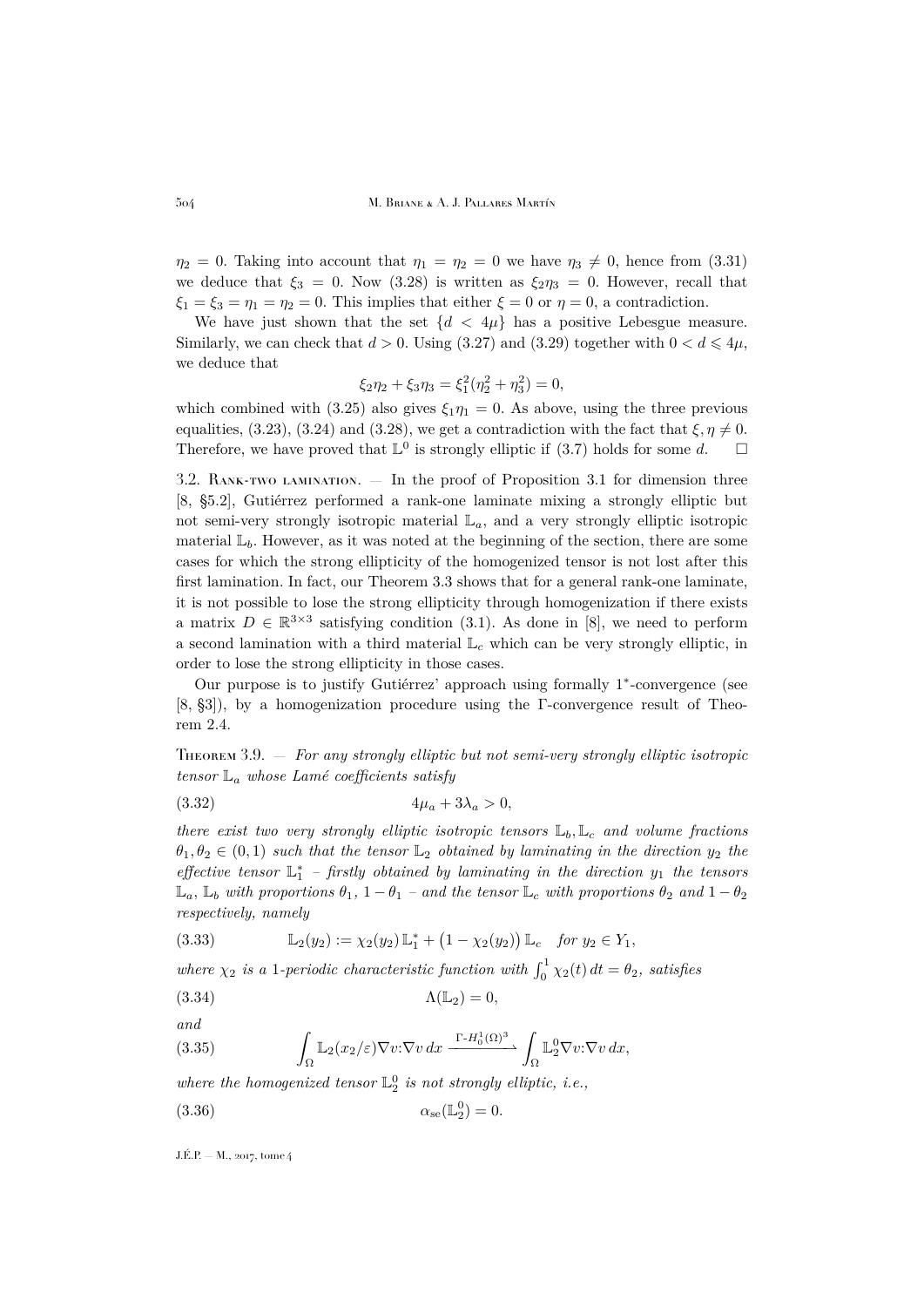REMARK 3.10. – Theorem [3.9](#page-22-0) shows that for certain strongly elliptic but not very strongly elliptic isotropic tensors, namely those whose Lamé parameters satisfy [\(3.32\)](#page-22-2), it is possible to find two very strongly elliptic isotropic tensors for which the homogenization process through Γ-convergence using a rank-two lamination leads to the loss of ellipticity of the effective tensor.

*Proof of Theorem* [3.9.](#page-22-0) — We divide the proof into four steps.

*Step 1. Choice of*  $\mathbb{L}_a$ ,  $\mathbb{L}_b$ ,  $\theta_1$ ,  $\theta_2$ . — Let  $\mathbb{L}_a$  be a strongly elliptic but not semi-very strongly elliptic isotropic tensor satisfying [\(3.32\)](#page-22-2). Our aim is to find two very strongly isotropic tensors  $\mathbb{L}_b$ ,  $\mathbb{L}_c$  and two volume fractions  $\theta_1, \theta_2$  such that the strong ellipticity is lost through homogenization using a rank-two lamination.

Let  $\chi_1, \chi_2: \mathbb{R} \to \{0, 1\}$  be two 1-periodic characteristic functions such that

<span id="page-23-0"></span>
$$
\int_{Y_1} \chi_1(y_1) \, dy_1 = \theta_1 \quad \text{and} \quad \int_{Y_1} \chi_2(y_2) \, dy_2 = \theta_2,
$$

where  $\theta_1, \theta_2 \in (0, 1)$  will be chosen later.

The 1 ∗ -convergence procedure of [\[8,](#page-32-6) §5.2] applied to the tensor

(3.37) 
$$
\mathbb{L}_1(y_1) := \chi_1(y_1) \mathbb{L}_a + (1 - \chi_1(y_1)) \mathbb{L}_b \text{ for } y_1 \in Y_1,
$$

yields a non-isotropic effective tensor  $\mathbb{L}_1^*$ . The computations of [\[8,](#page-32-6) §5.2] lead to an explicit expression of the tensor  $\mathbb{L}_1^\ast$  whose non-zero entries are

<span id="page-23-2"></span>
$$
(\mathbb{L}_{1}^{*})_{1111} = \frac{1}{A},
$$
  
\n
$$
(\mathbb{L}_{1}^{*})_{1122} = (\mathbb{L}_{1}^{*})_{2211} = (\mathbb{L}_{1}^{*})_{1133} = (\mathbb{L}_{1}^{*})_{3311} = \frac{B}{A},
$$
  
\n
$$
(\mathbb{L}_{1}^{*})_{1212} = (\mathbb{L}_{1}^{*})_{1221} = (\mathbb{L}_{1}^{*})_{2112} = (\mathbb{L}_{1}^{*})_{2121} = \frac{1}{E},
$$
  
\n
$$
(\mathbb{L}_{1}^{*})_{1313} = (\mathbb{L}_{1}^{*})_{1331} = (\mathbb{L}_{1}^{*})_{3113} = (\mathbb{L}_{1}^{*})_{3131} = \frac{1}{E},
$$
  
\n
$$
(\mathbb{L}_{1}^{*})_{2222} = \frac{B^{2}}{A} + 2(C + D),
$$
  
\n
$$
(\mathbb{L}_{1}^{*})_{2233} = (\mathbb{L}_{1}^{*})_{3322} = \frac{B^{2}}{A} + 2D,
$$
  
\n
$$
(\mathbb{L}_{1}^{*})_{2323} = (\mathbb{L}_{1}^{*})_{2332} = (\mathbb{L}_{1}^{*})_{3223} = (\mathbb{L}_{1}^{*})_{3232} = C,
$$
  
\n
$$
(\mathbb{L}_{1}^{*})_{3333} = \frac{B^{2}}{A} + 2(C + D),
$$

where

<span id="page-23-1"></span>(3.39) 
$$
A = \frac{\theta_1}{2\mu_a + \lambda_a} + \frac{1 - \theta_1}{2\mu_b + \lambda_b}, \quad B = \frac{\theta_1 \lambda_a}{2\mu_a + \lambda_a} + \frac{(1 - \theta_1)\lambda_b}{2\mu_b + \lambda_b},
$$

$$
C = \theta_1 \mu_a + (1 - \theta_1)\mu_b, \qquad D = \frac{\theta_1 \mu_a \lambda_a}{2\mu_a + \lambda_a} + \frac{(1 - \theta_1)\mu_b \lambda_b}{2\mu_b + \lambda_b},
$$

$$
E = \frac{\theta_1}{\mu_a} + \frac{1 - \theta_1}{\mu_b}.
$$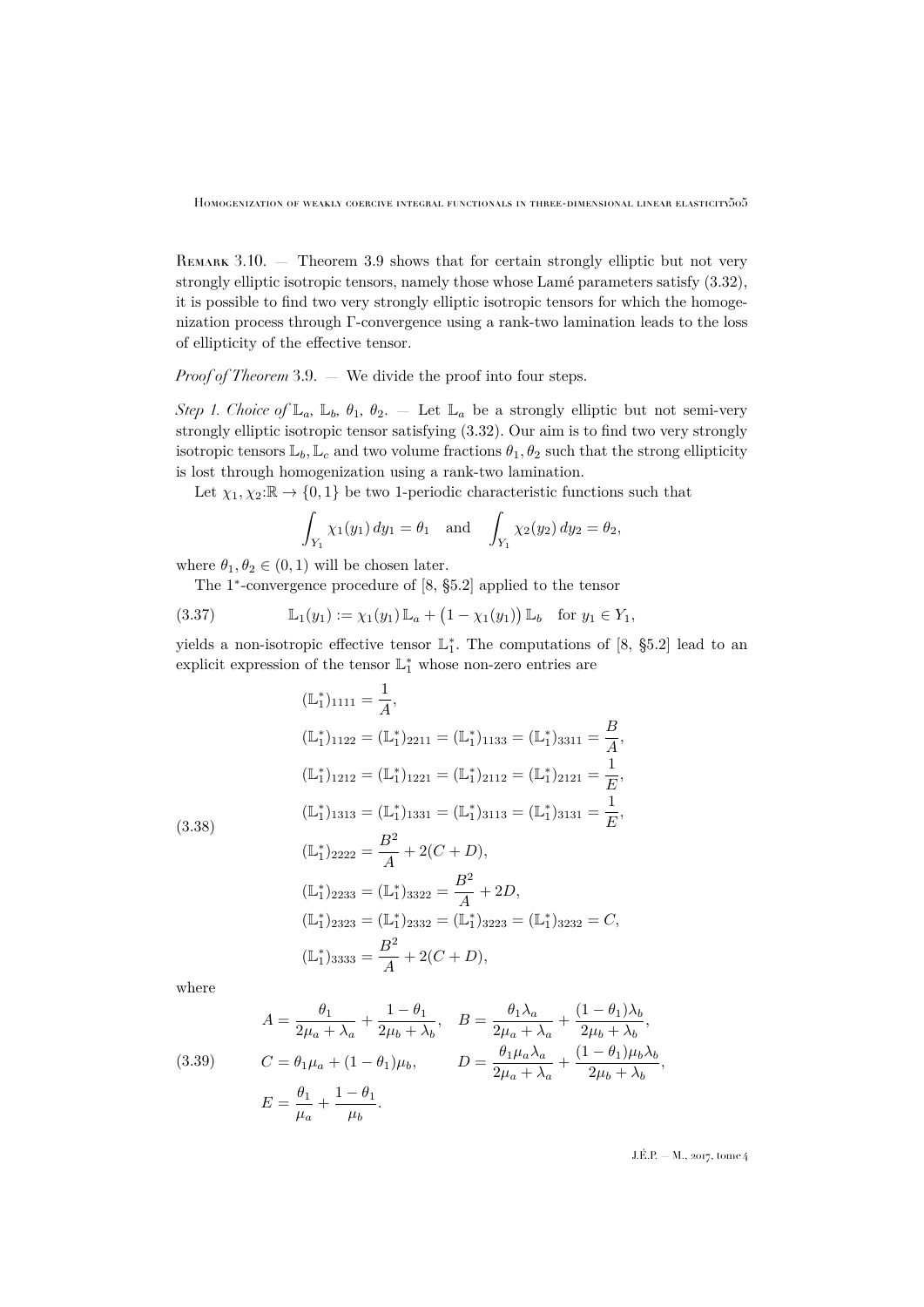Now, let us specify the choice of the two very strongly elliptic isotropic tensors  $\mathbb{L}_b$ ,  $\mathbb{L}_c$ , and the volume fractions  $\theta_1$ ,  $\theta_2$ . For the Lamé parameters of material c we denote  $\lambda_c = \alpha_c \mu_c$  as done in [\[8\]](#page-32-6). We assume that

<span id="page-24-0"></span>(3.40) 
$$
-\frac{1}{4}(2\mu_a + 3\lambda_a) \leq \mu_b < \frac{\mu_a(2\mu_a + 3\lambda_a)}{3\lambda_a},
$$

<span id="page-24-1"></span>(3.41) 
$$
\lambda_b > \frac{2\mu_b^2 \lambda_a}{\mu_a (2\mu_a + 3\lambda_a) - 3\mu_b \lambda_a},
$$

<span id="page-24-2"></span>(3.42) 
$$
\theta_1 = \frac{-\lambda_b (2\mu_a + \lambda_a)}{2(\mu_b \lambda_a - \mu_a \lambda_b)},
$$

$$
-D
$$

<span id="page-24-4"></span>
$$
\alpha_c \geqslant \frac{-D}{C+D},\tag{C}
$$

<span id="page-24-3"></span>(3.44) 
$$
\mu_c = C \frac{\alpha_c (C + 2D)}{D(1 + \alpha_c)},
$$

(3.45) 
$$
\theta_2 = \frac{\alpha_c(C+D)}{\alpha_c(C+D) - D(2+\alpha_c)}.
$$

Observe that, thanks to the first inequality in  $(3.40)$ , the tensor  $\mathbb{L}_1$  given by  $(3.37)$ satisfies  $\Lambda(\mathbb{L}_1) \geq 0$  (see [\[8,](#page-32-6) §4.2]). Hence, by Theorem [3.3](#page-12-0) the homogenized tensor  $\mathbb{L}_{1}^{0} = \mathbb{L}_{1}^{*}$  (see Step 4 below) is strongly elliptic. This justifies the first lamination from the point of view of homogenization through Γ-convergence.

To conclude the first step, let us check that the previous conditions satisfy the assumptions of Theorem [3.9.](#page-22-0) The tensor  $\mathbb{L}_a$  is strongly elliptic but not semi-very strongly elliptic, i.e.,

$$
\mu_a > 0, \quad 2\mu_a + 3\lambda_a < 0,
$$

which implies that  $\mu_b > 0$ . The fact that necessarily  $\lambda_a < 0$  together with [\(3.40\)](#page-24-0) implies that  $\lambda_b > 0$  thanks to [\(3.41\)](#page-24-1), and thus  $\mathbb{L}_b$  is very strongly elliptic. The volume fraction  $\theta_1$  clearly belongs to  $(0, 1)$ , since  $(3.42)$  reads as

<span id="page-24-6"></span>
$$
\theta_1 = \frac{\lambda_b (2\mu_a + \lambda_a)}{\lambda_b (2\mu_a + \lambda_a) - \lambda_a (2\mu_b + \lambda_b)}.
$$

The choice of  $\theta_1$  implies that in [\(3.39\)](#page-23-1)

 $(B = 0.$ 

In addition,  $C + D > 0$  as it was proved in [\[8,](#page-32-6) App. C] and  $C + 2D < 0$  by [\(3.40\)](#page-24-0),  $(3.41)$  and  $(3.42)$ . This also implies that  $D < 0$ . Thanks to the previous inequalities we have  $\theta_2 \in (0,1)$ ,  $\alpha_c > 0$  and  $\mu_c > 0$ , which implies that  $\mathbb{L}_c$  is very strongly elliptic.

*Step 2.*  $\Lambda(\mathbb{L}_2) \geq 0$ . — To get  $\Lambda(\mathbb{L}_2) \geq 0$  we will prove that for

$$
D:=\begin{pmatrix} 4\mu_c & 0 & 0 \\ 0 & 0 & 0 \\ 0 & 0 & 0 \end{pmatrix},
$$

we have

<span id="page-24-5"></span>(3.47) 
$$
\mathbb{L}_2(y_2)M:M+D:\mathrm{Cof}(M)\geq 0 \text{ a.e. } y_2\in Y_1, \text{ for all } M\in\mathbb{R}^{N\times N}.
$$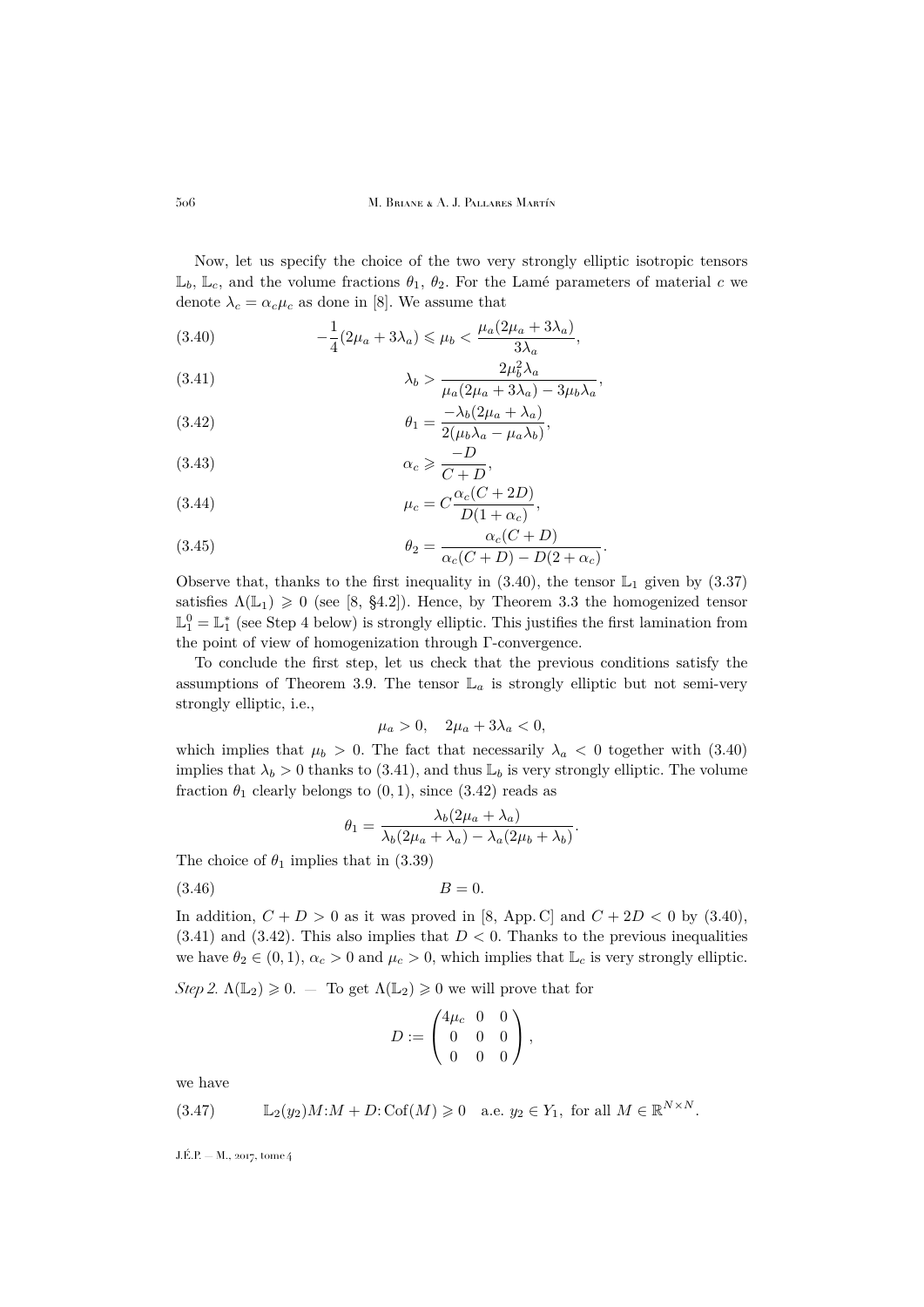We need to prove that the previous inequality holds in each homogeneous phase of  $\mathbb{L}_2$ . Firstly, for the phase  $\mathbb{L}_c$  which is isotropic and very strongly elliptic, we get for any  $M \in \mathbb{R}^{3 \times 3}$ ,

$$
\begin{split} \mathbb{L}_{c}M: &M+D:\mathrm{Cof}(M) \\ &=2\mu_{c}\Big[M_{11}^{2}+M_{22}^{2}+M_{33}^{2} \\ &+2\Big(\frac{M_{12}+M_{21}}{2}\Big)^{2}+2\Big(\frac{M_{13}+M_{31}}{2}\Big)^{2}+2\Big(\frac{M_{23}+M_{32}}{2}\Big)^{2}\Big] \\ &+ \lambda_{c}(M_{11}+M_{22}+M_{33})^{2}+4\mu_{c}(M_{22}M_{33}-M_{23}M_{32}) \\ &=(\lambda_{c}+2\mu_{c})(M_{11}^{2}+M_{22}^{2}+M_{33}^{2}) \\ &+2\lambda_{c}(M_{11}M_{22}+M_{11}M_{33})+2(\lambda_{c}+2\mu_{c})M_{22}M_{33} \\ &+\mu_{c}(M_{12}+M_{21})^{2}+\mu_{c}(M_{31}+M_{13})^{2}+\mu_{c}(M_{23}-M_{32})^{2} .\end{split}
$$

This quantity is non-negative for any  $M \in \mathbb{R}^{3 \times 3}$ , since the following matrix is positive semi-definite:

$$
\begin{pmatrix}\n\lambda_c + 2\mu_c & \lambda_c & \lambda_c \\
\lambda_c & \lambda_c + 2\mu_c & \lambda_c + 2\mu_c \\
\lambda_c & \lambda_c + 2\mu_c & \lambda_c + 2\mu_c\n\end{pmatrix},
$$

due to the strong ellipticity of  $\mathbb{L}_c$ . Therefore, the desired inequality holds for the homogeneous phase  $\mathbb{L}_c$ .

Secondly, we need to check the same inequality for the phase with  $\mathbb{L}_1^*$ . By [\(3.38\)](#page-23-2) we have for  $M \in \mathbb{R}^{3 \times 3}$ ,

$$
\begin{aligned} \mathbb{L}_1^* M M + D: \text{Cof}(M) &= \frac{1}{A} M_{11}^2 + \left[ \frac{B^2}{A} + 2(C + D) \right] (M_{22}^2 + M_{33}^2) \\ &+ 2 \frac{B}{A} (M_{11} M_{22} + M_{11} M_{33}) \\ &+ 2 \left[ \frac{B^2}{A} + 2D + 2\mu_c \right] (M_{22} M_{33}) \\ &+ \frac{1}{E} (M_{12} + M_{21})^2 + \frac{1}{E} (M_{13} + M_{31})^2 \\ &+ C (M_{23}^2 + M_{32}^2) + 2(C - 2\mu_c) M_{23} M_{32}. \end{aligned}
$$

Since  $E \geq 0$ , this quantity is non-negative for any  $M \in \mathbb{R}^{3 \times 3}$  if the following two matrices are positive semi-definite:

<span id="page-25-1"></span>(3.48)  

$$
\begin{pmatrix} 1/A & B/A & B/A \ B/A & B^2/A + 2(C+D) & B^2/A + 2D + 2\mu_c \ B/A & B^2/A + 2D + 2\mu_c & B^2/A + 2(C+D) \end{pmatrix},
$$
  

$$
(3.49)
$$

$$
\begin{pmatrix} C & C-2\mu_c & C \ C-2\mu_c & C \end{pmatrix}.
$$

<span id="page-25-0"></span>Since  $C \geq 0$ , the matrix [\(3.49\)](#page-25-0) is positive semi-definite if and only if  $\mu_c \leq C$ . Taking into account that  $\mu_c \leq C$ , we can check that the matrix [\(3.48\)](#page-25-1) is positive semi-definite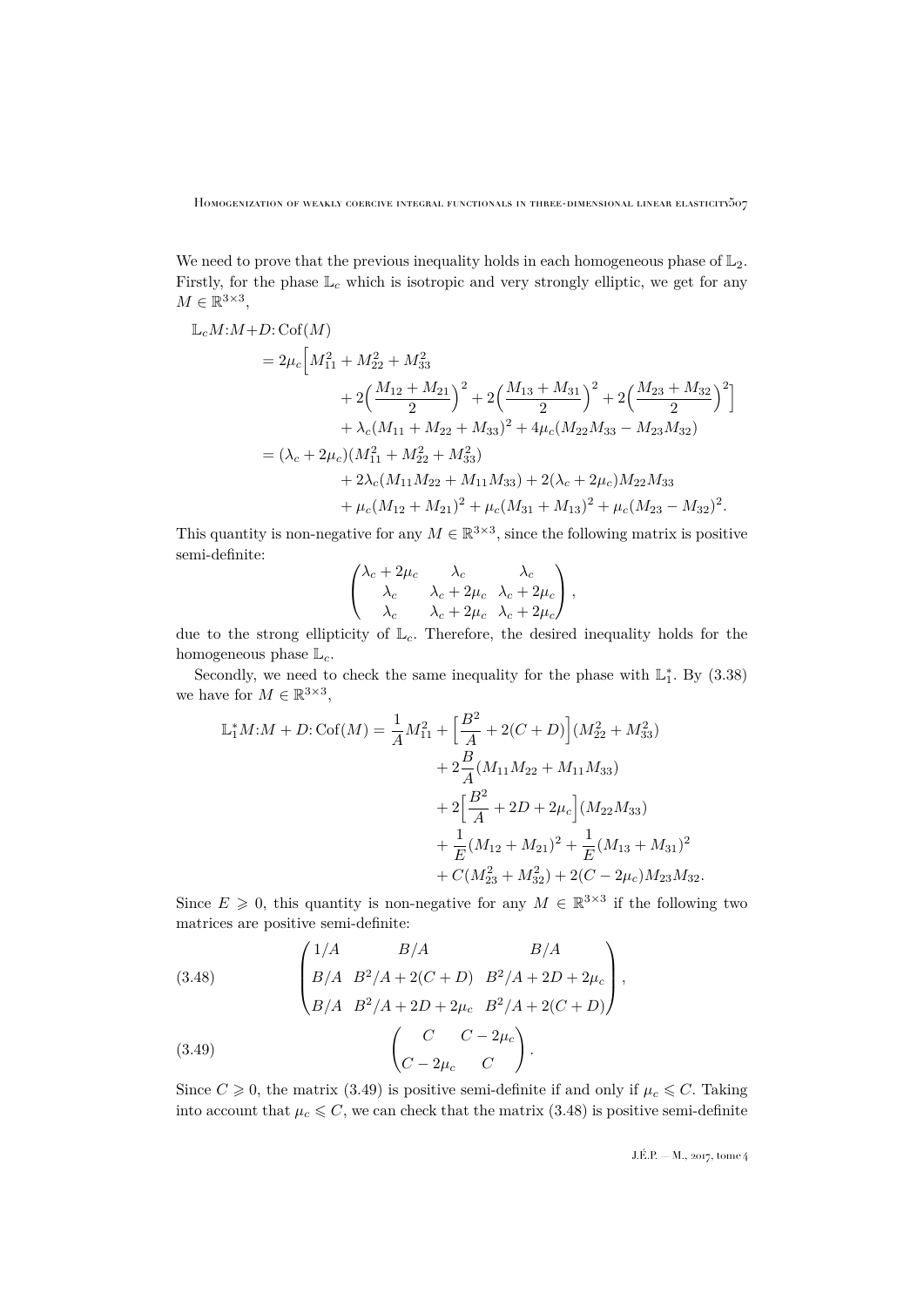if  $-(C+2D) \leq \mu_c$ . Therefore, the matrices [\(3.48\)](#page-25-1) and [\(3.49\)](#page-25-0) are positive semi-definite if (3.50)  $-(C+2D) \leq \mu_c \leq C.$ 

By the definition [\(3.44\)](#page-24-3) of  $\mu_c$ , we deduce that the first inequality of [\(3.50\)](#page-26-0) holds if and only if

<span id="page-26-0"></span>
$$
\frac{\alpha_c C}{-D(1+\alpha_c)} \geq 1,
$$

which is satisfied due to inequality  $(3.43)$ . For the second inequality of  $(3.50)$ , we need to check that (see [\(3.44\)](#page-24-3))

$$
\frac{\alpha_c(C + 2D)}{D(1 + \alpha_c)} \leq 1,
$$

or equivalently,

<span id="page-26-2"></span>
$$
\alpha_c \geqslant \frac{D}{C+D}.
$$

This is true since  $\alpha_c > 0$  by [\(3.43\)](#page-24-4) and  $\frac{D}{C+D} < 0$ . Therefore, condition [\(3.47\)](#page-24-5) holds true, and consequently

$$
\Lambda(\mathbb{L}_2) \geq 0.
$$

*Step 3.* L<sup>2</sup> *loses the strong ellipticity through homogenization*. — On the one hand, due to  $\Lambda(\mathbb{L}_2) \geq 0$ , by virtue of Theorem [2.4](#page-8-0) the Γ-convergence [\(3.35\)](#page-22-3) holds with the homogenized tensor  $\mathbb{L}_{2}^{0}$  which is given by the minimization formula [\(2.2\)](#page-6-2) replacing  $\mathbb{L}% _{2}^{0}$ by  $\mathbb{L}_2$ .

On the other hand, following Gutiérrez' 1 ∗ -convergence procedure we obtain a homogenized tensor  $\mathbb{L}_2^*$  such that (see [\[8,](#page-32-6) §5.2] for the expression of  $\mathbb{L}_2^*$ )

$$
\mathbb{L}_{2}^{*}(e_{3} \otimes e_{3}) \colon (e_{3} \otimes e_{3}) = I_{1} + \frac{G_{1}^{2}}{F_{1}},
$$

where by  $(3.46)$ ,

<span id="page-26-3"></span><span id="page-26-1"></span>
$$
I_1 = 4(1 - \theta_2) \frac{1 + \alpha_c}{2 + \alpha_c} + 2\theta_2 C \frac{C + 2D}{C + D},
$$
  
\n
$$
G_1 = (1 - \theta_2) \frac{\alpha_c}{2 + \alpha_c} + \theta_2 \frac{D}{C + D},
$$
  
\n
$$
F_1 \neq 0.
$$

It is not difficult to check that the choice of  $\mathbb{L}_b$ ,  $\mathbb{L}_c$ ,  $\theta_1$ ,  $\theta_2$  leads to  $I_1 = G_1 = 0$ , which yields

(3.52) 
$$
\mathbb{L}_2^*(e_3 \otimes e_3) : (e_3 \otimes e_3) = 0.
$$

To conclude the proof it is enough to show that

$$
\mathbb{L}_2^* = \mathbb{L}_2^0.
$$

Indeed, thanks to  $\mathbb{L}_2^* = \mathbb{L}_2^0$  equality [\(3.52\)](#page-26-1) implies the loss of ellipticity [\(3.36\)](#page-22-4), and  $(3.36)$  implies  $\Lambda(\mathbb{L}_2) \leq 0$ . This combined with  $(3.51)$  finally shows the desired lost of functional coercivity [\(3.34\)](#page-22-5).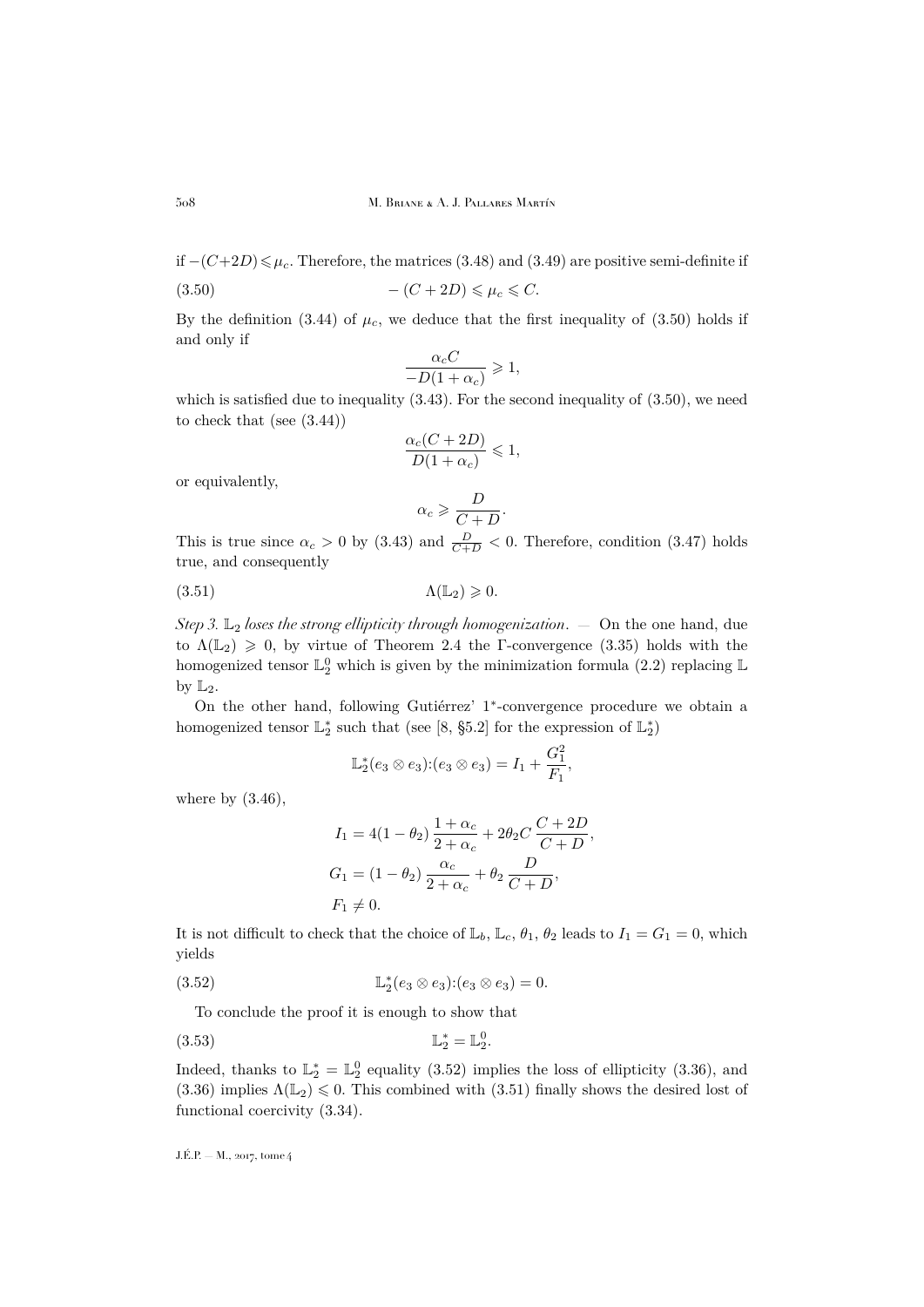Step 4.  $\mathbb{L}_2^* = \mathbb{L}_2^0$ .  $-$  By formally using 1<sup>\*</sup>-convergence in terms of [\[2,](#page-32-7) Lem. 3.1], Gutiérrez's computations for the tensor  $\mathbb{L}_2^*$  in [\[8,](#page-32-6) §5.2] can be written as

<span id="page-27-0"></span>
$$
(3.54) \begin{cases} A^{-1}[\mathbb{L}_{2}^{*}] = \int_{0}^{1} A^{-1}[\mathbb{L}_{2}](t) dt, \\ A_{im}^{-1}[\mathbb{L}_{2}^{*}](\mathbb{L}_{2}^{*})_{2mkl} = \int_{0}^{1} (A_{im}^{-1}[\mathbb{L}_{2}](t)(\mathbb{L}_{2})_{2mkl}(t)) dt, \\ (\mathbb{L}_{2}^{*})_{ijkl} - (\mathbb{L}_{2}^{*})_{ij2m} A_{mn}^{-1}[\mathbb{L}_{2}^{*}](\mathbb{L}_{2}^{*})_{2nkl} \\ = \int_{0}^{1} ((\mathbb{L}_{2})_{ijkl}(t) - (\mathbb{L}_{2})_{ij2m}(t) A_{mn}^{-1}[\mathbb{L}_{2}](t)(\mathbb{L}_{2})_{2nkl}(t)) dt, \end{cases}
$$

where in the present context, for any  $\mathbb{L} \in L^{\infty}_{per}(Y_1; \mathscr{L}_s(\mathbb{R}^{3\times3}))$ ,  $A[\mathbb{L}] \in L^{\infty}_{per}(Y_1; \mathbb{R}^{3\times3}_s)$ is defined by

<span id="page-27-1"></span>
$$
A[\mathbb{L}](y_2)\xi := [\mathbb{L}(y_2)(\xi \otimes e_2)]e_2 \quad \text{for } y_2 \in Y_1 \text{ and } \xi \in \mathbb{R}^3.
$$

By focusing on the first equality of [\(3.54\)](#page-27-0) we have

(3.55) 
$$
A^{-1}[\mathbb{L}_2^*] = \int_0^1 A^{-1}[\mathbb{L}_2](t) dt = \theta_2 A^{-1}[\mathbb{L}_1^*] + (1 - \theta_2) A^{-1}[\mathbb{L}_c],
$$

where all the quantities are finite. Now, similarly to the proof of Theorem [2.4](#page-8-0) we consider the perturbation of  $\mathbb{L}_2$  defined by

(3.56) 
$$
\mathbb{L}_{\delta} := \mathbb{L}_2 + \delta \mathbb{I}_s \quad \text{for } \delta > 0.
$$

On the one hand, due to  $\Lambda(\mathbb{L}_{\delta}) > 0$  (which by [\(1.14\)](#page-5-0) implies  $0 < \Lambda_{\text{per}}(\mathbb{L}_{\delta}) \leq \alpha_{\text{se}}(\mathbb{L}_{\delta})$ ), thanks to [\[2,](#page-32-7) Lem. 3.2] the 1<sup>\*</sup>-limit  $\mathbb{L}^*_\delta$  of  $\mathbb{L}_\delta$  and the homogenized tensor  $\mathbb{L}^0_\delta$  of  $\mathbb{L}_\delta$ defined by [\(2.2\)](#page-6-2) agree. Then, applying [\[2,](#page-32-7) Lem. 3.1] with  $\mathbb{L}_{\delta}$  we get that

<span id="page-27-2"></span>
$$
(3.57) \t A^{-1}[\mathbb{L}_{\delta}^{*}] = \int_{0}^{1} A^{-1}[\mathbb{L}_{\delta}](t)dt = \theta_{2}A^{-1}[\mathbb{L}_{1}^{*} + \delta \mathbb{I}_{s}] + (1 - \theta_{2})A^{-1}[\mathbb{L}_{c} + \delta \mathbb{I}_{s}].
$$

Observe that we have

$$
A[\mathbb{L}_1^* + \delta \mathbb{I}_s] \geqslant A[\mathbb{L}_1^*], \qquad A[\mathbb{L}_1^* + \delta \mathbb{I}_s] \longrightarrow A[\mathbb{L}_1^*] \quad \text{as } \delta \longrightarrow 0,
$$

where the previous inequality must be understood in the sense of the quadratic forms. This combined with the fact that both  $\mathbb{L}_1^* + \delta \mathbb{I}_s$  and  $\mathbb{L}_1^*$  are strongly elliptic tensors (which implies that the previous matrices are positive definite), yields

$$
A^{-1}[\mathbb{L}_1^* + \delta \mathbb{I}_s] \leqslant A^{-1}[\mathbb{L}_1^*],
$$

and thus,

$$
A^{-1}[\mathbb{L}_1^* + \delta \mathbb{I}_s] \longrightarrow A^{-1}[\mathbb{L}_1^*] \text{ as } \delta \longrightarrow 0.
$$

Similarly, we have

$$
A^{-1}[\mathbb{L}_c + \delta \mathbb{I}_s] \longrightarrow A^{-1}[\mathbb{L}_c] \quad \text{as } \delta \longrightarrow 0.
$$

Hence, from the two previous convergences and taking into account [\(3.55\)](#page-27-1), [\(3.57\)](#page-27-2), we deduce that

$$
A^{-1}[\mathbb{L}_{\delta}^*] \longrightarrow A^{-1}[\mathbb{L}_2^*] \quad \text{as } \delta \longrightarrow 0.
$$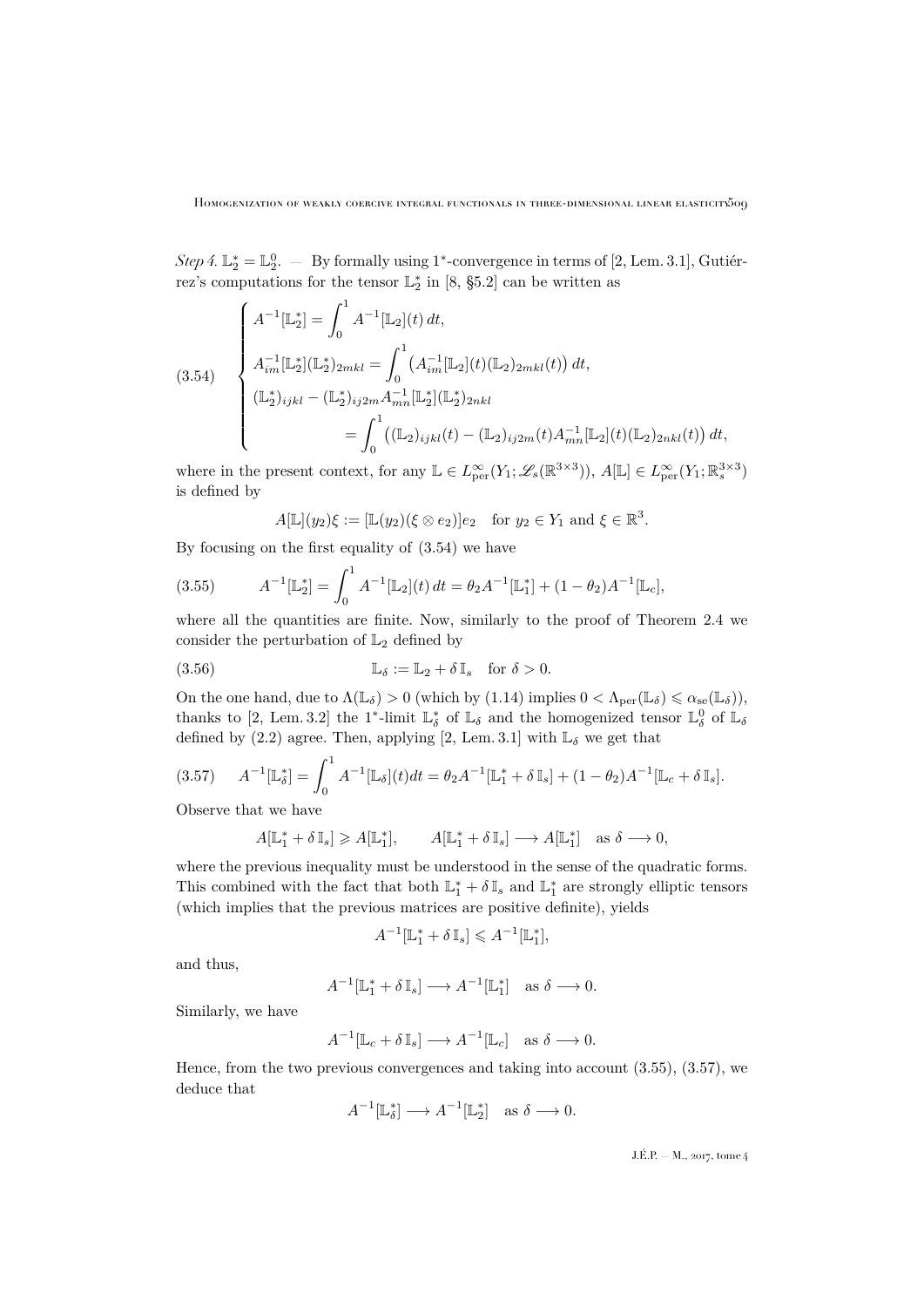On the other hand, following the proof of Theorem [2.4](#page-8-0) we have

<span id="page-28-1"></span> $\mathbb{L}_{\delta}^{*} = \mathbb{L}_{\delta}^{0} \longrightarrow \mathbb{L}_{2}^{0} \text{ as } \delta \longrightarrow 0.$ 

Therefore, we obtain the equality

(3.58) 
$$
A^{-1}[\mathbb{L}_2^0] = A^{-1}[\mathbb{L}_2^*].
$$

Using similar arguments, we can prove that  $\mathbb{L}_2^0$  and  $\mathbb{L}_2^*$  satisfy for any  $i, j, k, l \in$  ${1, 2, 3},$ 

<span id="page-28-2"></span>(3.59)  $A_{im}^{-1}[\mathbb{L}_{2}^{*}](\mathbb{L}_{2}^{*})_{2mkl} = A_{im}^{-1}[\mathbb{L}_{2}^{0}](\mathbb{L}_{2}^{0})_{2mkl},$ 

<span id="page-28-3"></span>
$$
(3.60)\quad (\mathbb{L}_2^*)_{ijkl} - (\mathbb{L}_2^*)_{ij2m} A^{-1}_{mn} [\mathbb{L}_2^*] (\mathbb{L}_2^*)_{2nkl} = (\mathbb{L}_2^0)_{ijkl} - (\mathbb{L}_2^0)_{ij2m} A^{-1}_{mn} [\mathbb{L}_2^0] (\mathbb{L}_2^0)_{2nkl}.
$$

Since the set of equalities [\(3.54\)](#page-27-0) completely determine the tensor  $\mathbb{L}_2^*$ , equalities [\(3.58\)](#page-28-1),  $(3.59)$ ,  $(3.60)$  thus imply the desired equality  $(3.53)$ , which concludes the proof.  $\square$ 

### <span id="page-28-0"></span>**APPENDIX**

*Proof of Theorem* [2.2.](#page-8-1) — We simply adapt the proof of [\[2,](#page-32-7) Th. 2.2] to dimension 3.

Firstly, let us prove the first part of the theorem, i.e.,  $\Lambda(\mathbb{L}) \geq 0$ . The quasi-affinity of the cofactors (see [\[3\]](#page-32-11)) reads as

(3.61) 
$$
\int_{Y_3} \mathrm{adj}_{ii}(\nabla v) \, dy = 0, \quad \forall \, v \in C_c^{\infty}(\mathbb{R}^3; \mathbb{R}^3), \ \forall \, i \in \{1, 2, 3\}.
$$

As a consequence, for any  $d \in \mathbb{R}$ , the definition of  $\Lambda(\mathbb{L})$  can be rewritten as

<span id="page-28-5"></span>
$$
\Lambda(\mathbb{L}) = \inf \bigg\{ \int_{\mathbb{R}^3} \Big[ \mathbb{L}e(v) : e(v) + d \sum_{i=1}^3 \mathrm{adj}_{ii}(\nabla v) \Big] dy, \ v \in C_c^{\infty}(\mathbb{R}^3; \mathbb{R}^3) \bigg\}.
$$

If we compute the integrand in the previous infimum, we obtain

<span id="page-28-4"></span>
$$
(3.62) \quad \Lambda(\mathbb{L}) = \inf \bigg\{ \int_{\mathbb{R}^3} \Big[ P(y; \partial_1 v_1, \partial_2 v_2, \partial_3 v_3) + Q(y; \partial_3 v_2, \partial_2 v_3) \\ + Q(y; \partial_3 v_1, \partial_1 v_3) + Q(\partial_2 v_1, \partial_1 v_2) \Big] dy, \ v \in C_c^{\infty}(\mathbb{R}^3; \mathbb{R}^3) \bigg\},
$$

where

$$
\begin{cases}\nP(y;a,b,c) := (a\;b\;c)\begin{pmatrix}\n\lambda + 2\mu & \lambda + d/2 & \lambda + d/2 \\
\lambda + d/2 & \lambda + 2\mu & \lambda + d/2\n\end{pmatrix}\begin{pmatrix} a \\
b \\
c \end{pmatrix}, \\
Q(y;a,b) := (a\;b)\begin{pmatrix} \mu & \mu - d/2 \\
\mu - d/2 & \mu \end{pmatrix}\begin{pmatrix} a \\
b \end{pmatrix}.\n\end{cases}
$$

We can check that condition [\(2.7\)](#page-7-3) with  $d \geq 0$  implies that the quadratic forms P and  $Q$  are non negative. Hence, the integrand in  $(3.62)$  is pointwisely non-negative, and thus  $\Lambda(\mathbb{L}) \geq 0$ .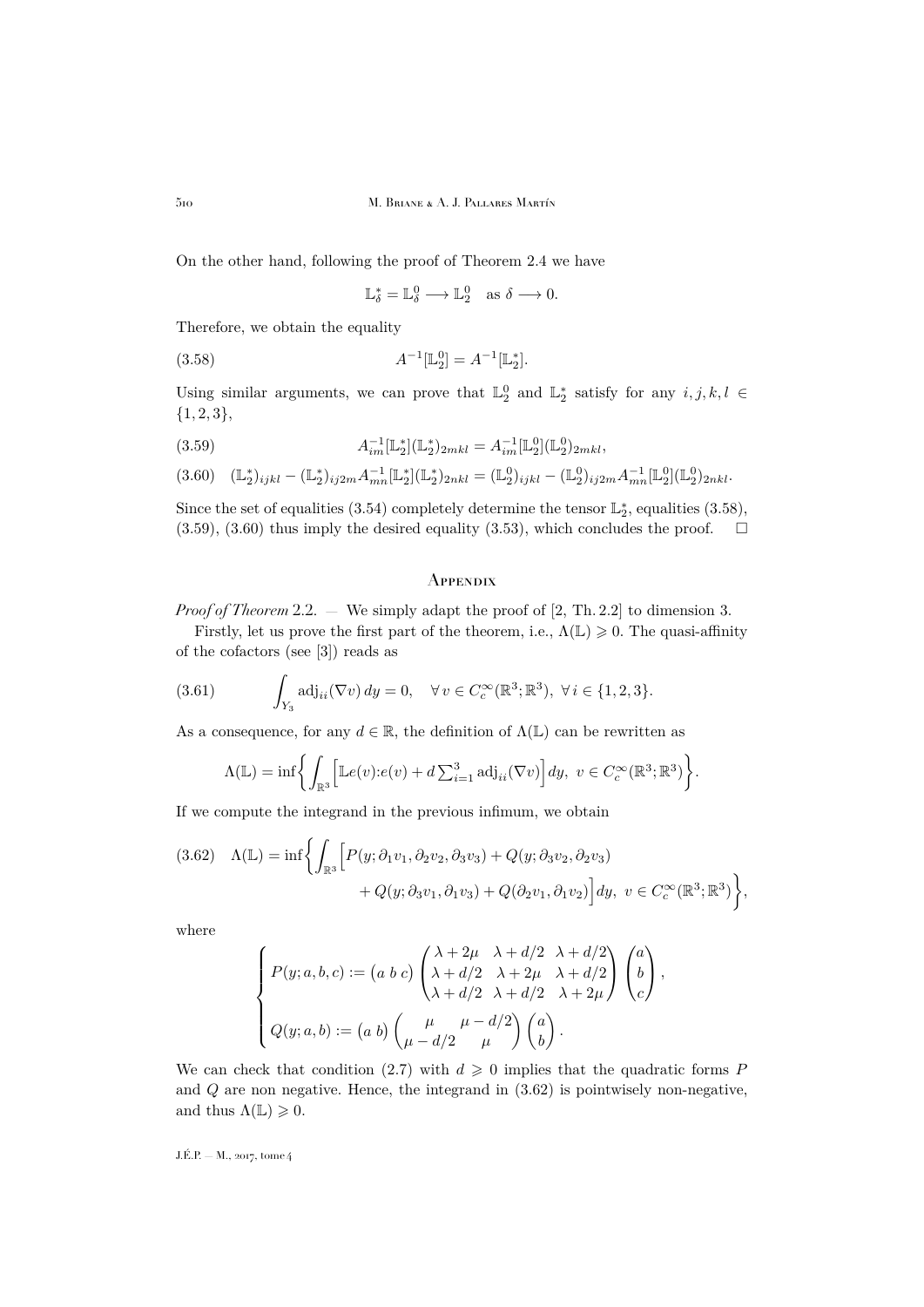Now, let us prove that  $\Lambda_{\text{per}}(\mathbb{L}) > 0$ . By the definition of  $\Lambda_{\text{per}}(\mathbb{L})$  and using the same argument as before, we have

$$
\Lambda_{\text{per}}(\mathbb{L}) = \inf \biggl\{ \int_{Y_3} \Bigl[ \mathbb{L}e(v) : e(v) + d \sum_i \text{adj}_{ii}(\nabla v) \Bigr] dy, \quad v \in H^1_{\text{per}}(Y_3; \mathbb{R}^3), \int_{Y_3} |\nabla v|^2 dy = 1 \biggr\}.
$$

Similar computations lead to

<span id="page-29-0"></span>
$$
(3.63) \quad \Lambda_{\text{per}}(\mathbb{L}) = \inf \bigg\{ \int_{Y_3} \big[ P(y; \partial_1 v_1, \partial_2 v_2, \partial_3 v_3) + Q(y; \partial_3 v_2, \partial_2 v_3) + Q(y; \partial_3 v_1, \partial_1 v_3) + Q(\partial_2 v_1, \partial_1 v_2) \bigg] dy \bigg\}.
$$

Take  $y \in Z_i, i \in I$ . Then, using that  $4\mu_i = d$ , we have

$$
P(y; a, b, c) = (\lambda_i + 2\mu_i)(a + b + c)^2 \ge 0,
$$

and 
$$
Q(y; a, b) = \mu_i (a - b)^2 \ge 0.
$$

For  $y \in Z_j, j \in J$ , using that  $2\mu_j + 3\lambda_j = -d$ , we get

$$
P(y;a,b,c) = \left(\mu_j + \frac{\lambda_j}{2}\right) \left[ (a-b)^2 + (a-c)^2 + (b-c)^2 \right] \ge 0,
$$
  
and  

$$
Q(y;a,b) = d\left(\mu_j + \frac{d}{4}\right) \ge 0.
$$

Finally, for  $y \in Z_k$ ,  $k \in K$ , since  $-(2\mu_k + 3\lambda_k) < d < 4\mu_k$ , it is easy to see that the quadratic forms P and Q are positive semi-definite. Therefore, we have just proved that there exists  $\alpha > 0$  such that

<span id="page-29-4"></span>(3.64)  
\n
$$
P(y;a,b,c) \ge \alpha(a+b+c)^2,
$$
\n
$$
Q(y;a,b) \ge \alpha(a-b)^2,
$$
\n
$$
P(y;a,b,c) \ge \alpha[(a-b)^2 + (a-c)^2 + (b-c)^2],
$$
\n
$$
Q(y;a,b) \ge \alpha(a^2 + b^2),
$$
\n
$$
y \in Z_j, j \in J,
$$
\n
$$
y \in Z_j, j \in J,
$$

4

<span id="page-29-2"></span><span id="page-29-1"></span>(3.66) 
$$
P(y;a,b,c) \ge \alpha(a^2+b^2+c^2),
$$

$$
Q(y;a,b) \ge \alpha(a^2+b^2),
$$

$$
y \in Z_k, k \in K,
$$

which implies that  $\Lambda_{\text{per}}(\mathbb{L}) \geq 0$ .

Assume by contradiction that  $\Lambda_{\text{per}}(\mathbb{L}) = 0$ . In this case there exists a sequence  $v^n \in H^1_{\text{per}}(Y_3; \mathbb{R}^3)$  with

$$
\int_{Y_3} v^n dy = 0,
$$

such that

(3.67) 
$$
\int_{Y_3} |\nabla v^n|^2 dy = 1, \quad \forall n \in \mathbb{N},
$$

together with

<span id="page-29-3"></span>
$$
\int_{Y_3} \mathbb{L}(y) e(v^n) \, : \, e(v^n) \, dy \longrightarrow 0.
$$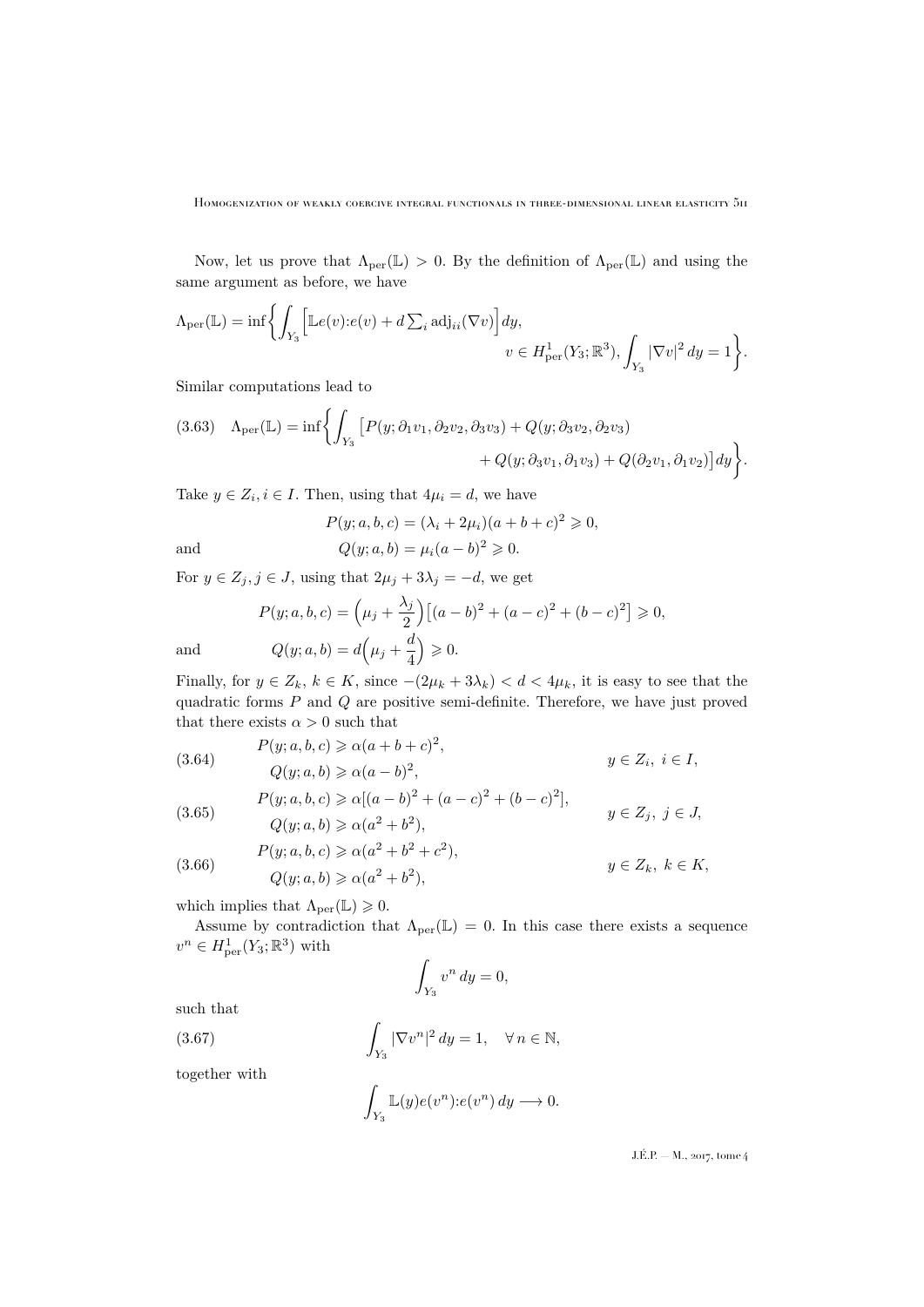By the Poincaré-Wirtinger inequality,  $v^n$  is bounded in  $L^2(Y_3; \mathbb{R}^3)$ . Moreover, by  $(3.63)$  we have

$$
(3.68) \qquad \int_{Y_3} \Big[ P(y; \partial_1 v_1^n, \partial_2 v_2^n, \partial_3 v_3^n) + \sum_{i < j} Q(y; \partial_j v_i^n, \partial_i v_j^n) \Big] dy \longrightarrow 0.
$$

<span id="page-30-0"></span>Take  $k \in K$ . Using [\(3.66\)](#page-29-1) we get

$$
\int_{Z_k} \left[ P(y; \partial_1 v_1^n, \partial_2 v_2^n, \partial_3 v_3^n) + \sum_{i < j} Q(y; \partial_j v_i^n, \partial_i v_j^n) \right] dy \geq \alpha \int_{Z_k} |\nabla v^n|^2 \, dy.
$$

Then, using  $(3.68)$  and the fact that both P and Q are non negative, it follows that

<span id="page-30-4"></span>
$$
\int_{Z_k} |\nabla v^n|^2 dy \longrightarrow 0 \quad \forall \, k \in K,
$$

and therefore

(3.69) 
$$
\lim_{n \to \infty} \sum_{k \in K} \int_{Z_k} \sum_{q,r=1,2,3} (\partial_r v_q^n)^2 dy = 0.
$$

Next, take  $j \in J$ . By [\(3.65\)](#page-29-2) we obtain

$$
\int_{Z_j} \Big[ P(y; \partial_1 v_1^n, \partial_2 v_2^n, \partial_3 v_3^n) + \sum_{i < k} Q(y; \partial_k v_i^n, \partial_i v_k^n) \Big] dy
$$
\n
$$
\geq \alpha \int_{Z_j} \sum_{i < k} \Big[ (\partial_i v_i^n - \partial_k v_k^n)^2 + (\partial_k v_i^n)^2 + (\partial_i v_k^n)^2 \Big] dy.
$$

Again using  $(3.68)$  and the non-negativity of P and Q we get

<span id="page-30-1"></span>
$$
(3.70)\ \lim_{n\to\infty}\int_{Z_j}\Big[(\partial_i v_i^n - \partial_k v_k^n)^2 + (\partial_k v_i^n)^2 + (\partial_i v_k^n)^2\Big] = 0 \quad \text{for } i,k \in \{1,2,3\}, \ i < k.
$$

From [\(3.70\)](#page-30-1) and the continuity of the operator  $\partial_1 : L^2(Z_j) \to H^{-1}(Z_j)$  we deduce that

<span id="page-30-2"></span>
$$
(3.71) \quad \begin{cases} \partial_2(\partial_1 v_1^n) = \partial_1(\partial_2 v_1^n) \longrightarrow 0 & \text{strongly in } H^{-1}(Z_j), \\ \partial_1(\partial_1 v_1^n) = \partial_1(\partial_1 v_1^n - \partial_2 v_2^n) + \partial_2(\partial_1 v_2^n) \longrightarrow 0 & \text{strongly in } H^{-1}(Z_j). \end{cases}
$$

By [\(3.67\)](#page-29-3) we also have

(3.72) 
$$
\partial_1 v_1^n \text{ is bounded in } L^2(Z_j).
$$

However, thanks to Korn's Lemma (see, e.g. [\[11\]](#page-32-12)) the following norms are equivalent in  $L^2(Z_j)$ :

<span id="page-30-3"></span>
$$
\left\{ \frac{\|\nabla \cdot\|_{H^{-1}(Z_j;\mathbb{R}^3)} + \|\cdot\|_{H^{-1}(Z_j)}}{\|\cdot\|_{L^2(Z_j)}} \right\}
$$

Hence, from estimates [\(3.71\)](#page-30-2), [\(3.72\)](#page-30-3) and the compact embedding of  $L^2$  into  $H^{-1}$ , it follows that

 $\partial_1 v_1^n$  is strongly convergent in  $L^2(Z_j)$ .

Furthermore, by [\(3.71\)](#page-30-2) and the fact that  $Z_j$  is connected for all j, there exists  $c_j \in \mathbb{R}$ such that

$$
\partial_1 v_1^n \longrightarrow c_j \text{ strongly in } L^2(Z_j),
$$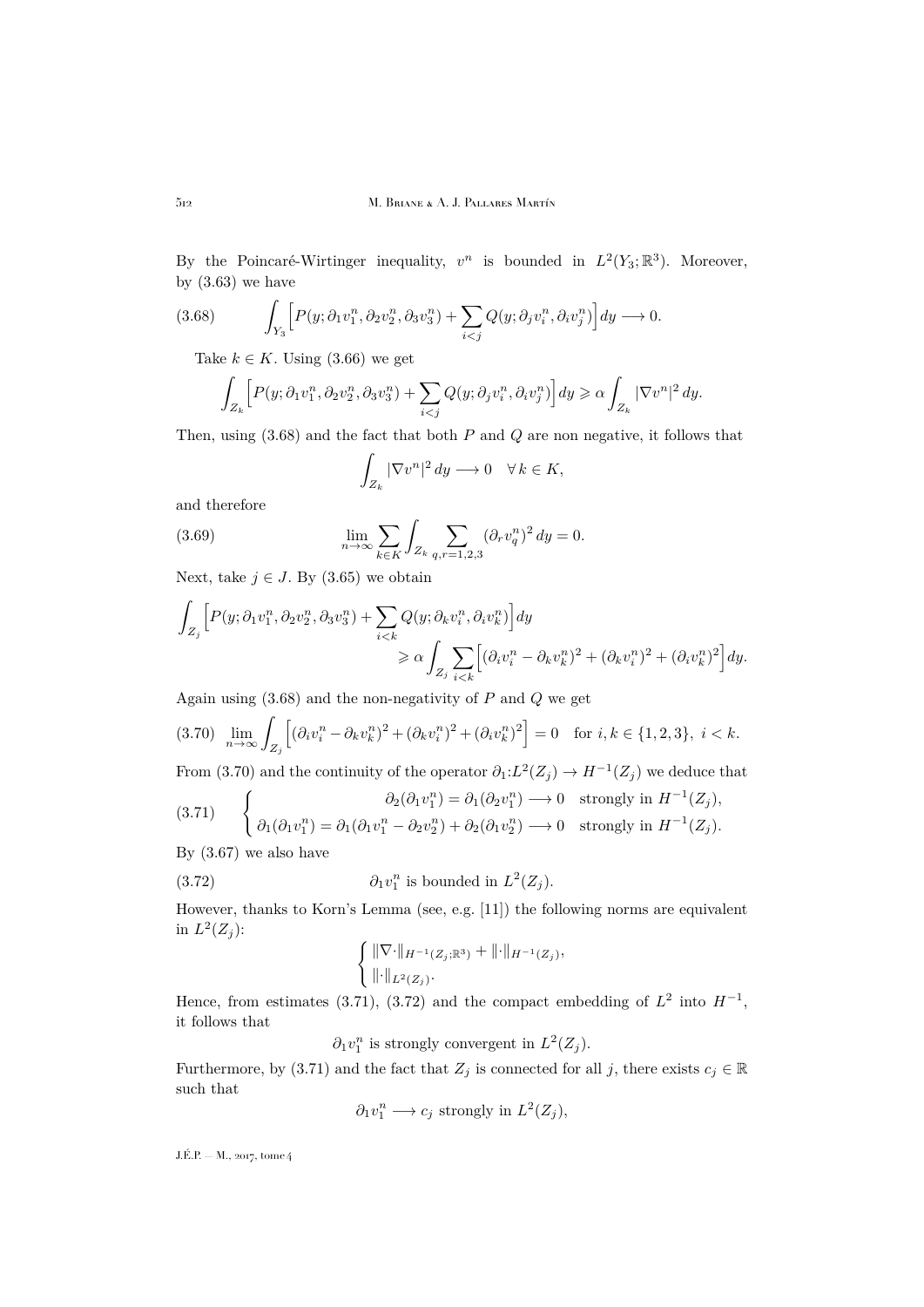HOMOGENIZATION OF WEAKLY COERCIVE INTEGRAL FUNCTIONALS IN THREE-DIMENSIONAL LINEAR ELASTICITY  $513$ 

which combined with [\(3.70\)](#page-30-1) yields

$$
\nabla v^n \longrightarrow c_j I_3
$$
 strongly in  $L^2(Z_j)^3$ .

Since  $v^n$  is bounded in  $L^2(Y_3; \mathbb{R}^3)$ , we can conclude that there exists  $V_j \in \mathbb{R}^3$  such that

(3.73) 
$$
v^n \longrightarrow v := c_j y + V_j \quad \text{strongly in } H^{-1}(Z_j; \mathbb{R}^3).
$$

• In Case 1, by the periodicity of the limit  $c_j y + V_j$  it is necessary to have  $c_j = 0$ .

• In Case 2, since  $Z_k$  is connected, by [\(3.69\)](#page-30-4) there exists a constant  $c_k$  such that  $v_n$ converges to  $\chi_{Z_j} v + \chi_{Z_k} c_k$  strongly in  $H^1(Z_j \cup Z_k)$ . Hence, since the sets  $Z_j$  and  $Z_k$ are regular, the trace of v must be equal to  $c_k$  a.e. on  $\partial Z_j \cap \partial Z_k$ . Therefore, the only way for  $c_j y + V_j$  to remain constant on a set of non-null  $\mathcal{H}^2$ -measure is to have  $c_j = 0$ .

In both cases this implies that  $\nabla v^n$  converges strongly to 0 in  $L^2(Z_j; \mathbb{R}^{3 \times 3})$ , and thus

(3.74) 
$$
\lim_{n \to \infty} \sum_{j \in J} \int_{Z_j} \sum_{r,q=1,2,3} (\partial_q v_r^n)^2 dy = 0.
$$

<span id="page-31-0"></span>Finally, take  $i \in I$ . By [\(3.64\)](#page-29-4) we have

$$
\int_{Z_i} \left[ P(y; \partial_1 v_1^n, \partial_2 v_2^n, \partial_3 v_3^n) + \sum_{r < q} Q(y; \partial_q v_r^n, \partial_r v_q^n) \right] dy
$$
\n
$$
\geq \alpha \int_{Z_i} \left[ (\partial_1 v_1^n + \partial_2 v_2^n + \partial_3 v_3^n)^2 + (\partial_2 v_1^n - \partial_1 v_2^n)^2 + (\partial_3 v_2^n - \partial_2 v_3^n)^2 \right] dy.
$$

By virtue of [\(3.68\)](#page-30-0) we also have

<span id="page-31-1"></span>
$$
(3.75) \quad \int_{Z_i} \left[ (\partial_1 v_1^n + \partial_2 v_2^n + \partial_3 v_3^n)^2 + (\partial_2 v_1^n - \partial_1 v_2^n)^2 + (\partial_3 v_1^n - \partial_1 v_3^n)^2 + (\partial_3 v_2^n - \partial_2 v_3^n)^2 \right] dy \longrightarrow 0 \quad \text{as } n \longrightarrow \infty.
$$

Limits [\(3.74\)](#page-31-0), [\(3.69\)](#page-30-4) combined with [\(3.61\)](#page-28-5) yield

<span id="page-31-2"></span>
$$
\lim_{n \to \infty} \sum_{i \in I} \int_{Z_i} \sum_{r=1}^3 \text{adj}_{rr}(\nabla v^n) dy = 0.
$$

Therefore, upon subtracting twice this quantity to the sum over  $i \in I$  of [\(3.75\)](#page-31-1) we conclude that

(3.76) 
$$
\lim_{n \to \infty} \sum_{i \in I} \int_{Z_i} \sum_{r,q=1}^3 (\partial_q v_r^n)^2 dy = 0.
$$

Finally, limits [\(3.74\)](#page-31-0), [\(3.69\)](#page-30-4) and [\(3.76\)](#page-31-2) contradict condition [\(3.67\)](#page-29-3). The proof is thus complete.